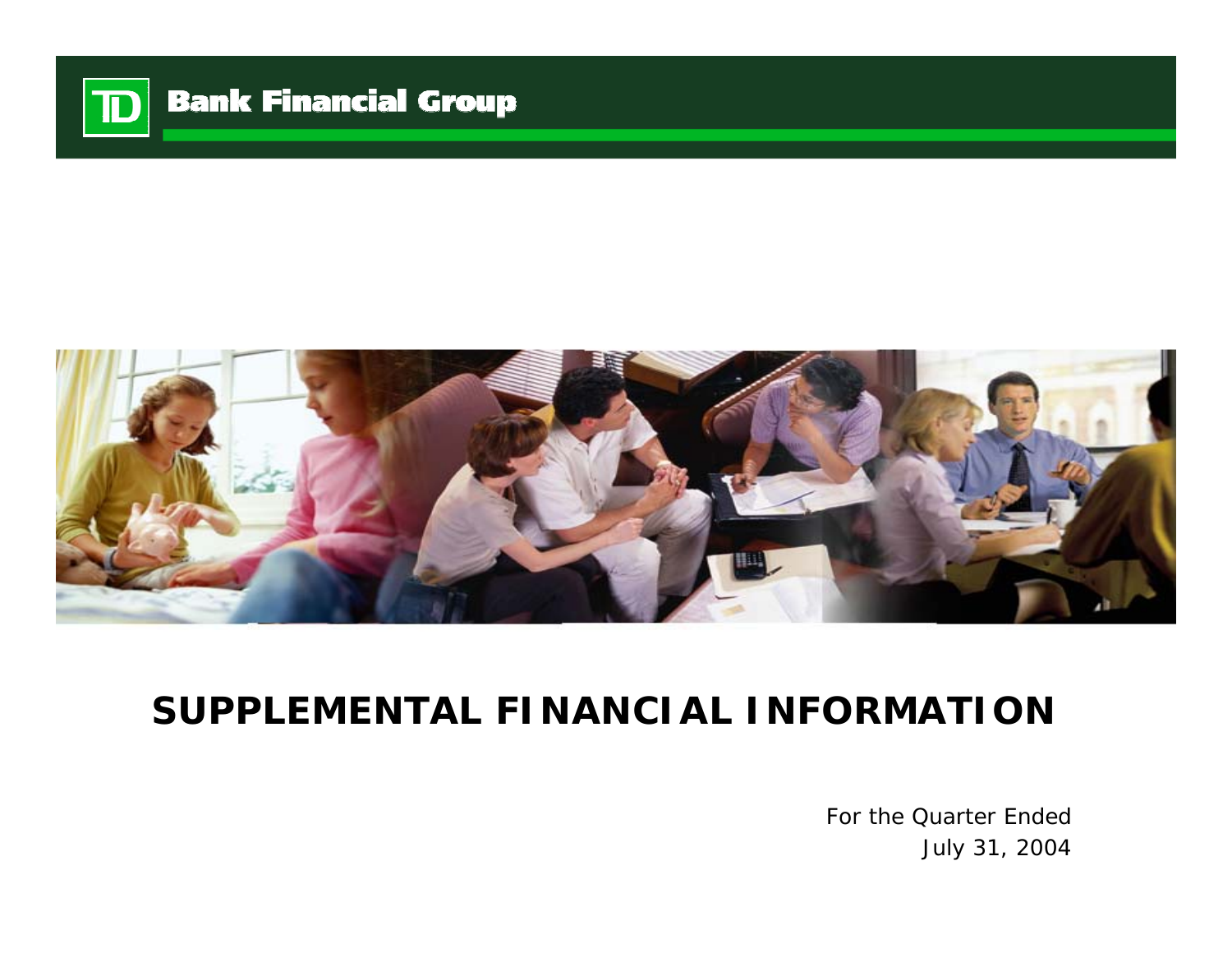

|                                                                                                                                        |                   | For the Quarter Ended July 31, 2004<br>Index                               |                                                                                                                                                                                                                                                                                                                                                                                                                                                                                                                                                                                                                              |
|----------------------------------------------------------------------------------------------------------------------------------------|-------------------|----------------------------------------------------------------------------|------------------------------------------------------------------------------------------------------------------------------------------------------------------------------------------------------------------------------------------------------------------------------------------------------------------------------------------------------------------------------------------------------------------------------------------------------------------------------------------------------------------------------------------------------------------------------------------------------------------------------|
|                                                                                                                                        |                   |                                                                            | <b>How the Bank Reports</b>                                                                                                                                                                                                                                                                                                                                                                                                                                                                                                                                                                                                  |
|                                                                                                                                        | Page              |                                                                            | The supplemental information contained in this package is designed to improve the readers'<br>understanding of the TD Bank Financial Group's financial performance. This information should be                                                                                                                                                                                                                                                                                                                                                                                                                               |
| <b>Highlights</b><br><b>Shareholder Value</b>                                                                                          | 1<br>$\mathbf{2}$ |                                                                            | used in conjunction with the quarterly financial statement to shareholders, which is prepared in<br>accordance with Canadian generally accepted accounting principles (GAAP). The Bank refers to results                                                                                                                                                                                                                                                                                                                                                                                                                     |
| <b>Net Income</b>                                                                                                                      | 3                 | prepared in accordance with GAAP as the "reported basis".                  |                                                                                                                                                                                                                                                                                                                                                                                                                                                                                                                                                                                                                              |
| <b>Performance Measures by Business Segment:</b>                                                                                       |                   |                                                                            |                                                                                                                                                                                                                                                                                                                                                                                                                                                                                                                                                                                                                              |
| - Total Bank                                                                                                                           | 4                 |                                                                            | The Bank also utilizes earnings before the amortization of intangibles to assess each of its businesses<br>and to measure overall Bank performance. To arrive at this measure, the Bank removes special items                                                                                                                                                                                                                                                                                                                                                                                                                |
| - Personal and Commercial Banking                                                                                                      | 5                 |                                                                            | and the amortization of intangibles from reported basis earnings. The Bank views special items as                                                                                                                                                                                                                                                                                                                                                                                                                                                                                                                            |
| - Wealth Management                                                                                                                    | 6                 |                                                                            | transactions that are not part of the normal daily business operations and are therefore not indicative                                                                                                                                                                                                                                                                                                                                                                                                                                                                                                                      |
| - Wholesale Banking                                                                                                                    | 7                 |                                                                            | of underlying trends. Previously, the Bank reported operating cash basis earnings. Since the only<br>distinction between operating cash basis and reported basis earnings in 2003 and 2004 was the                                                                                                                                                                                                                                                                                                                                                                                                                           |
| - Corporate                                                                                                                            | 8                 |                                                                            | amortization of intangibles (as there were no special items), the Bank now refers to earnings before                                                                                                                                                                                                                                                                                                                                                                                                                                                                                                                         |
| - Non-core Lending Portfolio                                                                                                           | 9                 | amortization of intangibles as it is a better description of this measure. |                                                                                                                                                                                                                                                                                                                                                                                                                                                                                                                                                                                                                              |
| <b>Balance Sheet</b>                                                                                                                   | 10                |                                                                            |                                                                                                                                                                                                                                                                                                                                                                                                                                                                                                                                                                                                                              |
| Net Interest Income and Margin                                                                                                         | 11                |                                                                            | The majority of the Bank's intangible amortization relates to the Canada Trust acquisition in fiscal<br>2000. The Bank excludes the amortization of intangibles as this approach ensures comparable                                                                                                                                                                                                                                                                                                                                                                                                                          |
| <b>Non-Interest Expenses</b>                                                                                                           | 12                |                                                                            | treatment with goodwill which is not amortized. Consequently, the Bank believes that earnings before                                                                                                                                                                                                                                                                                                                                                                                                                                                                                                                         |
| <b>Investment Securities Surplus (Deficit) Over Book</b>                                                                               | 13                |                                                                            | amortization of intangibles provides the reader with an understanding of the Bank's results that can                                                                                                                                                                                                                                                                                                                                                                                                                                                                                                                         |
| <b>Intangibles and Goodwill</b>                                                                                                        | 13                | be consistently tracked from period to period.                             |                                                                                                                                                                                                                                                                                                                                                                                                                                                                                                                                                                                                                              |
| <b>Restructuring Costs</b>                                                                                                             | 13                |                                                                            | As explained, earnings before amortization of intangibles is different from reported results determined                                                                                                                                                                                                                                                                                                                                                                                                                                                                                                                      |
| Analysis of Change in Shareholders' Equity and<br><b>Non-Controlling Interest</b>                                                      | 14                |                                                                            | in accordance with GAAP. Earnings before amortization of intangibles and related terms are not<br>defined terms under GAAP and therefore may not be comparable to similar terms used by other                                                                                                                                                                                                                                                                                                                                                                                                                                |
| <b>Risk-Weighted Assets and Capital</b>                                                                                                | 15                | reported results is provided on page 1.                                    | issuers. A reconciliation between the Bank's earnings before amortization of intangibles and its                                                                                                                                                                                                                                                                                                                                                                                                                                                                                                                             |
| <b>Loan Securitization</b>                                                                                                             | 16                |                                                                            |                                                                                                                                                                                                                                                                                                                                                                                                                                                                                                                                                                                                                              |
| Impaired Loans by Business Line and General Allowance<br>Analysis of Change in Gross Impaired Loans<br>and Allowance for Credit Losses | 17<br>18          | income with similar institutions.                                          | Beginning in fiscal 2004, the Bank no longer discusses net interest income on a taxable equivalent<br>basis (TEB) at the total Bank level, as it is not useful at that level. However, on a segmented basis,<br>the Bank continues to report net interest income on a TEB basis, which is then eliminated in the<br>Corporate segment on page 8. TEB means that the non-taxable or tax-exempt income such as<br>dividends is adjusted to its equivalent before tax value. Using TEB allows the Bank to measure income<br>from all securities and loans consistently and makes for more meaningful comparison of net interest |
| Certain comparative amounts have been reclassified to conform with<br>current period presentation.                                     |                   | reporting date.                                                            | The Bank reports economic profit and return on invested capital for the total Bank and for each of its<br>major business segments. Economic profit/(loss) is earnings/(loss) before amortization of intangibles<br>applicable to common shares after providing a charge for invested capital. Invested capital is equal to<br>common equity plus the cumulative amount of goodwill and intangible assets amortized as of the                                                                                                                                                                                                 |

| For further information contact: | <b>Scott Lamb</b>   | (416) 982-5075 |
|----------------------------------|---------------------|----------------|
|                                  | Trish Moran         | (416) 308-6677 |
|                                  | <b>Kelly Milroy</b> | (416) 944-5422 |
|                                  | FAX#                | (416) 944-6618 |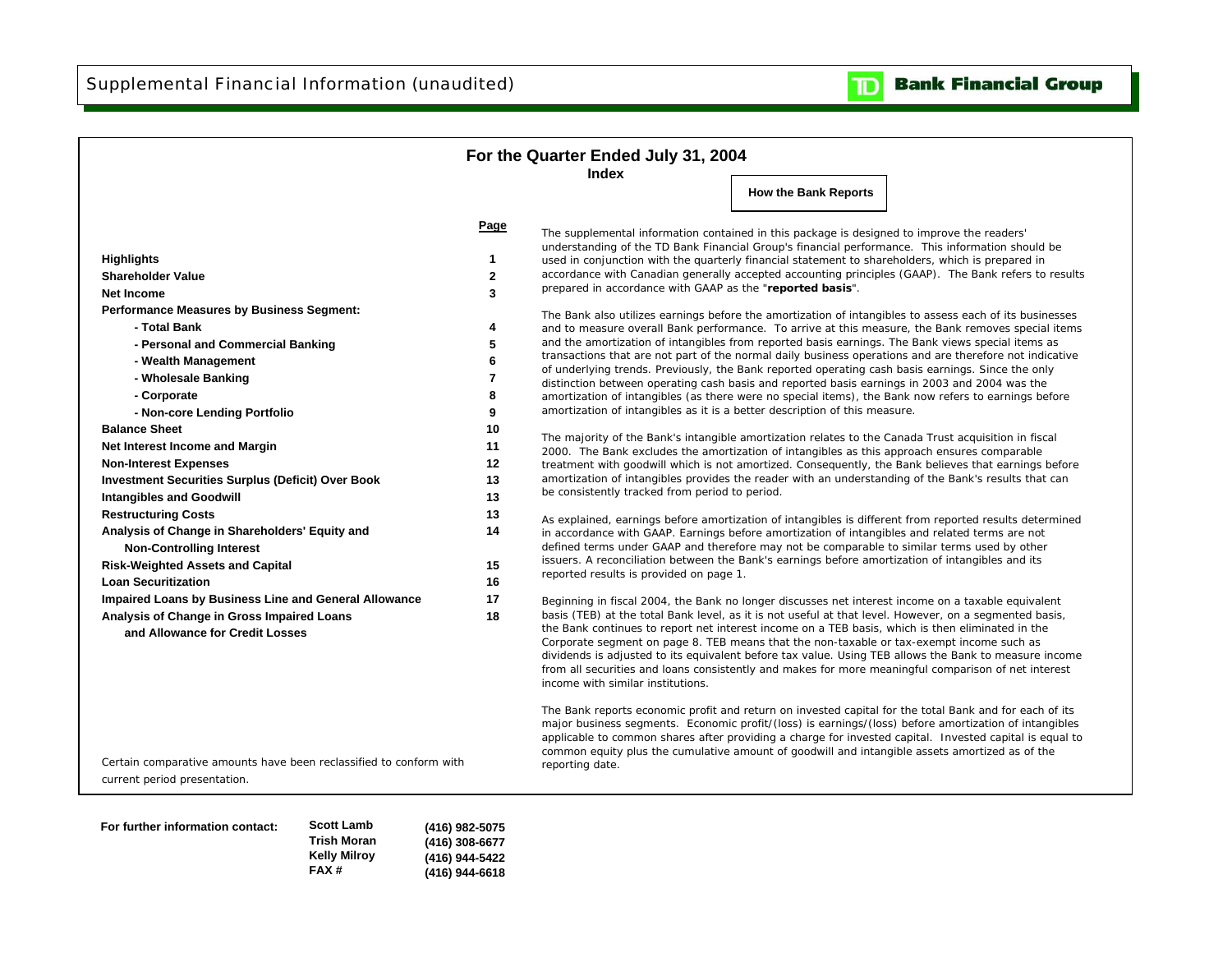## <span id="page-2-0"></span>Highlights

|                                                                     |                                                                | LINE           |             |     | 2004           |                          |     |       |      |          | 2003 |          |      |                          | 2002           |             |          | Year to Date |                |                |                |                | <b>Full Year</b> |       |
|---------------------------------------------------------------------|----------------------------------------------------------------|----------------|-------------|-----|----------------|--------------------------|-----|-------|------|----------|------|----------|------|--------------------------|----------------|-------------|----------|--------------|----------------|----------------|----------------|----------------|------------------|-------|
| <b>FOR THE PERIOD ENDED</b>                                         |                                                                | #              | Q3          |     | Q <sub>2</sub> | Q1                       |     | Q4    |      | Q3       |      | Q2       |      | Q1                       | Q <sub>4</sub> | Q3          |          | 2004         |                | 2003           |                | 2003           |                  | 2002  |
| Income Statement (\$millions)                                       |                                                                |                |             |     |                |                          |     |       |      |          |      |          |      |                          |                |             |          |              |                |                |                |                |                  |       |
|                                                                     | Net income applicable to common shareholders - reported basis  | 1              | 565<br>\$   | S   | 490            | \$<br>582                | \$  | 480   | \$   | 480      | \$   | (295)    | \$   | 324                      | \$<br>(219)    | \$          | (428)    | \$<br>1,637  | \$             | 509            | \$             | 989            | \$               | (160) |
| Amortization of intangible assets, net of tax                       |                                                                | $\overline{c}$ | 99          |     | 107            | 179                      |     | 112   |      | 119      |      | 127      |      | 133                      | 156            |             | 154      | 385          |                | 379            |                | 491            |                  | 634   |
|                                                                     | Gain on sale of mutual fund and custody business, net of tax   | 3              |             |     |                | $\overline{\phantom{a}}$ |     |       |      |          |      |          |      | $\overline{\phantom{a}}$ |                |             | (18)     |              |                | $\overline{a}$ |                |                |                  | (32)  |
|                                                                     | Net income applicable to common shareholders - before          |                |             |     |                |                          |     |       |      |          |      |          |      |                          |                |             |          |              |                |                |                |                |                  |       |
| amortization of intangibles                                         |                                                                | 4              | 664         |     | 597            | 761                      |     | 592   |      | 599      |      | (168)    |      | 457                      | (63)           |             | (292)    | 2,022        |                | 888            |                | 1,480          |                  | 442   |
| Preferred dividends                                                 |                                                                | 5              | 19          |     | 21             | 21                       |     | 21    |      | 21       |      | 22       |      | 23                       | 23             |             | 23       | 61           |                | 66             |                | 87             |                  | 93    |
| Net income - before amortization of intangibles <sup>1</sup>        |                                                                | 6              | 683<br>\$   | \$  | 618            | \$<br>782                | \$  | 613   | \$   | 620      | \$   | (146)    | \$   | 480                      | \$<br>(40)     | \$          | (269)    | \$2,083      | \$             | 954            | \$             | 1,567          | \$               | 535   |
|                                                                     | Per common share and average number of shares                  |                |             |     |                |                          |     |       |      |          |      |          |      |                          |                |             |          |              |                |                |                |                |                  |       |
| Basic net income - reported basis                                   |                                                                | $\overline{7}$ | .87<br>\$   | \$  | .74            | \$<br>.89                | \$  | .74   | \$   | .74      | \$   | (.46)    | \$   | .50                      | \$<br>(.34)    | \$          | (.67)    | \$<br>2.50   | <b>S</b>       | .78            | \$             | 1.52           | \$               | (.25) |
|                                                                     | - before amortization of intangibles                           | 8              | 1.02        |     | .91            | 1.16                     |     | .91   |      | .92      |      | (.26)    |      | .71                      | (.10)          |             | (.46)    | 3.09         |                | 1.37           |                | 2.28           |                  | .69   |
| Diluted net income - reported basis                                 |                                                                | 9              | .86         |     | .74            | .88                      |     | .73   |      | .73      |      | (.46)    |      | .50                      | (.34)          |             | (.67)    | 2.48         |                | .78            |                | 1.51           |                  | (.25) |
|                                                                     | - before amortization of intangibles                           | 10             | 1.01        |     | .90            | 1.15                     |     | .90   |      | .91      |      | (.26)    |      | .70                      | (.10)          |             | (.46)    | 3.06         |                | 1.36           |                | 2.26           |                  | .68   |
|                                                                     | Average number of common shares outstanding - basic (millions) | 11             | 653.1       |     | 656.8          | 654.8                    |     | 653.8 |      | 651.3    |      | 648.5    |      | 645.6                    | 643.3          | 641.5       |          | 654.9        |                | 648.5          |                | 649.8          |                  | 641.0 |
|                                                                     | - diluted                                                      | 12             | 657.4       |     | 662.0          | 660.0                    |     | 658.3 |      | 655.3    |      | 652.2    |      | 649.7                    | 647.3          | 646.6       |          | 659.7        |                | 652.4          |                | 653.9          |                  | 646.9 |
| <b>Balance sheet (\$billions)</b>                                   |                                                                |                |             |     |                |                          |     |       |      |          |      |          |      |                          |                |             |          |              |                |                |                |                |                  |       |
| <b>Total assets</b>                                                 |                                                                | 13             | 309.2<br>\$ | \$  | 312.3          | \$<br>316.2              | \$. | 273.5 | \$   | 302.2    | \$   | 321.7    | \$   | 311.4                    | \$<br>278.0    | \$<br>309.6 |          | \$<br>309.2  | $\mathfrak{L}$ | 302.2          | $\mathfrak{s}$ | 273.5          | \$               | 278.0 |
| Total common equity                                                 |                                                                | 14             | 12.4        |     | 12.2           | 12.0                     |     | 11.6  |      | 11.4     |      | 11.1     |      | 11.7                     | 11.6           |             | 12.0     | 12.4         |                | 11.4           |                | 11.6           |                  | 11.6  |
| Investment securities - surplus over book <sup>2</sup> (\$millions) |                                                                | 15             | 321         |     | 405            | 412                      |     | 369   |      | 298      |      | 196      |      | 131                      | 224            |             | 246      | 321          |                | 298            |                | 369            |                  | 224   |
| <b>Capital and Risk Metrics (\$billions)</b>                        |                                                                |                |             |     |                |                          |     |       |      |          |      |          |      |                          |                |             |          |              |                |                |                |                |                  |       |
| Risk-weighted assets                                                |                                                                | 16             | 99.7<br>\$  | \$  | 102.3          | \$<br>110.1              | \$  | 108.2 | \$   | 114.0    | S.   | 118.3    | \$   | 121.1                    | \$<br>120.6    | \$<br>129.9 |          | 99.7         | \$             | 114.0          | \$             | 108.2          | \$               | 120.6 |
| Tier 1 capital                                                      |                                                                | 17             | 12.3        |     | 12.2           | 11.9                     |     | 11.3  |      | 11.1     |      | 10.4     |      | 10.3                     | 9.8            |             | 10.0     | 12.3         |                | 11.1           |                | 11.3           |                  | 9.8   |
| Tangible common equity <sup>3</sup>                                 |                                                                | 18             | 8.5         |     | 8.2            | 8.0                      |     | 7.4   |      | 7.2      |      | 6.7      |      | 6.5                      | 6.2            |             | 6.5      | 8.5          |                | 7.2            |                | 7.4            |                  | 6.2   |
| Tier 1 capital ratio                                                |                                                                | 19             | 12.3%       |     | 11.9%          | 10.9%                    |     | 10.5% |      | 9.7%     |      | 8.8%     |      | 8.5 %                    | 8.1%           |             | 7.7%     | 12.3%        |                | 9.7%           |                | 10.5%          |                  | 8.1%  |
| Total capital ratio                                                 |                                                                | 20             | 16.8        |     | 16.4           | 15.5                     |     | 15.6  |      | 13.9     |      | 12.4     |      | 11.8                     | 11.6           |             | 10.6     | 16.8         |                | 13.9           |                | 15.6           |                  | 11.6  |
| Tangible common equity as a percentage of RWA                       |                                                                | 21             | 8.5         |     | 8.0            | 7.3                      |     | 6.9   |      | 6.3      |      | 5.7      |      | 5.4                      | 5.1            |             | 5.0      | 8.5          |                | 6.3            |                | 6.9            |                  | 5.1   |
| After tax impact of 1% increase in interest rates on                |                                                                |                |             |     |                |                          |     |       |      |          |      |          |      |                          |                |             |          |              |                |                |                |                |                  |       |
| Common shareholders' equity (\$millions)                            |                                                                | 22             | (120)       | \$. | (40)           | \$<br>(32)               | \$  | (13)  | - \$ | (45)     | - \$ | (40)     | - \$ | (27)                     | \$<br>(40)     | \$          | (48)     | \$<br>(120)  | \$             | (45)           | \$             | (13)           | \$               | (40)  |
| Annual net income (\$millions)                                      |                                                                | 23             | (14)        |     | (4)            | (9)                      |     | 4     |      | (10)     |      | (10)     |      | (1)                      | (5)            |             | 2        | (14)         |                | (10)           |                | $\overline{4}$ |                  | (5)   |
| Net impaired loans (\$millions)                                     |                                                                | 24             | (617)       |     | (567)          | (584)                    |     | (641) |      | (643)    |      | (742)    |      | (661)                    | (975)          |             | (799)    | (617)        |                | (643)          |                | (641)          |                  | (975) |
| Net impaired loans as a % of net loans                              |                                                                | 25             | $(.5)$ %    |     | (.4)%          | (.5)%                    |     | (.5)% |      | $(.5)$ % |      | $(.6)$ % |      | (.5)%                    | (.7)%          |             | $(.6)$ % | (.5)%        |                | (.5)%          |                | (.5)%          |                  | (.7)% |
| Provision for credit losses as a % of net average loans             |                                                                | 26             | (.05)       |     | (.62)          | (.33)                    |     | (.27) |      | .19      |      | .31      |      | .34                      | 2.84           | 3.81        |          | (.33)        |                | .28            |                | .15            |                  | 2.24  |
| Rating of senior debt:                                              | Moody's                                                        | 27             | Aa3         |     | Aa3            | Aa3                      |     | Aa3   |      | Aa3      |      | Aa3      |      | АаЗ                      | Aa3            |             | Aa3      | Aa3          |                | АаЗ            |                | Aa3            |                  | Aa3   |
|                                                                     | Standard and Poor's                                            | 28             | A+          |     | A+             | $A+$                     |     | $A+$  |      | $A+$     |      | $A+$     |      | A+                       | AA-            |             | AA-      | $A+$         |                | A+             |                | A+             |                  | AA-   |

 $1$  Excludes gain on sale of mutual fund record keeping and custody business

<sup>2</sup> Excludes debt security positions which are used as part of the Bank's Asset and Liability Management hedging activities and preferred shares that are hedged

 $3$  Tangible common equity is common shareholders' equity plus contributed surplus less net intangibles and goodwill

## **TD** Bank Financial Group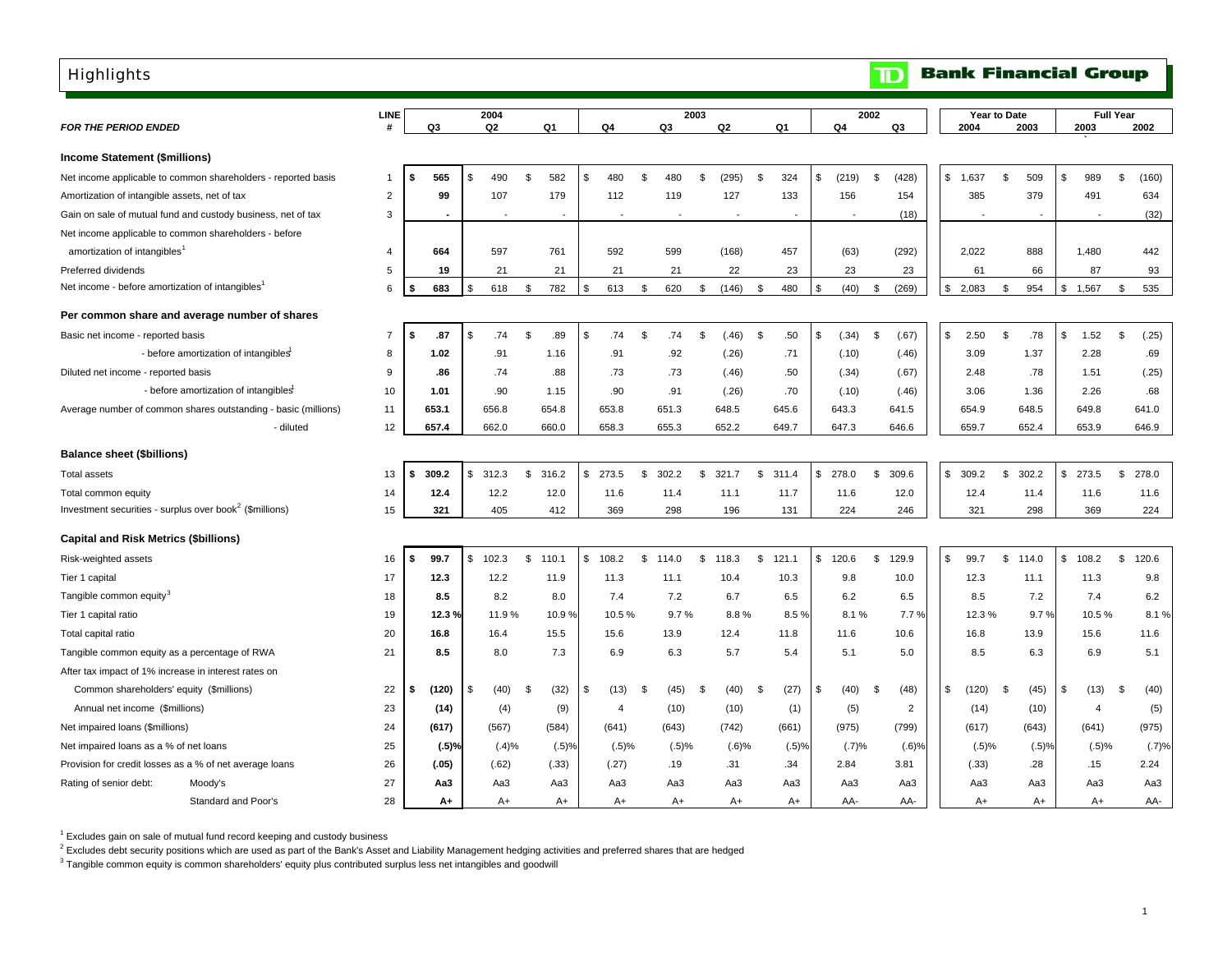#### <span id="page-3-0"></span>Shareholder Value

| Q3<br>Q2<br>Q1<br>Q4<br>Q3<br>Q2<br>Q <sub>4</sub><br>Q3<br>2003<br>Q1<br>2004<br>2003<br>2002<br>\$.<br>\$<br>\$<br>(428)<br>\$<br>Ŝ.<br>\$<br>\$<br>(160)<br>565<br>490<br>. ጽ<br>582<br>480<br>. ፍ<br>480<br>\$.<br>(295)<br><b>β</b><br>324<br>(219)<br>\$<br>1,637<br>509<br>989<br>$\mathbf{1}$<br>2<br>259<br>207<br>376<br>210<br>227<br>(563)<br>76<br>(457)<br>(692)<br>842<br>(260)<br>(50)<br>(1, 132)<br>3<br>2,769<br>2,789<br>2,473<br>2,595<br>2,413<br>2,559<br>2,442<br>2,420<br>8,233<br>10,189<br>2,675<br>7,567<br>10,040<br>1,487<br>1,477<br>1,379<br>1,402<br>1,445<br>1,390<br>1,388<br>1,404<br>4,450<br>4,237<br>5,616<br>5,300<br>1,486<br>$\overline{4}$<br>12,195<br>12,058<br>11,665<br>11,396<br>11,107<br>11,484<br>11,607<br>11.817<br>12,227<br>11,944<br>11,397<br>11.396<br>12,144<br>5<br>13,536<br>13,875<br>13,934<br>14,025<br>6<br>15,089<br>14,849<br>14,331<br>13,900<br>13,868<br>14,189<br>14,726<br>13,760<br>13,792<br>(1.3)%<br>16.5%<br>16.7%<br>17.1%<br>$(10.5)\%$<br>(7.4)%<br>$(13.9)\%$<br>18.3%<br>8.7%<br>$\overline{7}$<br>18.4 %<br>19.8%<br>11.1%<br>6.0%<br>- before amortization of intangibles <sup>5</sup><br>(9.5)<br>3.6<br>8<br>21.7<br>20.1<br>26.0<br>20.6<br>21.4<br>(6.0)<br>15.6<br>(2.1)<br>22.6<br>10.4<br>13.0<br>(5.7)<br>3.2<br>9<br>17.5<br>16.4<br>21.1<br>16.9<br>17.6<br>13.1<br>(1.8)<br>(8.2)<br>18.3<br>8.4<br>10.5<br>2.12<br>2.64<br>0.42<br>10<br>2.68<br>2.36<br>2.84<br>2.19<br>(0.50)<br>1.58<br>(0.13)<br>(0.83)<br>1.08<br>1.35<br>82.0<br>72.6<br>106.3<br>76.2<br>83.3<br>75.8<br>71.3<br>69.0<br>79.3<br>76.5<br>77.1<br>74.1<br>84.6<br>11<br>- before amortization of intangibles 3<br>65.4<br>66.3<br>12<br>65.6<br>76.2<br>62.9<br>72.2<br>98.0<br>68.2<br>67.0<br>67.8<br>68.2<br>76.7<br>75.6<br>2.29<br>2.22<br>2.20<br>2.22<br>2.23<br>13<br>2.29<br>2.34<br>2.37<br>2.26<br>2.15<br>2.33<br>2.07<br>2.17<br>42,932<br>41,918<br>41,950<br>41,934<br>42,786<br>42,805<br>43,239<br>43,208<br>44,890<br>42,932<br>42,786<br>41,934<br>43,208<br>14<br>1,033<br>1,026<br>1,031<br>1,093<br>1,162<br>1,165<br>1,172<br>1,178<br>1,182<br>1,033<br>1,093<br>1,178<br>15<br>1,162<br>16<br>265<br>265<br>268<br>270<br>272<br>285<br>283<br>283<br>283<br>265<br>272<br>270<br>283<br>17<br>44.30<br>44.48<br>\$<br>43.38<br>\$43.86<br>\$<br>37.49<br>33.94<br>32.18<br>\$29.35<br>\$<br>33.00<br>\$<br>44.30<br>Ŝ.<br>37.49<br>\$<br>43.86<br>\$<br>29.35<br>\$.<br>\$<br>\$.<br>\$<br>18.94<br>17.04<br>18.62<br>17.91<br>18<br>18.63<br>18.27<br>17.64<br>17.47<br>18.10<br>17.91<br>18.94<br>17.64<br>17.47<br>2.39<br>2.37<br>2.15<br>1.99<br>1.78<br>1.77<br>1.64<br>19<br>2.34<br>2.49<br>1.64<br>2.34<br>2.15<br>2.49<br>30.0<br>43.8<br>20<br>11.5<br>16.1<br>19.5<br>54.5<br>43.8<br>21.3<br>11.2<br>30.0<br>19.5<br>11.2<br>$\sim$<br>$(15.2)\%$<br>21<br>34.8%<br>38.5%<br>$(15.2)\%$<br>$(13.3)\%$<br>21.7%<br>21.7%<br>53.4 %<br>17.0%<br>$(16.3)\%$<br>(21.8)%<br>17.0%<br>53.4 %<br>22<br>656.3<br>647.9<br>653.0<br>655.3<br>657.6<br>653.4<br>645.4<br>643.2<br>653.0<br>653.4<br>656.3<br>645.4<br>651.1<br>23<br>28.9<br>28.5<br>24.5<br>\$<br>22.1<br>20.8<br>21.2<br>28.9<br>28.8<br>\$<br>18.9<br>\$<br>29.1<br>\$<br>\$<br>28.8<br>\$<br>\$<br>\$<br>18.9<br>\$<br>\$<br>\$<br>24.5<br>\$<br>0.32<br>0.28<br>0.28<br>\$<br>0.28<br>\$<br>0.28<br>\$<br><b>S</b><br>0.84<br>\$<br>\$<br>0.34<br>\$<br>0.32<br>\$<br>$\mathcal{S}$<br>0.28<br>\$<br>$\mathbf{\hat{z}}$<br>1.00<br>\$<br>1.16<br>1.12<br>24<br>0.34<br>3.2%<br>3.7%<br>25<br>2.7%<br>2.9%<br>3.1%<br>3.4%<br>3.5%<br>3.2%<br>3.0%<br>3.2%<br>3.0%<br>2.8%<br>3.4%<br>26<br>37.5<br>27.5<br>33.4<br>35.3<br>30.6<br>39.6<br>32.4<br>50.9<br>162.4<br>61.4<br>$\blacksquare$<br>$\sim$<br>$\overline{\phantom{a}}$ |                                                                                    | LINE |  | 2004 |  |  | 2003 |  |  | 2002 |  | Year to Date |  | <b>Full Year</b> |  |
|----------------------------------------------------------------------------------------------------------------------------------------------------------------------------------------------------------------------------------------------------------------------------------------------------------------------------------------------------------------------------------------------------------------------------------------------------------------------------------------------------------------------------------------------------------------------------------------------------------------------------------------------------------------------------------------------------------------------------------------------------------------------------------------------------------------------------------------------------------------------------------------------------------------------------------------------------------------------------------------------------------------------------------------------------------------------------------------------------------------------------------------------------------------------------------------------------------------------------------------------------------------------------------------------------------------------------------------------------------------------------------------------------------------------------------------------------------------------------------------------------------------------------------------------------------------------------------------------------------------------------------------------------------------------------------------------------------------------------------------------------------------------------------------------------------------------------------------------------------------------------------------------------------------------------------------------------------------------------------------------------------------------------------------------------------------------------------------------------------------------------------------------------------------------------------------------------------------------------------------------------------------------------------------------------------------------------------------------------------------------------------------------------------------------------------------------------------------------------------------------------------------------------------------------------------------------------------------------------------------------------------------------------------------------------------------------------------------------------------------------------------------------------------------------------------------------------------------------------------------------------------------------------------------------------------------------------------------------------------------------------------------------------------------------------------------------------------------------------------------------------------------------------------------------------------------------------------------------------------------------------------------------------------------------------------------------------------------------------------------------------------------------------------------------------------------------------------------------------------------------------------------------------------------------------------------------------------------------------------------------------------------------------------------------------------------------------------------------------------------------------------------------------------------------------------|------------------------------------------------------------------------------------|------|--|------|--|--|------|--|--|------|--|--------------|--|------------------|--|
|                                                                                                                                                                                                                                                                                                                                                                                                                                                                                                                                                                                                                                                                                                                                                                                                                                                                                                                                                                                                                                                                                                                                                                                                                                                                                                                                                                                                                                                                                                                                                                                                                                                                                                                                                                                                                                                                                                                                                                                                                                                                                                                                                                                                                                                                                                                                                                                                                                                                                                                                                                                                                                                                                                                                                                                                                                                                                                                                                                                                                                                                                                                                                                                                                                                                                                                                                                                                                                                                                                                                                                                                                                                                                                                                                                                                          | <b>FOR THE PERIOD ENDED</b>                                                        |      |  |      |  |  |      |  |  |      |  |              |  |                  |  |
|                                                                                                                                                                                                                                                                                                                                                                                                                                                                                                                                                                                                                                                                                                                                                                                                                                                                                                                                                                                                                                                                                                                                                                                                                                                                                                                                                                                                                                                                                                                                                                                                                                                                                                                                                                                                                                                                                                                                                                                                                                                                                                                                                                                                                                                                                                                                                                                                                                                                                                                                                                                                                                                                                                                                                                                                                                                                                                                                                                                                                                                                                                                                                                                                                                                                                                                                                                                                                                                                                                                                                                                                                                                                                                                                                                                                          | <b>Business performance (\$millions)</b>                                           |      |  |      |  |  |      |  |  |      |  |              |  |                  |  |
|                                                                                                                                                                                                                                                                                                                                                                                                                                                                                                                                                                                                                                                                                                                                                                                                                                                                                                                                                                                                                                                                                                                                                                                                                                                                                                                                                                                                                                                                                                                                                                                                                                                                                                                                                                                                                                                                                                                                                                                                                                                                                                                                                                                                                                                                                                                                                                                                                                                                                                                                                                                                                                                                                                                                                                                                                                                                                                                                                                                                                                                                                                                                                                                                                                                                                                                                                                                                                                                                                                                                                                                                                                                                                                                                                                                                          | Net income applicable to common shareholders - reported basis                      |      |  |      |  |  |      |  |  |      |  |              |  |                  |  |
|                                                                                                                                                                                                                                                                                                                                                                                                                                                                                                                                                                                                                                                                                                                                                                                                                                                                                                                                                                                                                                                                                                                                                                                                                                                                                                                                                                                                                                                                                                                                                                                                                                                                                                                                                                                                                                                                                                                                                                                                                                                                                                                                                                                                                                                                                                                                                                                                                                                                                                                                                                                                                                                                                                                                                                                                                                                                                                                                                                                                                                                                                                                                                                                                                                                                                                                                                                                                                                                                                                                                                                                                                                                                                                                                                                                                          | Economic profit $1, 2$                                                             |      |  |      |  |  |      |  |  |      |  |              |  |                  |  |
|                                                                                                                                                                                                                                                                                                                                                                                                                                                                                                                                                                                                                                                                                                                                                                                                                                                                                                                                                                                                                                                                                                                                                                                                                                                                                                                                                                                                                                                                                                                                                                                                                                                                                                                                                                                                                                                                                                                                                                                                                                                                                                                                                                                                                                                                                                                                                                                                                                                                                                                                                                                                                                                                                                                                                                                                                                                                                                                                                                                                                                                                                                                                                                                                                                                                                                                                                                                                                                                                                                                                                                                                                                                                                                                                                                                                          | Total revenue <sup>3</sup>                                                         |      |  |      |  |  |      |  |  |      |  |              |  |                  |  |
|                                                                                                                                                                                                                                                                                                                                                                                                                                                                                                                                                                                                                                                                                                                                                                                                                                                                                                                                                                                                                                                                                                                                                                                                                                                                                                                                                                                                                                                                                                                                                                                                                                                                                                                                                                                                                                                                                                                                                                                                                                                                                                                                                                                                                                                                                                                                                                                                                                                                                                                                                                                                                                                                                                                                                                                                                                                                                                                                                                                                                                                                                                                                                                                                                                                                                                                                                                                                                                                                                                                                                                                                                                                                                                                                                                                                          | Net interest income                                                                |      |  |      |  |  |      |  |  |      |  |              |  |                  |  |
|                                                                                                                                                                                                                                                                                                                                                                                                                                                                                                                                                                                                                                                                                                                                                                                                                                                                                                                                                                                                                                                                                                                                                                                                                                                                                                                                                                                                                                                                                                                                                                                                                                                                                                                                                                                                                                                                                                                                                                                                                                                                                                                                                                                                                                                                                                                                                                                                                                                                                                                                                                                                                                                                                                                                                                                                                                                                                                                                                                                                                                                                                                                                                                                                                                                                                                                                                                                                                                                                                                                                                                                                                                                                                                                                                                                                          | Average common equity                                                              |      |  |      |  |  |      |  |  |      |  |              |  |                  |  |
|                                                                                                                                                                                                                                                                                                                                                                                                                                                                                                                                                                                                                                                                                                                                                                                                                                                                                                                                                                                                                                                                                                                                                                                                                                                                                                                                                                                                                                                                                                                                                                                                                                                                                                                                                                                                                                                                                                                                                                                                                                                                                                                                                                                                                                                                                                                                                                                                                                                                                                                                                                                                                                                                                                                                                                                                                                                                                                                                                                                                                                                                                                                                                                                                                                                                                                                                                                                                                                                                                                                                                                                                                                                                                                                                                                                                          | Average invested capital <sup>4</sup>                                              |      |  |      |  |  |      |  |  |      |  |              |  |                  |  |
|                                                                                                                                                                                                                                                                                                                                                                                                                                                                                                                                                                                                                                                                                                                                                                                                                                                                                                                                                                                                                                                                                                                                                                                                                                                                                                                                                                                                                                                                                                                                                                                                                                                                                                                                                                                                                                                                                                                                                                                                                                                                                                                                                                                                                                                                                                                                                                                                                                                                                                                                                                                                                                                                                                                                                                                                                                                                                                                                                                                                                                                                                                                                                                                                                                                                                                                                                                                                                                                                                                                                                                                                                                                                                                                                                                                                          | Return on Equity - reported basis                                                  |      |  |      |  |  |      |  |  |      |  |              |  |                  |  |
|                                                                                                                                                                                                                                                                                                                                                                                                                                                                                                                                                                                                                                                                                                                                                                                                                                                                                                                                                                                                                                                                                                                                                                                                                                                                                                                                                                                                                                                                                                                                                                                                                                                                                                                                                                                                                                                                                                                                                                                                                                                                                                                                                                                                                                                                                                                                                                                                                                                                                                                                                                                                                                                                                                                                                                                                                                                                                                                                                                                                                                                                                                                                                                                                                                                                                                                                                                                                                                                                                                                                                                                                                                                                                                                                                                                                          |                                                                                    |      |  |      |  |  |      |  |  |      |  |              |  |                  |  |
|                                                                                                                                                                                                                                                                                                                                                                                                                                                                                                                                                                                                                                                                                                                                                                                                                                                                                                                                                                                                                                                                                                                                                                                                                                                                                                                                                                                                                                                                                                                                                                                                                                                                                                                                                                                                                                                                                                                                                                                                                                                                                                                                                                                                                                                                                                                                                                                                                                                                                                                                                                                                                                                                                                                                                                                                                                                                                                                                                                                                                                                                                                                                                                                                                                                                                                                                                                                                                                                                                                                                                                                                                                                                                                                                                                                                          | Return on invested capital - before amortization of intangibles <sup>2, 4, 5</sup> |      |  |      |  |  |      |  |  |      |  |              |  |                  |  |
|                                                                                                                                                                                                                                                                                                                                                                                                                                                                                                                                                                                                                                                                                                                                                                                                                                                                                                                                                                                                                                                                                                                                                                                                                                                                                                                                                                                                                                                                                                                                                                                                                                                                                                                                                                                                                                                                                                                                                                                                                                                                                                                                                                                                                                                                                                                                                                                                                                                                                                                                                                                                                                                                                                                                                                                                                                                                                                                                                                                                                                                                                                                                                                                                                                                                                                                                                                                                                                                                                                                                                                                                                                                                                                                                                                                                          | Return on risk-weighted assets - before amortization of intangibles <sup>5</sup>   |      |  |      |  |  |      |  |  |      |  |              |  |                  |  |
|                                                                                                                                                                                                                                                                                                                                                                                                                                                                                                                                                                                                                                                                                                                                                                                                                                                                                                                                                                                                                                                                                                                                                                                                                                                                                                                                                                                                                                                                                                                                                                                                                                                                                                                                                                                                                                                                                                                                                                                                                                                                                                                                                                                                                                                                                                                                                                                                                                                                                                                                                                                                                                                                                                                                                                                                                                                                                                                                                                                                                                                                                                                                                                                                                                                                                                                                                                                                                                                                                                                                                                                                                                                                                                                                                                                                          | Efficiency ratio - reported basis                                                  |      |  |      |  |  |      |  |  |      |  |              |  |                  |  |
|                                                                                                                                                                                                                                                                                                                                                                                                                                                                                                                                                                                                                                                                                                                                                                                                                                                                                                                                                                                                                                                                                                                                                                                                                                                                                                                                                                                                                                                                                                                                                                                                                                                                                                                                                                                                                                                                                                                                                                                                                                                                                                                                                                                                                                                                                                                                                                                                                                                                                                                                                                                                                                                                                                                                                                                                                                                                                                                                                                                                                                                                                                                                                                                                                                                                                                                                                                                                                                                                                                                                                                                                                                                                                                                                                                                                          |                                                                                    |      |  |      |  |  |      |  |  |      |  |              |  |                  |  |
|                                                                                                                                                                                                                                                                                                                                                                                                                                                                                                                                                                                                                                                                                                                                                                                                                                                                                                                                                                                                                                                                                                                                                                                                                                                                                                                                                                                                                                                                                                                                                                                                                                                                                                                                                                                                                                                                                                                                                                                                                                                                                                                                                                                                                                                                                                                                                                                                                                                                                                                                                                                                                                                                                                                                                                                                                                                                                                                                                                                                                                                                                                                                                                                                                                                                                                                                                                                                                                                                                                                                                                                                                                                                                                                                                                                                          | Net interest margin                                                                |      |  |      |  |  |      |  |  |      |  |              |  |                  |  |
|                                                                                                                                                                                                                                                                                                                                                                                                                                                                                                                                                                                                                                                                                                                                                                                                                                                                                                                                                                                                                                                                                                                                                                                                                                                                                                                                                                                                                                                                                                                                                                                                                                                                                                                                                                                                                                                                                                                                                                                                                                                                                                                                                                                                                                                                                                                                                                                                                                                                                                                                                                                                                                                                                                                                                                                                                                                                                                                                                                                                                                                                                                                                                                                                                                                                                                                                                                                                                                                                                                                                                                                                                                                                                                                                                                                                          | Number of full-time equivalent staff at period end                                 |      |  |      |  |  |      |  |  |      |  |              |  |                  |  |
|                                                                                                                                                                                                                                                                                                                                                                                                                                                                                                                                                                                                                                                                                                                                                                                                                                                                                                                                                                                                                                                                                                                                                                                                                                                                                                                                                                                                                                                                                                                                                                                                                                                                                                                                                                                                                                                                                                                                                                                                                                                                                                                                                                                                                                                                                                                                                                                                                                                                                                                                                                                                                                                                                                                                                                                                                                                                                                                                                                                                                                                                                                                                                                                                                                                                                                                                                                                                                                                                                                                                                                                                                                                                                                                                                                                                          | Number of domestic retail outlets at period end                                    |      |  |      |  |  |      |  |  |      |  |              |  |                  |  |
|                                                                                                                                                                                                                                                                                                                                                                                                                                                                                                                                                                                                                                                                                                                                                                                                                                                                                                                                                                                                                                                                                                                                                                                                                                                                                                                                                                                                                                                                                                                                                                                                                                                                                                                                                                                                                                                                                                                                                                                                                                                                                                                                                                                                                                                                                                                                                                                                                                                                                                                                                                                                                                                                                                                                                                                                                                                                                                                                                                                                                                                                                                                                                                                                                                                                                                                                                                                                                                                                                                                                                                                                                                                                                                                                                                                                          | Number of retail brokerage offices at period end                                   |      |  |      |  |  |      |  |  |      |  |              |  |                  |  |
|                                                                                                                                                                                                                                                                                                                                                                                                                                                                                                                                                                                                                                                                                                                                                                                                                                                                                                                                                                                                                                                                                                                                                                                                                                                                                                                                                                                                                                                                                                                                                                                                                                                                                                                                                                                                                                                                                                                                                                                                                                                                                                                                                                                                                                                                                                                                                                                                                                                                                                                                                                                                                                                                                                                                                                                                                                                                                                                                                                                                                                                                                                                                                                                                                                                                                                                                                                                                                                                                                                                                                                                                                                                                                                                                                                                                          | Common share performance                                                           |      |  |      |  |  |      |  |  |      |  |              |  |                  |  |
|                                                                                                                                                                                                                                                                                                                                                                                                                                                                                                                                                                                                                                                                                                                                                                                                                                                                                                                                                                                                                                                                                                                                                                                                                                                                                                                                                                                                                                                                                                                                                                                                                                                                                                                                                                                                                                                                                                                                                                                                                                                                                                                                                                                                                                                                                                                                                                                                                                                                                                                                                                                                                                                                                                                                                                                                                                                                                                                                                                                                                                                                                                                                                                                                                                                                                                                                                                                                                                                                                                                                                                                                                                                                                                                                                                                                          | Closing market price                                                               |      |  |      |  |  |      |  |  |      |  |              |  |                  |  |
|                                                                                                                                                                                                                                                                                                                                                                                                                                                                                                                                                                                                                                                                                                                                                                                                                                                                                                                                                                                                                                                                                                                                                                                                                                                                                                                                                                                                                                                                                                                                                                                                                                                                                                                                                                                                                                                                                                                                                                                                                                                                                                                                                                                                                                                                                                                                                                                                                                                                                                                                                                                                                                                                                                                                                                                                                                                                                                                                                                                                                                                                                                                                                                                                                                                                                                                                                                                                                                                                                                                                                                                                                                                                                                                                                                                                          | Book value per common share                                                        |      |  |      |  |  |      |  |  |      |  |              |  |                  |  |
|                                                                                                                                                                                                                                                                                                                                                                                                                                                                                                                                                                                                                                                                                                                                                                                                                                                                                                                                                                                                                                                                                                                                                                                                                                                                                                                                                                                                                                                                                                                                                                                                                                                                                                                                                                                                                                                                                                                                                                                                                                                                                                                                                                                                                                                                                                                                                                                                                                                                                                                                                                                                                                                                                                                                                                                                                                                                                                                                                                                                                                                                                                                                                                                                                                                                                                                                                                                                                                                                                                                                                                                                                                                                                                                                                                                                          | Closing market price to book value                                                 |      |  |      |  |  |      |  |  |      |  |              |  |                  |  |
|                                                                                                                                                                                                                                                                                                                                                                                                                                                                                                                                                                                                                                                                                                                                                                                                                                                                                                                                                                                                                                                                                                                                                                                                                                                                                                                                                                                                                                                                                                                                                                                                                                                                                                                                                                                                                                                                                                                                                                                                                                                                                                                                                                                                                                                                                                                                                                                                                                                                                                                                                                                                                                                                                                                                                                                                                                                                                                                                                                                                                                                                                                                                                                                                                                                                                                                                                                                                                                                                                                                                                                                                                                                                                                                                                                                                          | Price earnings ratio - before amortization of intangibles <sup>5, 6</sup>          |      |  |      |  |  |      |  |  |      |  |              |  |                  |  |
|                                                                                                                                                                                                                                                                                                                                                                                                                                                                                                                                                                                                                                                                                                                                                                                                                                                                                                                                                                                                                                                                                                                                                                                                                                                                                                                                                                                                                                                                                                                                                                                                                                                                                                                                                                                                                                                                                                                                                                                                                                                                                                                                                                                                                                                                                                                                                                                                                                                                                                                                                                                                                                                                                                                                                                                                                                                                                                                                                                                                                                                                                                                                                                                                                                                                                                                                                                                                                                                                                                                                                                                                                                                                                                                                                                                                          | Total market return on common shareholders' investment'                            |      |  |      |  |  |      |  |  |      |  |              |  |                  |  |
|                                                                                                                                                                                                                                                                                                                                                                                                                                                                                                                                                                                                                                                                                                                                                                                                                                                                                                                                                                                                                                                                                                                                                                                                                                                                                                                                                                                                                                                                                                                                                                                                                                                                                                                                                                                                                                                                                                                                                                                                                                                                                                                                                                                                                                                                                                                                                                                                                                                                                                                                                                                                                                                                                                                                                                                                                                                                                                                                                                                                                                                                                                                                                                                                                                                                                                                                                                                                                                                                                                                                                                                                                                                                                                                                                                                                          | Number of common shares outstanding (millions)                                     |      |  |      |  |  |      |  |  |      |  |              |  |                  |  |
|                                                                                                                                                                                                                                                                                                                                                                                                                                                                                                                                                                                                                                                                                                                                                                                                                                                                                                                                                                                                                                                                                                                                                                                                                                                                                                                                                                                                                                                                                                                                                                                                                                                                                                                                                                                                                                                                                                                                                                                                                                                                                                                                                                                                                                                                                                                                                                                                                                                                                                                                                                                                                                                                                                                                                                                                                                                                                                                                                                                                                                                                                                                                                                                                                                                                                                                                                                                                                                                                                                                                                                                                                                                                                                                                                                                                          | Total market capitalization (\$billions)                                           |      |  |      |  |  |      |  |  |      |  |              |  |                  |  |
|                                                                                                                                                                                                                                                                                                                                                                                                                                                                                                                                                                                                                                                                                                                                                                                                                                                                                                                                                                                                                                                                                                                                                                                                                                                                                                                                                                                                                                                                                                                                                                                                                                                                                                                                                                                                                                                                                                                                                                                                                                                                                                                                                                                                                                                                                                                                                                                                                                                                                                                                                                                                                                                                                                                                                                                                                                                                                                                                                                                                                                                                                                                                                                                                                                                                                                                                                                                                                                                                                                                                                                                                                                                                                                                                                                                                          | <b>Dividend Performance</b>                                                        |      |  |      |  |  |      |  |  |      |  |              |  |                  |  |
|                                                                                                                                                                                                                                                                                                                                                                                                                                                                                                                                                                                                                                                                                                                                                                                                                                                                                                                                                                                                                                                                                                                                                                                                                                                                                                                                                                                                                                                                                                                                                                                                                                                                                                                                                                                                                                                                                                                                                                                                                                                                                                                                                                                                                                                                                                                                                                                                                                                                                                                                                                                                                                                                                                                                                                                                                                                                                                                                                                                                                                                                                                                                                                                                                                                                                                                                                                                                                                                                                                                                                                                                                                                                                                                                                                                                          | Dividend per common share                                                          |      |  |      |  |  |      |  |  |      |  |              |  |                  |  |
|                                                                                                                                                                                                                                                                                                                                                                                                                                                                                                                                                                                                                                                                                                                                                                                                                                                                                                                                                                                                                                                                                                                                                                                                                                                                                                                                                                                                                                                                                                                                                                                                                                                                                                                                                                                                                                                                                                                                                                                                                                                                                                                                                                                                                                                                                                                                                                                                                                                                                                                                                                                                                                                                                                                                                                                                                                                                                                                                                                                                                                                                                                                                                                                                                                                                                                                                                                                                                                                                                                                                                                                                                                                                                                                                                                                                          | Dividend yield <sup>8</sup>                                                        |      |  |      |  |  |      |  |  |      |  |              |  |                  |  |
|                                                                                                                                                                                                                                                                                                                                                                                                                                                                                                                                                                                                                                                                                                                                                                                                                                                                                                                                                                                                                                                                                                                                                                                                                                                                                                                                                                                                                                                                                                                                                                                                                                                                                                                                                                                                                                                                                                                                                                                                                                                                                                                                                                                                                                                                                                                                                                                                                                                                                                                                                                                                                                                                                                                                                                                                                                                                                                                                                                                                                                                                                                                                                                                                                                                                                                                                                                                                                                                                                                                                                                                                                                                                                                                                                                                                          | Common dividend payout ratio - before amortization of intangibles <sup>5</sup>     |      |  |      |  |  |      |  |  |      |  |              |  |                  |  |

1 Economic profit is net income applicable to common shareholders, before the amortization of purchased intangibles, less a charge for the cost of Invested Capital. The rate charged for Invested Capital is 10.7% for 2004,

 $2$  Q2/03 includes a charge of \$26 million after-tax for the past amortization of goodwill that became impaired during the period

3 Excludes the gain on sale of mutual fund record keeping and custody business (Q3/02 - \$22 million pre-tax, Q1/02 - \$18 million pre-tax)

4 Invested capital is common shareholders' equity plus the cumulative after-tax amount of purchased intangible assets amortized as of the reporting date

5 Excludes the gain on sale of mutual fund record keeping and custody business (Q3/02 - \$18 million after-tax, Q1/02 - \$14 million after-tax)

 $6$  Closing common share price divided by diluted net income per common share for trailing 4 quarters

 $^7$  Change in market price plus dividends paid in trailing 4 quarters as a percentage of the prior year's closing market price per common share

<sup>8</sup> Dividends per common share for trailing 4 quarters divided by average of high and low common share prices for the period

**TD** Bank Financial Group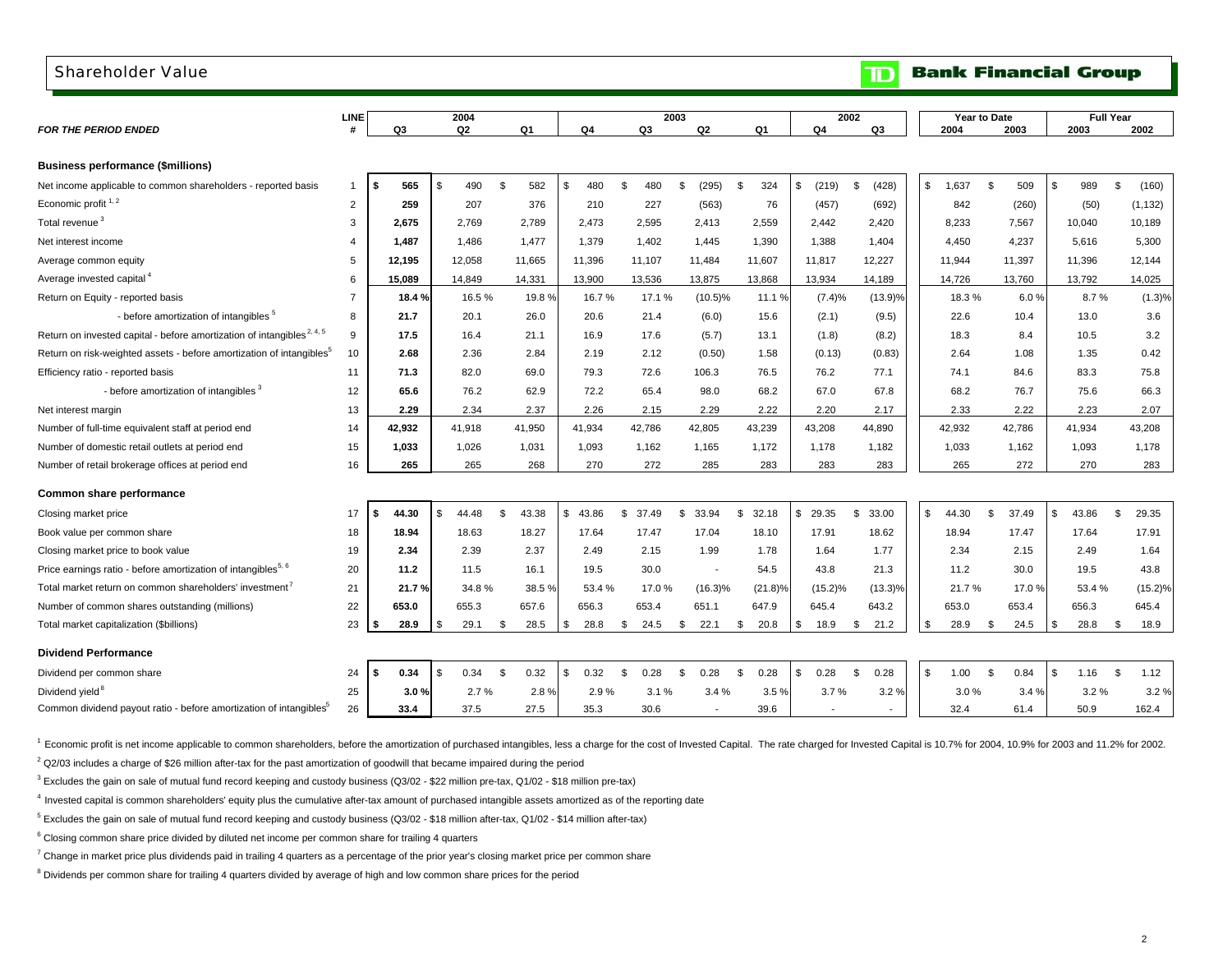#### <span id="page-4-0"></span>Net Income

|  |  | <b>TD</b> Bank Financial Group |  |
|--|--|--------------------------------|--|
|--|--|--------------------------------|--|

| (\$MILLIONS)                                                                 | LINE           |                        | 2004           |                     |                          |             | 2003               |             |             | 2002                     |       |                      | Year to Date |              | <b>Full Year</b> |
|------------------------------------------------------------------------------|----------------|------------------------|----------------|---------------------|--------------------------|-------------|--------------------|-------------|-------------|--------------------------|-------|----------------------|--------------|--------------|------------------|
| <b>FOR THE PERIOD ENDED</b>                                                  | #              | Q3                     | Q <sub>2</sub> | Q1                  | Q4                       | Q3          | Q2                 | Q1          | Q4          |                          | Q3    | 2004                 | 2003         | 2003         | 2002             |
|                                                                              |                |                        |                |                     |                          |             |                    |             |             |                          |       |                      |              |              |                  |
| Interest income                                                              |                | 2,744<br>ŝ.            | \$             | $2,722$ \$<br>2,846 | $\sqrt{3}$<br>$2,659$ \$ | 2,840       | - \$<br>$2,874$ \$ | 2,829       | 2,920<br>\$ | - \$                     | 2,941 | <b>S</b><br>8,312 \$ | 8,543        | \$<br>11,202 | \$<br>11,606     |
| Interest expense                                                             | $\overline{2}$ | 1,257                  | 1,236          | 1,369               | 1,280                    | 1,438       | 1,429              | 1,439       | 1,532       |                          | 1,537 | 3,862                | 4,306        | 5,586        | 6,306            |
| Net interest income                                                          | 3              | 1,487                  | 1,486          | 1,477               | 1,379                    | 1,402       | 1,445              | 1,390       | 1,388       |                          | 1,404 | 4,450                | 4,237        | 5,616        | 5,300            |
| Provision for credit losses                                                  | $\overline{4}$ | (17)                   | (192)          | (104)               | (83)                     | 59          | 98                 | 112         |             | 950                      | 1,250 | (313)                | 269          | 186          | 2,925            |
| Net interest income after credit loss provision                              | 5              | 1,504                  | 1,678          | 1,581               | 1,462                    | 1,343       | 1,347              | 1,278       |             | 438                      | 154   | 4,763                | 3,968        | 5,430        | 2,375            |
| Other income                                                                 |                |                        |                |                     |                          |             |                    |             |             |                          |       |                      |              |              |                  |
| TD Waterhouse Fees and commissions                                           | 6              | 209                    | 293            | 288                 | 270                      | 253         | 202                | 232         |             | 209                      | 228   | 790                  | 687          | 957          | 922              |
| Full service brokerage and other securities services                         | $\overline{7}$ | 164                    | 215            | 185                 | 164                      | 199         | 160                | 144         |             | 124                      | 163   | 564                  | 503          | 667          | 641              |
| Mutual fund management                                                       | 8              | 147                    |                | 146<br>138          | 133                      | 127         | 120                | 128         |             | 127                      | 131   | 431                  | 375          | 508          | 522              |
| Credit fees                                                                  | 9              | 96                     |                | 76<br>91            | 84                       | 113         | 100                | 118         |             | 78                       | 100   | 263                  | 331          | 415          | 415              |
| Net investment securities gains/(losses)                                     | 10             | 44                     |                | 59<br>45            | 23                       | 18          | (23)               | 5           |             | (14)                     | (8)   | 148                  |              | 23           | 26               |
| Trading income                                                               | 11             | (75)                   |                | 52<br>(55)          | (22)                     | (19)        | 15                 | 130         |             | 64                       | (73)  | (78)                 | 126          | 104          | 529              |
| Service charges                                                              | 12             | 170                    |                | 168<br>165          | 165                      | 168         | 153                | 155         |             | 157                      | 151   | 503                  | 476          | 641          | 596              |
| Loan securitizations                                                         | 13             | 90                     |                | 107<br>111          | 89                       | 60          | 54                 | 47          |             | 53                       | 63    | 308                  | 161          | 250          | 218              |
| Card services                                                                | 14             | 51                     |                | 52<br>49            | 47                       | 74          | 65                 | 66          |             | 66                       | 64    | 152                  | 205          | 252          | 249              |
| Insurance revenue (net of claims)                                            | 15             | 164                    |                | 143<br>111          | 119                      | 112         | 97                 | 92          |             | 100                      | 95    | 418                  | 301          | 420          | 375              |
| <b>Trust fees</b>                                                            | 16             | 20                     |                | 23<br>17            | 15                       | 19          | 19                 | 17          |             | 18                       | 18    | 60                   | 55           | 70           | 76               |
| Writedown of investment in JVs                                               | 17             |                        |                |                     |                          |             | (39)               |             |             |                          |       |                      | (39)         | (39)         |                  |
| Foreign exchange - non-trading                                               | 18             | 29                     |                | 28<br>27            | (31)                     | 26          | 28                 | 25          |             | 25                       | 29    | 84                   | 79           | 48           | 110              |
| Gains/(Losses) on derivatives & loan sales (non-core) not booked to sectoral | 19             | 40                     |                | 15                  | (3)<br>(19)              | (13)        | (31)               | (50)        |             | $\overline{\phantom{a}}$ |       | 52                   | (94)         | (113)        |                  |
| Gain on sale of mutual fund record keeping and custody business              | 20             |                        |                |                     |                          |             |                    |             |             |                          | 22    |                      |              |              | 40               |
| Other                                                                        | 21             | 39                     |                | 13<br>36            | 57                       | 56          | 48                 | 60          |             | 47                       | 55    | 88                   | 164          | 221          | 210              |
| <b>Total other income</b>                                                    | 22             | 1,188                  | 1,283          | 1,312               | 1,094                    | 1,193       | 968                | 1,169       | 1,054       |                          | 1,038 | 3,783                | 3,330        | 4,424        | 4,929            |
| Net interest and other income                                                | 23             | 2,692                  | 2,961          | 2,893               | 2,556                    | 2,536       | 2,315              | 2,447       | 1,492       |                          | 1,192 | 8,546                | 7,298        | 9,854        | 7,304            |
| Non-interest expenses                                                        |                |                        |                |                     |                          |             |                    |             |             |                          |       |                      |              |              |                  |
| Salaries and employee benefits                                               | 24             | 957                    | 971            | 943                 | 941                      | 959         | 893                | 965         |             | 802                      | 868   | 2,871                | 2,817        | 3,758        | 3,566            |
| Occupancy including depreciation                                             | 25             | 158                    |                | 150<br>147          | 173                      | 178         | 153                | 152         |             | 154                      | 154   | 455                  | 483          | 656          | 605              |
| Equipment including depreciation                                             | 26             | 144                    |                | 137<br>120          | 177                      | 150         | 156                | 167         |             | 171                      | 172   | 401                  | 473          | 650          | 661              |
| Restructuring costs                                                          | 27             |                        |                | (7)                 |                          | 5           | 87                 |             |             |                          |       | (7)                  | 92           | 92           |                  |
| Goodwill impairment                                                          | 28             |                        |                |                     |                          |             | 624                |             |             |                          |       |                      | 624          | 624          |                  |
| Other                                                                        | 29             | 496                    | 858            | 545                 | 494                      | 405         | 452                | 461         |             | 508                      | 447   | 1,899                | 1,318        | 1,812        | 1,922            |
| Total non-interest expenses excluding amortization of intangibles            | 30             | 1,755                  | 2,109          | 1,755               | 1,785                    | 1,697       | 2,365              | 1,745       | 1,635       |                          | 1,641 | 5,619                | 5,807        | 7,592        | 6,754            |
| Income before provision for income taxes                                     | 31             | 937                    | 852            | 1,138               | 771                      | 839         | (50)               | 702         |             | (143)                    | (449) | 2,927                | 1,491        | 2,262        | 550              |
| Provision for income taxes                                                   | 32             | 231                    | 211            | 333                 | 135                      | 196         | 73                 | 199         |             | (119)                    | (211) | 775                  | 468          | 603          | (81)             |
| Net income before non-controlling interest                                   | 33             | 706                    | 641            | 805                 | 636                      | 643         | (123)              | 503         |             | (24)                     | (238) | 2,152                | 1,023        | 1,659        | 631              |
| Non-controlling interest                                                     | 34             | 23                     |                | 23<br>23            | 23                       | 23          | 23                 | 23          |             | 16                       | 13    | 69                   | 69           | 92           | 64               |
| Net income - before amortization of intangibles                              | 35             | 683                    | 618            | 782                 | 613                      | 620         | (146)              | 480         |             | (40)                     | (251) | 2,083                | 954          | 1,567        | 567              |
| Preferred dividends                                                          | 36             | 19                     |                | 21<br>21            | 21                       | 21          | 22                 | 23          |             | 23                       | 23    | 61                   | 66           | 87           | 93               |
| Net income applicable to common shareholders - before                        |                |                        |                |                     |                          |             |                    |             |             |                          |       |                      |              |              |                  |
| amortization of intangibles                                                  | 37             | 664                    | 597            | 761                 | 592                      | 599         | (168)              | 457         |             | (63)                     | (274) | 2,022                | 888          | 1,480        | 474              |
| Amortization of intangibles, net of tax                                      | 38             | 99                     |                | 107<br>179          | 112                      | 119         | 127                | 133         |             | 156                      | 154   | 385                  | 379          | 491          | 634              |
| Net income applicable to common shareholders - reported basis                | 39             | $565$ $\sqrt{3}$<br>\$ |                | 490<br>582<br>- \$  | <b>S</b><br>480          | 480<br>- \$ | (295)<br>\$        | 324<br>- \$ | \$          | $(219)$ \$               | (428) | 1.637<br><b>S</b>    | 509<br>- \$  | 989<br>\$    | (160)<br>- \$    |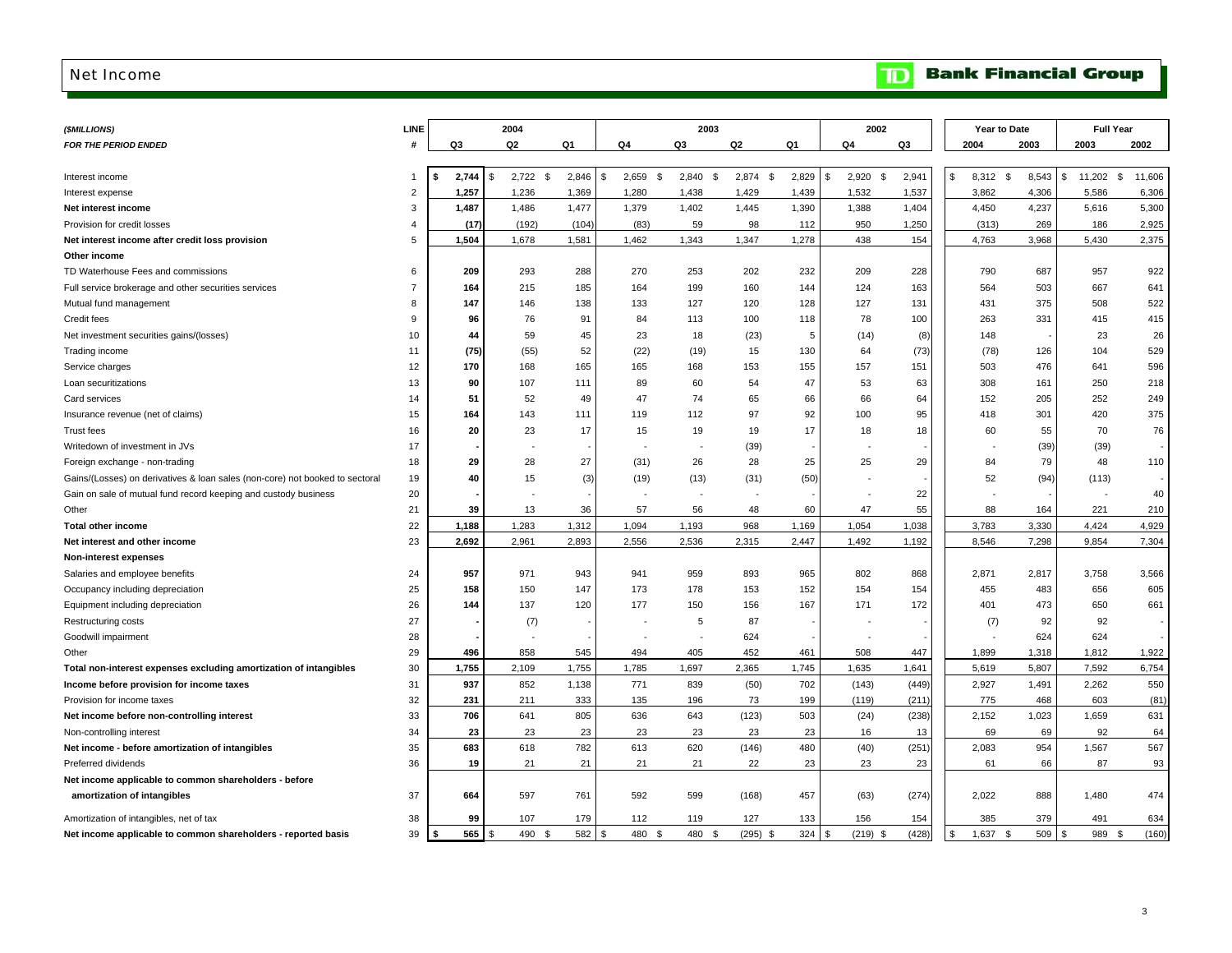## <span id="page-5-0"></span>Performance Measures Summary - Total Bank

**Bank Financial Group**  $\overline{\mathbf{D}}$ 

#### **RESULTS OF OPERATIONS - before amortization of intangibles1**

**(\$millions)**

|                                                     | <b>LINE</b>    |           | 2004              |           |                |           | 2003                     |           |            | 2002        |         | Year to Date |              | <b>Full Year</b> |
|-----------------------------------------------------|----------------|-----------|-------------------|-----------|----------------|-----------|--------------------------|-----------|------------|-------------|---------|--------------|--------------|------------------|
| <b>FOR THE PERIOD ENDED</b>                         |                | Q3        | Q <sub>2</sub>    | Q1        | Q <sub>4</sub> | Q3        | Q2                       | Q1        | Q4         | Q3          | 2004    | 2003         | 2003         | 2002             |
| Net income                                          |                |           |                   |           |                |           |                          |           |            |             |         |              |              |                  |
| Personal and Commercial Banking                     |                | 381<br>\$ | 357<br>\$         | \$<br>359 | \$<br>327      | 335<br>\$ | 306<br>\$                | 309       | 287<br>\$  | 282<br>\$   | \$1,097 | 950<br>\$    | \$1,277      | \$1,114          |
| Wealth Management                                   | $\overline{2}$ | 80        | 106               | 115       | 104            | 82        | (299)                    | 38        | 21         | 18          | 301     | (179)        | (75)         | 125              |
| <b>Total Retail</b>                                 | 3              | 461       | 463               | 474       | 431            | 417       | 7                        | 347       | 308        | 300         | 1.398   | 771          | ,202         | 1,239            |
| <b>Wholesale Banking</b>                            |                | 133       | 167               | 181       | 126            | 110       | (133)                    | 157       | (356)      | (542)       | 481     | 134          | 260          | (657)            |
| Corporate                                           | 5              | 89        | (12)              | 127       | 56             | 93        | (20)                     | (24)      | 8          | (27)        | 204     | 49           | 105          | (47)             |
| <b>Total Bank</b>                                   | 6              | 683<br>\$ | $\sqrt{3}$<br>618 | \$<br>782 | \$<br>613      | \$<br>620 | \$(146)                  | 480<br>\$ | (40)<br>\$ | (269)<br>\$ | \$2,083 | \$<br>954    | \$1<br>1,567 | \$<br>535        |
| <b>Return on Invested Capital</b>                   |                |           |                   |           |                |           |                          |           |            |             |         |              |              |                  |
| Personal and Commercial Banking                     |                | 20.6%     | 20.0%             | 19.8%     | 18.8%          | 19.3%     | 18.2%                    | 17.8%     | 16.9%      | 16.7%       | 20.2%   | 18.4%        | 18.5%        | 16.8%            |
| Wealth Management                                   | 8              | 11.0      | 15.3              | 16.2      | 14.2           | 11.1      | (41.5)                   | 4.4       | 2.5        | 2.1         | 14.2    | (9.0)        | (3.6)        | 3.7              |
| <b>Wholesale Banking</b>                            | 9              | 22.1      | 27.5              | 27.9      | 19.2           | 16.1      | (19.2)                   | 18.9      | (31.2)     | (51.8)      | 25.9    | 5.4          | 8.6          | (16.1)           |
| <b>Total Bank</b>                                   | 10             | 17.5%     | 16.4 %            | 21.1%     | 16.9%          | 17.6%     | (5.7)%                   | 13.1 %    | (1.8)%     | (8.2)%      | 18.3%   | 8.4%         | 10.5%        | 3.2%             |
| Percentage net income mix <sup>2</sup>              |                |           |                   |           |                |           |                          |           |            |             |         |              |              |                  |
| <b>Total Retail</b>                                 | 11             | 78 %      | 73%               | 72%       | 77 %           | 79 %      | 100 %                    | 69%       | 100 %      | 100 %       | 74 %    | 85 %         | 82%          | 100 %            |
| <b>Wholesale Banking</b>                            | 12             | 22        | 27                | 28        | 23             | 21        | $\overline{\phantom{a}}$ | 31        |            | $\sim$      | 26      | 15           | 18           | $\sim$           |
| <b>Total Bank</b>                                   | 13             | 100 %     | 100 %             | 100 %     | 100 %          | 100 %     | 100 %                    | 100 %     | 100 %      | 100 %       | 100 %   | 100 %        | 100 %        | 100 %            |
| Percentage geographic contribution to total revenue |                |           |                   |           |                |           |                          |           |            |             |         |              |              |                  |
| Canada                                              | 14             | 71 %      | 74 %              | 73 %      | 76 %           | 71 %      | 75 %                     | 72 %      | 73 %       | 74 %        | 73 %    | 73 %         | 73 %         | 74 %             |
| United States of America                            | 15             | 15        | 15                | 16        | 16             | 15        | 14                       | 19        | 15         | 13          | 15      | 16           | 16           | 15               |
| Other                                               | 16             | 14        | 11                | 11        | 8              | 14        | 11                       | 9         | 12         | 13          | 12      | 11           | 11           | 11               |
| <b>Total Bank</b>                                   | 17             | 100 %     | 100 %             | 100 %     | 100 %          | 100 %     | 100 %                    | 100 %     | 100 %      | 100 %       | 100 %   | 100 %        | 100%         | 100 %            |

1 Excludes gain on sale of mutual fund record keeping and custody business (Q3/02 - \$18 million after-tax, and 2002 - \$32 million after-tax)

2 Percentages exclude Corporate segment results

<sup>3</sup> The taxable equivalent amounts (TEB) are not included in geographic contribution to total revenue.

BASIS OF PRESENTATION OF RESULTS: Results of each Segment reflect revenue, expenses, assets and liabilities generated by the businesses in that segment. Transfer pricing of funds sold or purchased, and of commissions for services provided are generally at market rates. The Bank measures and evaluates the performance of each Segment based on Net Income before amortization of intangibles, Economic Profit, and Return on Invested Capital. A Segment's Invested Capital represents the capital required for economic risks, including credit, market, and operational risks, plus the purchased amounts of goodwill and intangible assets net of impair writedowns. Economic Profit is determined as the Net Income applicable to common shareholders before the amortization of purchased intangibles, less a charge for the cost of Invested Capita

CORPORATE: Includes the Non-Core Lending Portfolio, non-controlling interests in subsidiaries, the effects of asset securitization programs, treasury management, general provisions for credit losses, the elimination of tax equivalent revenue and income tax, corporate level tax benefits, and residual unallocated revenues, expenses and taxes.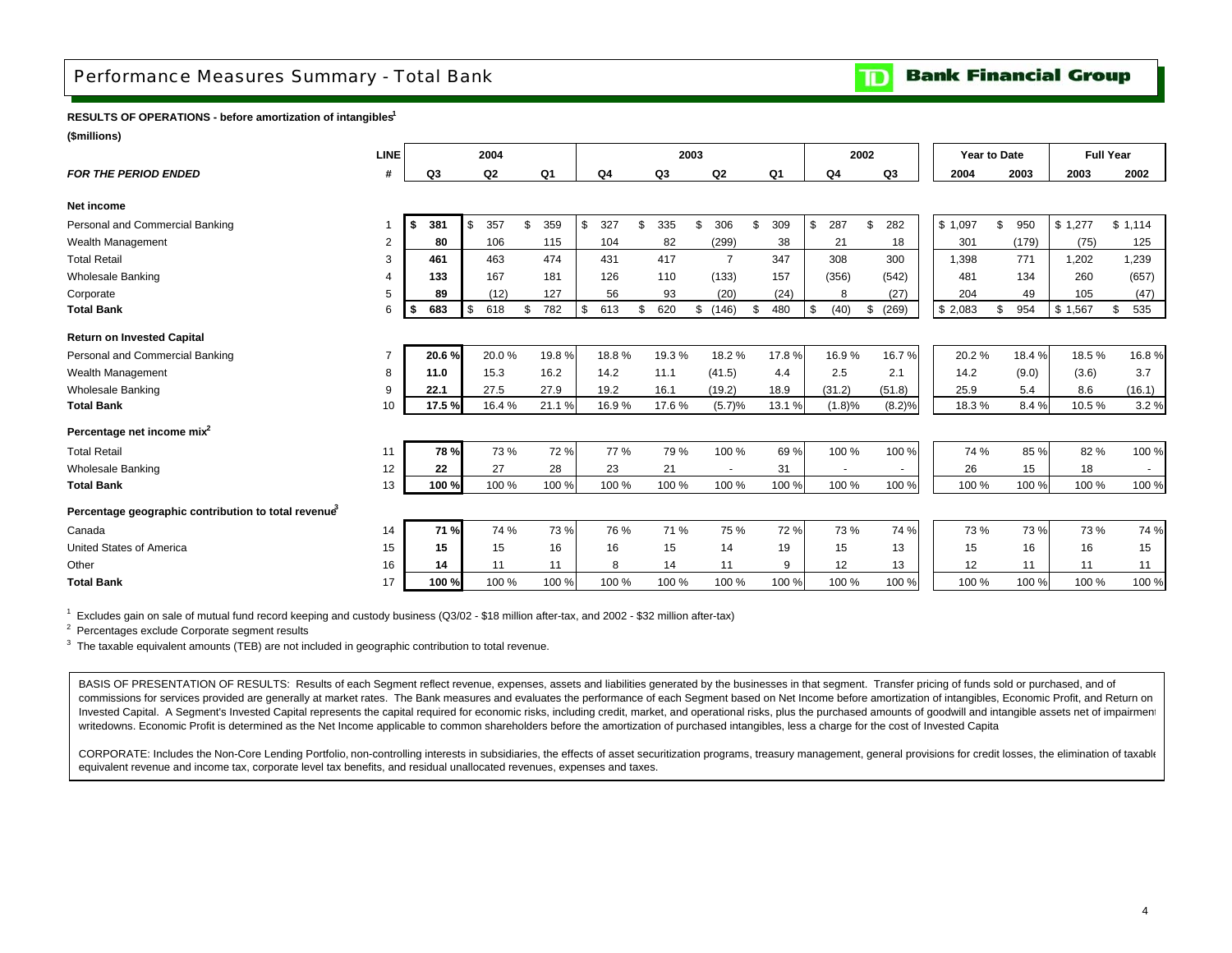## <span id="page-6-0"></span>Performance Measures - Personal and Commercial Banking Segment

#### **Bank Financial Group**  $\mathbf{D}$

#### **RESULTS OF OPERATIONS - before amortization of intangibles (\$millions)**

|                                                        | <b>LINE</b> |                  |        | 2004           |                |           |         | 2003 |                |     |       |           | 2002 |       | Year to Date |          |         |         | <b>Full Year</b> |           |
|--------------------------------------------------------|-------------|------------------|--------|----------------|----------------|-----------|---------|------|----------------|-----|-------|-----------|------|-------|--------------|----------|---------|---------|------------------|-----------|
| <b>FOR THE PERIOD ENDED</b>                            |             | Q3               |        | Q <sub>2</sub> | Q <sub>1</sub> | Q4        | Q3      |      | Q <sub>2</sub> |     | Q1    | Q4        |      | Q3    | 2004         |          | 2003    |         | 2003             | 2002      |
|                                                        |             |                  |        |                |                |           |         |      |                |     |       |           |      |       |              |          |         |         |                  |           |
| Net interest income (TEB)                              |             | \$1,042          |        | \$1,011        | \$1,038        | \$1,024   | \$1,031 |      | 999            | \$. | 1,032 | \$1,032   | \$   | 1,020 | \$3,091      |          | \$3,062 | \$4,086 |                  | \$4,058   |
| Other income                                           | 2           | 537              |        | 520            | 486            | 475       | 466     |      | 429            |     | 433   | 433       |      | 438   | 1,543        |          | 1,328   |         | 1,803            | 1,710     |
| Total revenue                                          | 3           | 1,579            |        | 1,531          | 1,524          | 1,499     | 1,497   |      | 1,428          |     | 1,465 | 1,465     |      | 1,458 | 4,634        |          | 4,390   |         | 5,889            | 5,768     |
| Provision for credit losses                            |             | 92               |        | 87             | 106            | 128       | 105     |      | 104            |     | 123   | 120       |      | 132   | 285          |          | 332     |         | 460              | 505       |
| Non-interest expenses                                  | 5           | 913              |        | 909            | 884            | 873       | 873     |      | 852            |     | 865   | 886       |      | 879   | 2,706        |          | 2,590   |         | 3,463            | 3,501     |
| Net income before taxes                                | 6           | 574              |        | 535            | 534            | 498       | 519     |      | 472            |     | 477   | 459       |      | 447   | 1.643        |          | 1.468   |         | 1.966            | 1.762     |
| Income taxes (TEB)                                     |             | 193              |        | 178            | 175            | 171       | 184     |      | 166            |     | 168   | 172       |      | 165   | 546          |          | 518     |         | 689              | 648       |
| Net income                                             | 8           | 381<br>\$        | $1$ \$ | 357            | 359            | \$<br>327 | 335     |      | 306            |     | 309   | 287       |      | 282   | \$1,097      | <b>β</b> | 950     | \$1,277 |                  | \$1,114   |
|                                                        |             |                  |        |                |                |           |         |      |                |     |       |           |      |       |              |          |         |         |                  |           |
| Economic profit <sup>1</sup>                           | 9           | 210              | \$     | 190            | \$<br>191      | \$<br>166 | 74      |      | 151            |     | 148   | \$<br>114 |      | 111   | \$<br>591    |          | 473     | \$      | 639              | 438<br>\$ |
| Average Invested Capital (\$billions)                  | 10          | 7.2              |        | 7.1            | 7.0            | 6.7       | 6.7     |      | 6.7            |     | 6.7   | 6.5       |      | 6.5   | 7.1          |          | 6.7     |         | 6.7              | 6.5       |
| Return on Invested Capital                             | 11          | 20.6 %           |        | 20.0%          | 19.8%          | 18.8%     | 19.3 %  |      | 18.2%          |     | 17.8% | 16.9%     |      | 16.7% | 20.2%        |          | 18.4 %  |         | 18.5%            | 16.8%     |
|                                                        |             |                  |        |                |                |           |         |      |                |     |       |           |      |       |              |          |         |         |                  |           |
| Key performance indicators (\$billions)                |             |                  |        |                |                |           |         |      |                |     |       |           |      |       |              |          |         |         |                  |           |
| Risk-weighted assets                                   | 12          | 58<br>$\sqrt{5}$ | \$     | 56             | 56             | \$<br>56  | 54      |      | 54             |     | 53    | 52        |      | 56    | 58<br>\$     |          | 54      | \$      | 56               | 52<br>\$  |
| Average loans - personal                               | 13          | 94               |        | 93             | 93             | 88        | 88      |      | 87             |     | 85    | 84        |      | 81    | 93           |          | 87      |         | 87               | 80        |
| Average loans and acceptances - business               | 14          | 16               |        | 16             | 16             | 17        | 17      |      | 17             |     | 18    | 18        |      | 18    | 16           |          | 17      |         | 17               | 18        |
| Average securitized loans                              | 15          | 29               |        | 27             | 26             | 26        | 23      |      | 22             |     | 22    | 22        |      | 23    | 27           |          | 22      |         | 23               | 23        |
| Average deposits - personal                            | 16          | 89               |        | 87             | 87             | 85        | 84      |      | 83             |     | 83    | 82        |      | 81    | 88           |          | 83      |         | 84               | 80        |
| Average deposits - business                            | 17          | 29               |        | 27             | 27             | 27        | 26      |      | 25             |     | 25    | 24        |      | 23    | 28           |          | 25      |         | 26               | 23        |
| Margin on avg. earning assets incl. securitized assets | 18          | 3.03%            |        | 3.08%          | 3.14%          | 3.18%     | 3.26%   |      | 3.34%          |     | 3.36% | 3.38%     |      | 3.40% | 3.08%        |          | 3.32%   |         | 3.28%            | 3.42%     |
| Efficiency ratio                                       | 19          | 57.8%            |        | 59.4%          | 58.0%          | 58.2%     | 58.3%   |      | 59.7%          |     | 59.0% | 60.5%     |      | 60.3% | 58.4%        |          | 59.0%   |         | 58.8%            | 60.7%     |

 $1$  The rate charged for Invested Capital is 9% for 2004, 9% for 2003, and 10% for 2002

The Personal and Commercial Banking segment provides financial services to approximately 10 million personal, small business, insurance and commercial customers. Under the TD Canada Trust brand, the retail operations provide a full range of financial products and services to our personal and small business customers through the telephone, the Internet, automated banking machines, and branches. TD Commercial Banking provides lending, deposit, savings and investment products to Canadian businesses, plus a full range of day-to-day banking, cash management, trade and treasury services.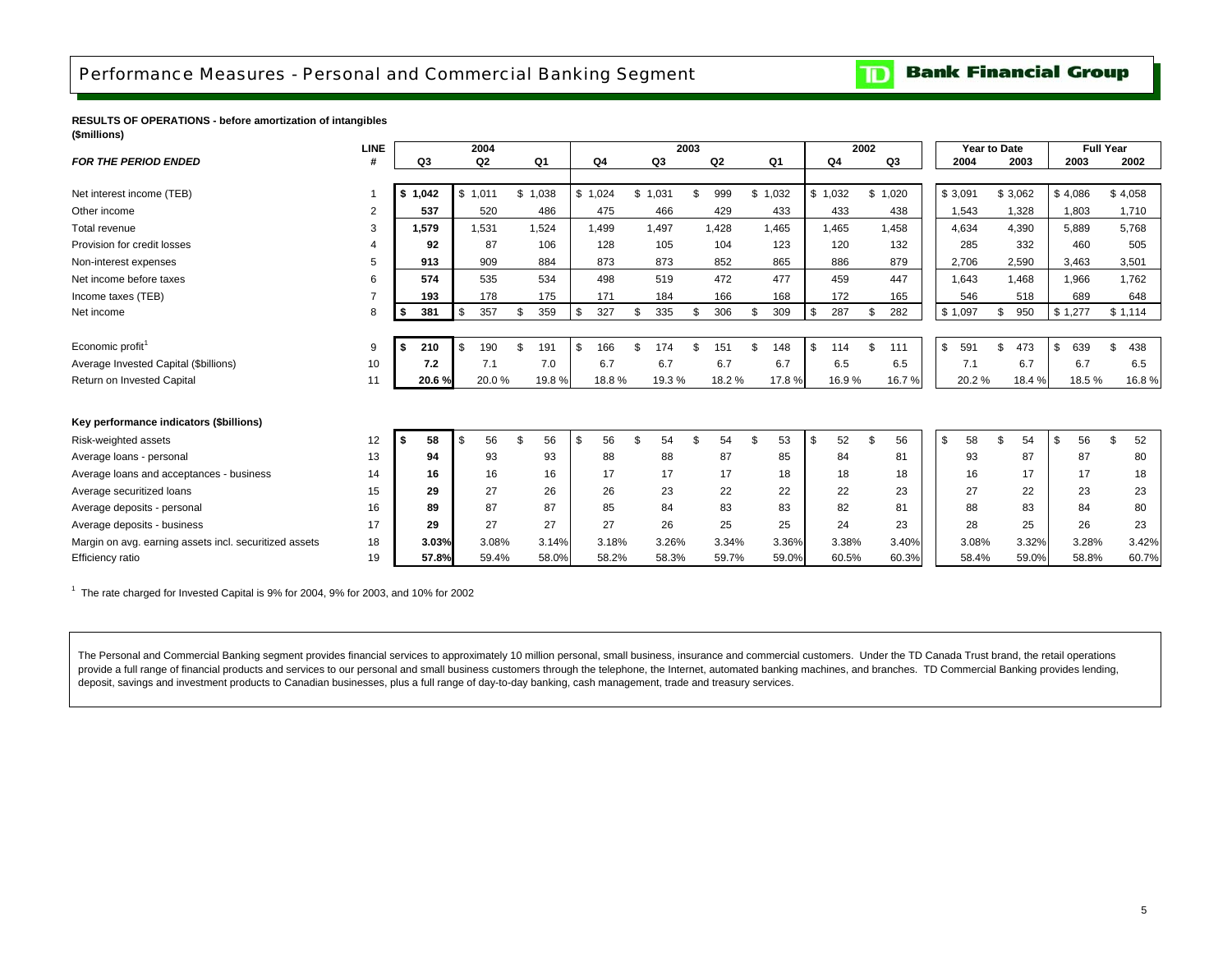## <span id="page-7-0"></span>Performance Measures - Wealth Management Segment

#### **Bank Financial Group**  $\mathbf{D}$

**RESULTS OF OPERATIONS - before amortization of intangibles (\$millions)**

|                                                   | LINE           |      |                |            | 2004           |                |            |       |          | 2003 |            |    |        |      |       | 2002 |        |    | Year to date |             |           | <b>Full Year</b> |             |                |
|---------------------------------------------------|----------------|------|----------------|------------|----------------|----------------|------------|-------|----------|------|------------|----|--------|------|-------|------|--------|----|--------------|-------------|-----------|------------------|-------------|----------------|
| <b>FOR THE PERIOD ENDED</b>                       |                |      | Q3             |            | Q <sub>2</sub> | Q1             |            | Q4    | Q3       |      | Q2         |    | Q1     |      | Q4    |      | Q3     |    | 2004         | 2003        |           | 2003             | 2002        |                |
|                                                   |                |      |                |            |                |                |            |       |          |      |            |    |        |      |       |      |        |    |              |             |           |                  |             |                |
| Net interest income (TEB)                         |                |      | 131            | <b>S</b>   | 125            | 118            | \$         | 117   | 113      |      | 95         |    | 106    | \$   | 107   |      | 106    |    | \$<br>374    | \$<br>314   | \$        | 431              | 426<br>\$.  |                |
| Brokerage commissions & other income              | $\overline{2}$ |      | 489            |            | 583            | 557            |            | 516   | 501      |      | 388        |    | 468    |      | 431   |      | 459    |    | 1,629        | 1,357       |           | 1,873            | 1,895       |                |
| Total revenue                                     | 3              |      | 620            |            | 708            | 675            |            | 633   | 614      |      | 483        |    | 574    |      | 538   |      | 565    |    | 2,003        | 1,671       |           | 2,304            | 2,321       |                |
| <b>Restructuring costs</b>                        |                |      |                |            |                |                |            |       | 5        |      | 21         |    |        |      |       |      |        |    |              | 26          |           | 26               |             |                |
| Goodwill impairment                               | 5              |      | $\blacksquare$ |            |                | $\blacksquare$ |            |       |          |      | 274        |    | $\sim$ |      |       |      | $\sim$ |    |              | 274         |           | 274              |             |                |
| Other non-interest expenses                       | 6              |      | 502            |            | 544            | 499            |            | 473   | 490      |      | 466        |    | 505    |      | 494   |      | 521    |    | 1,545        | 1,461       |           | 1,934            | 2,080       |                |
| Total non-interest expenses                       | $\overline{7}$ |      | 502            |            | 544            | 499            |            | 473   | 495      |      | 761        |    | 505    |      | 494   |      | 521    |    | 1,545        | 1,761       |           | 2,234            | 2,080       |                |
| Net income before taxes                           | 8              |      | 118            |            | 164            | 176            |            | 160   | 119      |      | (278)      |    | 69     |      | 44    |      | 44     |    | 458          | (90)        |           | 70               | 241         |                |
| Income taxes (TEB)                                | 9              |      | 38             |            | 58             | 61             |            | 56    | 37       |      | 21         |    | 31     |      | 23    |      | 26     |    | 157          | 89          |           | 145              | 116         |                |
| Net income (loss) <sup>2</sup>                    | 10             | I \$ | 80             | $\sqrt{3}$ | 106            | \$<br>115      | $\sqrt{3}$ | 104   | \$<br>82 | \$   | (299)      | \$ | 38     | \$   | 21    | \$   | 18     | \$ | 301          | \$<br>(179) | \$        | (75)             | 125<br>\$   |                |
|                                                   |                |      |                |            |                |                |            |       |          |      |            |    |        |      |       |      |        |    |              |             |           |                  |             |                |
| Economic profit (loss) 3,4                        | 11             |      | (7)            | \$.        | 21             | 29             | \$         | 16    | (6)      | .Գ   | (421)      | ۹  | (65)   | - \$ | (85)  |      | (87)   | S  | 43           | \$<br>(492) | \$        | (476)            | (298)<br>\$ |                |
| Average Invested Capital (\$billions)             | 12             |      | 2.7            |            | 2.7            | 2.7            |            | 2.8   | 2.8      |      | 3.2        |    | 3.4    |      | 3.3   |      | 3.2    |    | 2.7          | 3.1         |           | 3.0              |             | 3.3            |
| Return on Invested Capital <sup>4</sup>           | 13             |      | 11.0%          |            | 15.3%          | 16.2%          |            | 14.2% | 11.1 %   |      | $(41.5)\%$ |    | 4.4%   |      | 2.5%  |      | 2.1%   |    | 14.2%        | (9.0)%      |           | $(3.6)\%$        |             | 3.7%           |
|                                                   |                |      |                |            |                |                |            |       |          |      |            |    |        |      |       |      |        |    |              |             |           |                  |             |                |
| Key performance indicators (\$billions)           |                |      |                |            |                |                |            |       |          |      |            |    |        |      |       |      |        |    |              |             |           |                  |             |                |
| Risk-weighted assets                              | 14             |      | -6             | \$         |                | \$<br>6        | \$         | 6     | 6        |      | 5          | ٩  | 5      | \$   | 6     |      | 6      | S  |              |             | <b>.ε</b> |                  |             | 6              |
| Assets under administration                       | 15             |      | 283            |            | 287            | 284            |            | 259   | 251      |      | 233        |    | 230    |      | 226   |      | 230    |    | 283          | 251         |           | 259              | 226         |                |
| Assets under management                           | 16             |      | 126            |            | 121            | 119            |            | 113   | 113      |      | 110        |    | 112    |      | 112   |      | 122    |    | 126          | 113         |           | 113              | 112         |                |
| Personal margin loans                             | 17             |      | 6              |            | $\overline{7}$ | 6              |            | 5     | 5        |      | 5          |    | 5      |      | 4     |      | 5      |    | 6            |             |           | 5                |             | $\overline{4}$ |
| Discount brokerage average trades per day (000's) | 18             |      | 87             |            | 126            | 135            |            | 111   | 110      |      | 78         |    | 94     |      | 82    |      | 96     |    | 116          | 94          |           | 98               |             | 99             |
| Efficiency ratio                                  | 19             |      | 81.0%          |            | 76.8%          | 74.0%          |            | 74.7% | 80.6%    |      | 157.6%     |    | 88.0%  |      | 91.8% |      | 92.2%  |    | 77.1%        | 105.4%      |           | 97.0%            |             | 89.6%          |

 $1$  Includes write downs of \$39 million in Q2/03 as a result of other than temporary impairments in certain international joint ventures.

 $2$  Q2/03 restructuring and goodwill impairment charges and write downs amounted to \$328 million after-tax.

<sup>3</sup> The rates charged for Invested Capital for the domestic Wealth Management, Canada Discount Brokerage, and US and International businesses are 10%, 10% and 14% for 2004, 10%, 13% and 13% for 2003 and 10%, 14% and 14% for 2002 respectively.

4 Q2/03 includes a charge of \$26 million after-tax for the past amortization of goodwill that became impaired during the period.

The Wealth Management segment offers investors a wide array of investment products and services. It is one of Canada's largest asset managers, advisors and distributors of investment products; providing mutual funds, poole funds, segregated account management, full service brokerage services and self-directed investing to retail, mass affluent and private client segments. In addition, investment management services are provided to pension fu corporations, institutions, endowments, and foundations.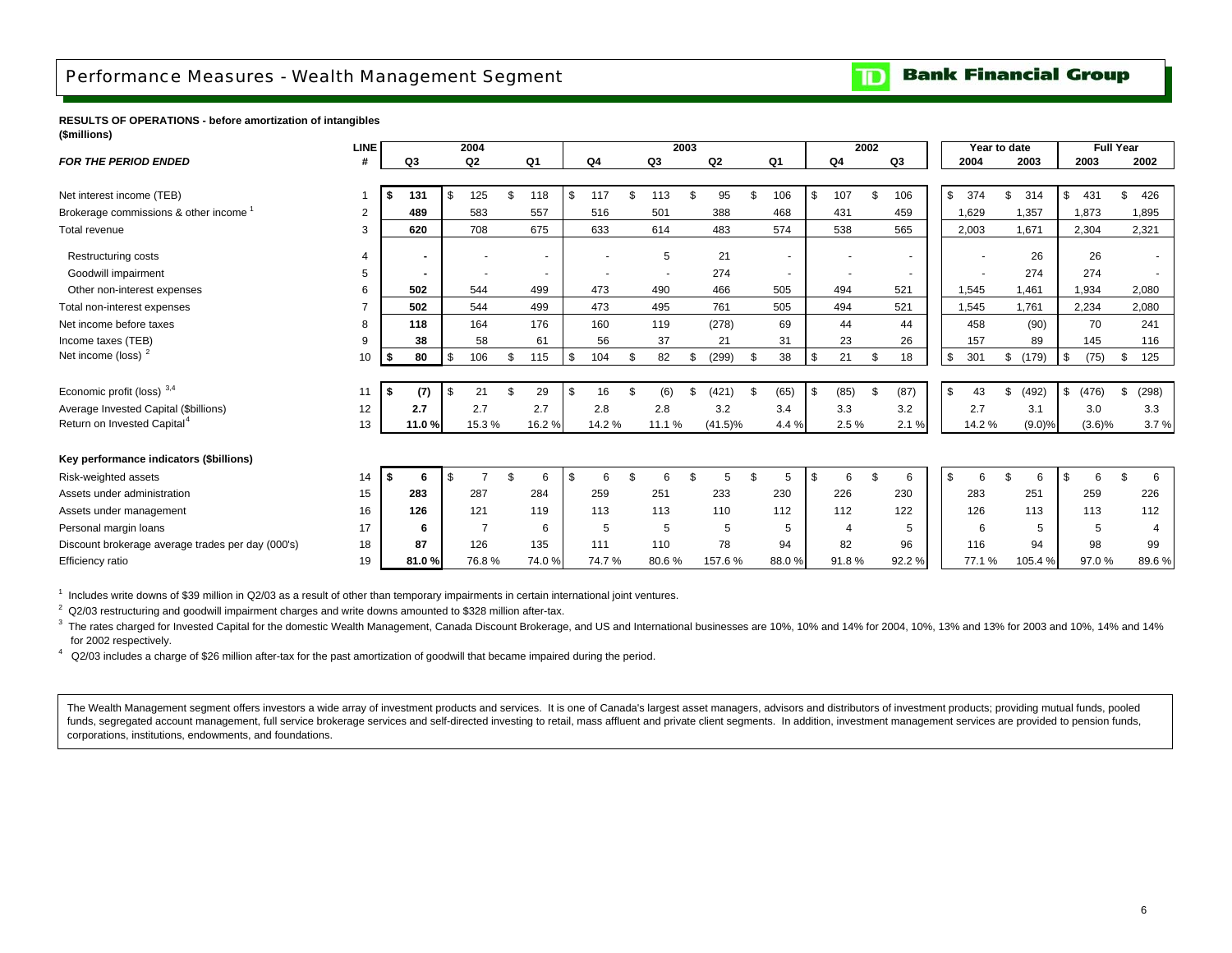## <span id="page-8-0"></span>Performance Measures - Wholesale Banking Segment

#### **Bank Financial Group** וסד

**RESULTS OF OPERATIONS - before amortization of intangibles (\$millions)**

|                                                            | <b>LINE</b> |           | 2004           |     |                |           |    |                          | 2003           |            |                |                |             | 2002 |                | Year to Date   |             | <b>Full Year</b> |             |
|------------------------------------------------------------|-------------|-----------|----------------|-----|----------------|-----------|----|--------------------------|----------------|------------|----------------|----------------|-------------|------|----------------|----------------|-------------|------------------|-------------|
| <b>FOR THE PERIOD ENDED</b>                                | #           | Q3        | Q <sub>2</sub> |     | Q1             | Q4        |    | Q3                       |                | Q2         |                | Q <sub>1</sub> | Q4          |      | Q <sub>3</sub> | 2004           | 2003        | 2003             | 2002        |
|                                                            |             |           |                |     |                |           |    |                          |                |            |                |                |             |      |                |                |             |                  |             |
| Net interest income (TEB)                                  |             | \$<br>422 | \$<br>431      | \$. | 394            | \$<br>351 | \$ | 343                      | \$             | 368        | \$.            | 293            | \$<br>444   | \$   | 433            | \$1,247        | \$1,004     | \$1,355          | \$1,505     |
| Trading and fee income                                     | 2           | 118       | 156            |     | 226            | 150       |    | 139                      |                | 115        |                | 297            | 124         |      | 98             | 500            | 551         | 701              | 1,163       |
| Total revenue                                              | 3           | 540       | 587            |     | 620            | 501       |    | 482                      |                | 483        |                | 590            | 568         |      | 531            | 1,747          | 1,555       | 2,056            | 2,668       |
| Provision for credit losses                                |             | 12        | 10             |     | $\overline{7}$ | 8         |    | 3                        |                | 2          |                | $\overline{2}$ | 841         |      | 1,132          | 29             | 7           | 15               | 2,490       |
| <b>Restructuring costs</b>                                 | 5           |           | (7)            |     |                |           |    |                          |                | 66         |                | $\blacksquare$ |             |      |                | (7)            | 66          | 66               |             |
| Goodwill impairment                                        | 6           |           |                |     | $\overline{a}$ |           |    | $\overline{\phantom{a}}$ |                | 350        |                | $\sim$         |             |      | $\sim$         |                | 350         | 350              |             |
| Other non-interest expenses                                |             | 340       | 343            |     | 352            | 323       |    | 307                      |                | 300        |                | 343            | 276         |      | 248            | 1,035          | 950         | 1,273            | 1,235       |
| Total non-interest expenses                                | 8           | 340       | 336            |     | 352            | 323       |    | 307                      |                | 716        |                | 343            | 276         |      | 248            | 1,028          | 1,366       | 1,689            | 1,235       |
| Net income before taxes                                    | 9           | 188       | 241            |     | 261            | 170       |    | 172                      |                | (235)      |                | 245            | (549)       |      | (849)          | 690            | 182         | 352              | (1,057)     |
| Income taxes (TEB)                                         | 10          | 55        | 74             |     | 80             | 44        |    | 62                       |                | (102)      |                | 88             | (193)       |      | (307)          | 209            | 48          | 92               | (400)       |
| Net income $(\text{loss})^2$                               | 11          | \$<br>133 | \$<br>167      | \$  | 181            | \$<br>126 | \$ | 110                      | \$             | (133)      | \$             | 157            | \$<br>(356) | \$   | (542)          | \$<br>481      | \$<br>134   | \$<br>260        | \$<br>(657) |
|                                                            |             |           |                |     |                |           |    |                          |                |            |                |                |             |      |                |                |             |                  |             |
| Economic profit (loss) <sup>3</sup>                        | 12          | \$<br>53  | \$<br>85       | \$  | 94             | \$<br>39  | \$ | 20                       | \$             | (231)      | <sup>\$</sup>  | 47             | \$<br>(503) | \$   | (674)          | \$<br>232      | \$<br>(164) | \$<br>(125)      | \$(1, 192)  |
| Average Invested Capital (\$billions)                      | 13          | 2.3       | 2.4            |     | 2.5            | 2.5       |    | 2.6                      |                | 2.9        |                | 3.3            | 4.6         |      | 4.2            | 2.4            | 2.9         | 2.8              | 4.2         |
| Return on Invested Capital                                 | 14          | 22.1%     | 27.5%          |     | 27.9%          | 19.2%     |    | 16.1%                    |                | $(19.2)\%$ |                | 18.9%          | $(31.2)\%$  |      | (51.8)%        | 25.9%          | 5.4%        | 8.6%             | $(16.1)\%$  |
| Key performance indicators (\$billions)                    |             |           |                |     |                |           |    |                          |                |            |                |                |             |      |                |                |             |                  |             |
| Risk-weighted assets                                       | 15          | \$<br>32  | \$<br>35       | \$  | 41             | \$<br>40  | \$ | 46                       | \$             | 48         | -\$            | 49             | \$<br>62    | \$   | 65             | \$<br>32       | \$<br>46    | \$<br>40         | \$<br>62    |
| <b>Trading securities</b>                                  | 16          | 68        | 66             |     | 72             | 55        |    | 65                       |                | 64         |                | 65             | 53          |      | 67             | 68             | 65          | 55               | 53          |
| Short sales of securities                                  | 17          | 19        | 17             |     | 20             | 15        |    | 20                       |                | 19         |                | 20             | 17          |      | 23             | 19             | 20          | 15               | 17          |
| Average loans and customers' liabilities under acceptances | 18          | 7         | $\overline{7}$ |     | $\overline{7}$ | 8         |    | 9                        |                | 9          |                | 10             | 23          |      | 24             | $\overline{7}$ | 9           | 9                | 25          |
| Efficiency ratio                                           | 19          | 63.0%     | 57.2%          |     | 56.8%          | 64.4%     |    | 63.6%                    |                | 148.3%     |                | 58.2%          | 48.6%       |      | 46.7%          | 58.8%          | 87.8%       | 82.1%            | 46.3%       |
|                                                            |             |           |                |     |                |           |    |                          |                |            |                |                |             |      |                |                |             |                  |             |
| Trading related income (TEB) <sup>4</sup>                  |             |           |                |     |                |           |    |                          |                |            |                |                |             |      |                |                |             |                  |             |
| Interest rate and credit portfolios                        | 20          | \$<br>136 | \$<br>176      | \$. | 171            | \$<br>91  | £. | 124                      | $\mathfrak{L}$ | 184        | $\mathfrak{L}$ | 182            | \$<br>110   | \$   | 60             | \$<br>483      | \$<br>490   | \$<br>581        | \$<br>741   |
| Foreign exchange portfolios                                | 21          | 55        | 61             |     | 65             | 61        |    | 57                       |                | 65         |                | 65             | 45          |      | 62             | 181            | 187         | 248              | 217         |
| Equity and other portfolios                                | 22          | 11        | 7              |     | 82             | 50        |    | (35)                     |                | 49         |                | 100            | 122         |      | 54             | 100            | 114         | 164              | 243         |
| TEB adjustment                                             | 23          | 62        | 61             |     | 46             | 44        |    | 58                       |                | 36         |                | 27             | 53          |      | 42             | 169            | 121         | 165              | 152         |
| Total trading related income                               | 24          | \$<br>264 | \$<br>305      |     | 364            | 246       | \$ | 204                      | \$             | 334        | \$             | 374            | \$<br>330   | \$   | 218            | \$<br>933      | \$<br>912   | \$1,158          | \$1,353     |

 $1$  Provision for credit losses includes the cost of credit protection incurred in hedging the lending portfolio. From Q1 2003 onwards, the amounts are exclusively the cost of credit protection incurred in hedging the lending portfolio.

<sup>2</sup> Q2/03 Restructuring and goodwill impairment charges amounted to \$289 million after-tax

<sup>3</sup> The rate charged for Invested Capital is 13% for 2004, 13% for 2003, and 12% for 2002

4 Includes trading-related income reported in net interest income (line 1) and trading and fee income (line 2).

The Wholesale Banking segment serves a diverse base of corporate, government, and institutional clients in key financial markets around the world. Under the TD Securities brand, the Wholesale Bank provides a full range of capital markets and investment banking products and services that include; advice on corporate strategy and mergers and acquisitions; underwriting and distributing loan, debt and equity products; structuring tailored risk management solutions; and executing financial transactions.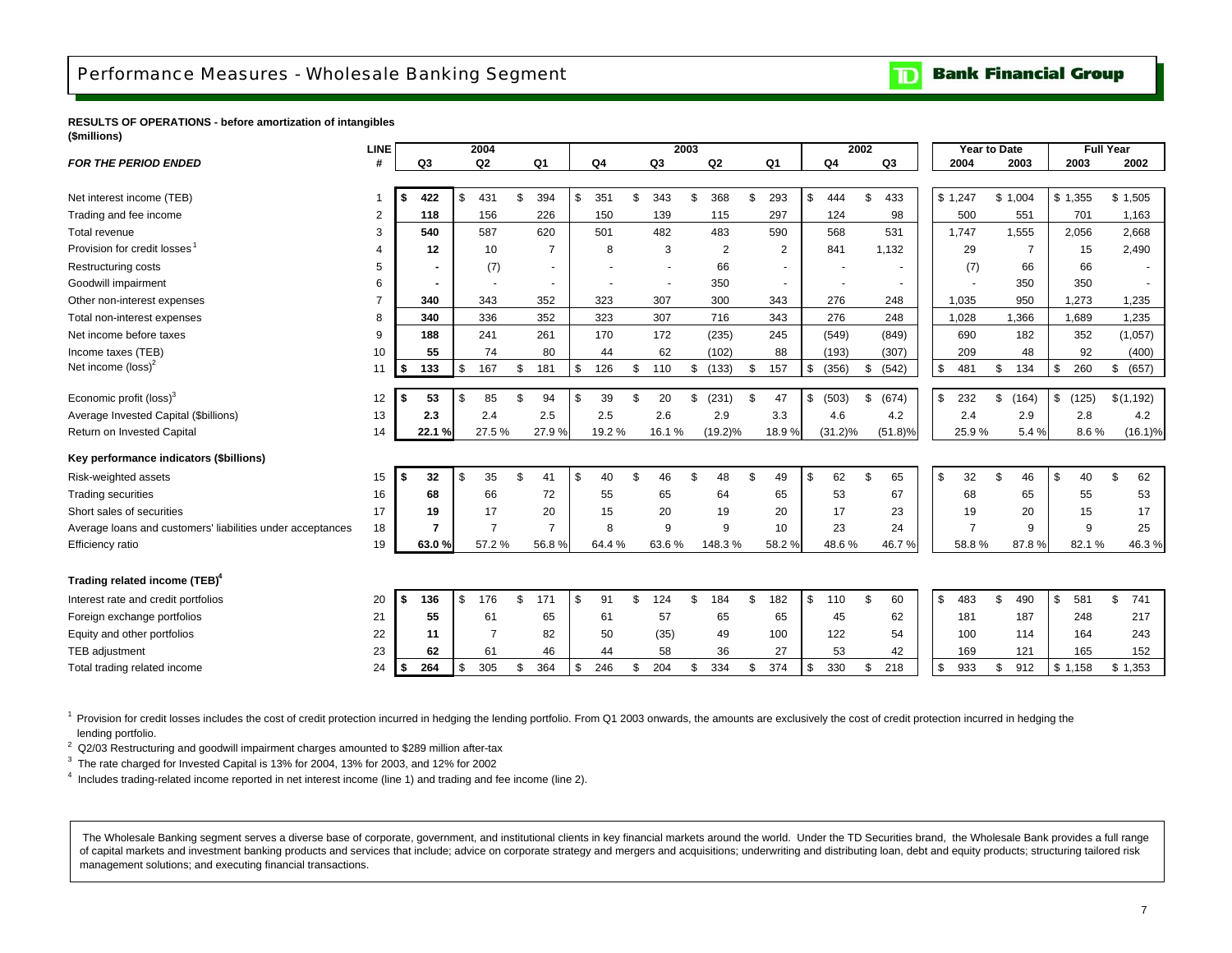## <span id="page-9-0"></span>Performance Measures - Corporate Segment<sup>1</sup>

#### **Bank Financial Group**  $\overline{\mathbf{D}}$

#### **RESULTS OF OPERATIONS - before amortization of intangibles (\$millions)**

| (שווווווויש)                                                    | <b>LINE</b> |                          | 2004           |                          |                          |                          | 2003 |                |            | Year to Date |                          | <b>Full Year</b> |
|-----------------------------------------------------------------|-------------|--------------------------|----------------|--------------------------|--------------------------|--------------------------|------|----------------|------------|--------------|--------------------------|------------------|
| <b>FOR THE PERIOD ENDED</b>                                     | #           | Q3                       | Q2             | Q1                       | Q <sub>4</sub>           | Q3                       |      | Q <sub>2</sub> | Q1         | 2004         | 2003                     | 2003             |
|                                                                 |             |                          |                |                          |                          |                          |      |                |            |              |                          |                  |
| Net interest income <sup>2,3</sup>                              |             | \$<br>(108)              | \$<br>(81)     | \$<br>(73)               | \$<br>(113)              | \$<br>(85)               | \$   | (17)           | \$<br>(41) | \$<br>(262)  | \$<br>(143)              | \$<br>(256)      |
| Other Income <sup>3</sup>                                       | 2           | 44                       | 24             | 43                       | (47)                     | 87                       |      | 36             | (29)       | 111          | 94                       | 47               |
| Total revenue                                                   | 3           | (64)                     | (57)           | (30)                     | (160)                    | $\overline{2}$           |      | 19             | (70)       | (151)        | (49)                     | (209)            |
| General allowance release                                       |             |                          | (67)           |                          | (157)                    |                          |      |                |            | (67)         |                          | (157)            |
| Sectoral allowance release                                      | 5           | (100)                    | (200)          | (200)                    | (40)                     | (40)                     |      |                |            | (500)        | (40)                     | (80)             |
| Other provision for credit losses <sup>3</sup>                  | 6           | (21)                     | (22)           | (17)                     | (22)                     | (9)                      |      | (8)            | (13)       | (60)         | (30)                     | (52)             |
| Total provision for credit losses                               |             | (121)                    | (289)          | (217)                    | (219)                    | (49)                     |      | (8)            | (13)       | (627)        | (70)                     | (289)            |
| Non-interest expenses                                           | 8           | $\overline{\phantom{a}}$ | 320            | 20                       | 116                      | 22                       |      | 36             | 32         | 340          | 90                       | 206              |
| Net income before taxes                                         | 9           | 57                       | (88)           | 167                      | (57)                     | 29                       |      | (9)            | (89)       | 136          | (69)                     | (126)            |
| Income taxes <sup>2</sup>                                       | 10          | (55)                     | (99)           | 17                       | (136)                    | (87)                     |      | (12)           | (88)       | (137)        | (187)                    | (323)            |
| Non-controlling interest                                        | 11          | 23                       | 23             | 23                       | 23                       | 23                       |      | 23             | 23         | 69           | 69                       | 92               |
| Net income (loss)                                               | 12          | \$<br>89                 | \$<br>(12)     | \$<br>127                | \$<br>56                 | \$<br>93                 | \$   | (20)           | \$<br>(24) | \$<br>204    | \$<br>49                 | \$<br>105        |
|                                                                 |             |                          |                |                          |                          |                          |      |                |            |              |                          |                  |
|                                                                 |             |                          |                |                          |                          |                          |      |                |            |              |                          |                  |
| Decomposition of material items in net income (\$millions)      |             |                          |                |                          |                          |                          |      |                |            |              |                          |                  |
| Interest on income tax refunds                                  | 13          | \$<br>12                 | \$<br>20       | \$                       | \$                       | \$<br>35                 | \$   |                | \$         | \$<br>32     | \$<br>35                 | \$<br>35         |
| Visa foreign exchange loss                                      | 14          |                          |                | ٠                        | (39)                     |                          |      |                |            |              |                          | (39)             |
| Impact of Hedging Relationships Guideline (AcG-13) <sup>4</sup> | 15          | 4                        | (17)           | (13)                     |                          |                          |      |                |            | (26)         |                          |                  |
| Securitization Gain/(Loss)                                      | 16          | (4)                      | 10             | 3                        | $\overline{1}$           | 11                       |      |                |            | 9            | 11                       | 12               |
| General allowance release                                       | 17          | $\blacksquare$           | 43             | $\overline{\phantom{a}}$ | 100                      |                          |      | $\blacksquare$ |            | 43           | $\sim$                   | 100              |
| <b>Unallocated Corporate expenses</b>                           | 18          | (7)                      | (25)           | (11)                     | (51)                     | (17)                     |      | (26)           | (17)       | (43)         | (60)                     | (111)            |
| Deferred tax charge - commercial lease                          | 19          | $\blacksquare$           | ٠              | ٠                        |                          | $\overline{\phantom{a}}$ |      | (30)           |            |              | (30)                     | (30)             |
| Tax Recovery re: future tax adjustment                          | 20          |                          | $\blacksquare$ | 17                       | $\overline{\phantom{a}}$ | $\overline{\phantom{a}}$ |      |                |            | 17           | $\overline{\phantom{a}}$ |                  |
| Non-Core Lending Portfolio                                      | 21          | 95                       | (39)           | 141                      | 22                       | 62                       |      | 13             | 6          | 197          | 81                       | 103              |
| Other                                                           | 22          | (11)                     | (4)            | (10)                     | 23                       | $\overline{c}$           |      | 23             | (13)       | (25)         | 12                       | 35               |
| Total Net Income (loss)                                         | 23          | \$<br>89                 | \$<br>(12)     | \$<br>127                | \$<br>56                 | \$<br>93                 | \$   | (20)           | \$<br>(24) | \$<br>204    | \$<br>49                 | \$<br>105        |

<sup>1</sup> Refer to page 9 for a breakout of Non-Core Lending Portfolio results.

<sup>2</sup> Includes the elimination of the taxable equivalent basis (TEB) adjustments reported in the Operating Segments and Non-Core Lending Portfolio results.

<sup>3</sup> The Operating Segments results are presented before the impact of asset securitization programs, which is reclassified in the Corporate segment.

<sup>4</sup> The impact of the Hedging Relationships accounting guideline (AcG-13) results from the accounting asymmetry that occurs when hedges of interest rate risk, foreign exchange rates or credit exposures are effective for economic purposes but are marked-to-market for accounting purposes.

The Corporate Segment includes Non-Core Lending Portfolio, non-controlling interests in subsidiaries, the effects of asset securitization programs in the Personal & Commercial Banking Segment, treasury management, general provisions for credit losses, the elimination of taxable equivalent revenue and income tax, corporate level tax benefits, and residual unallocated revenues, expenses and taxes.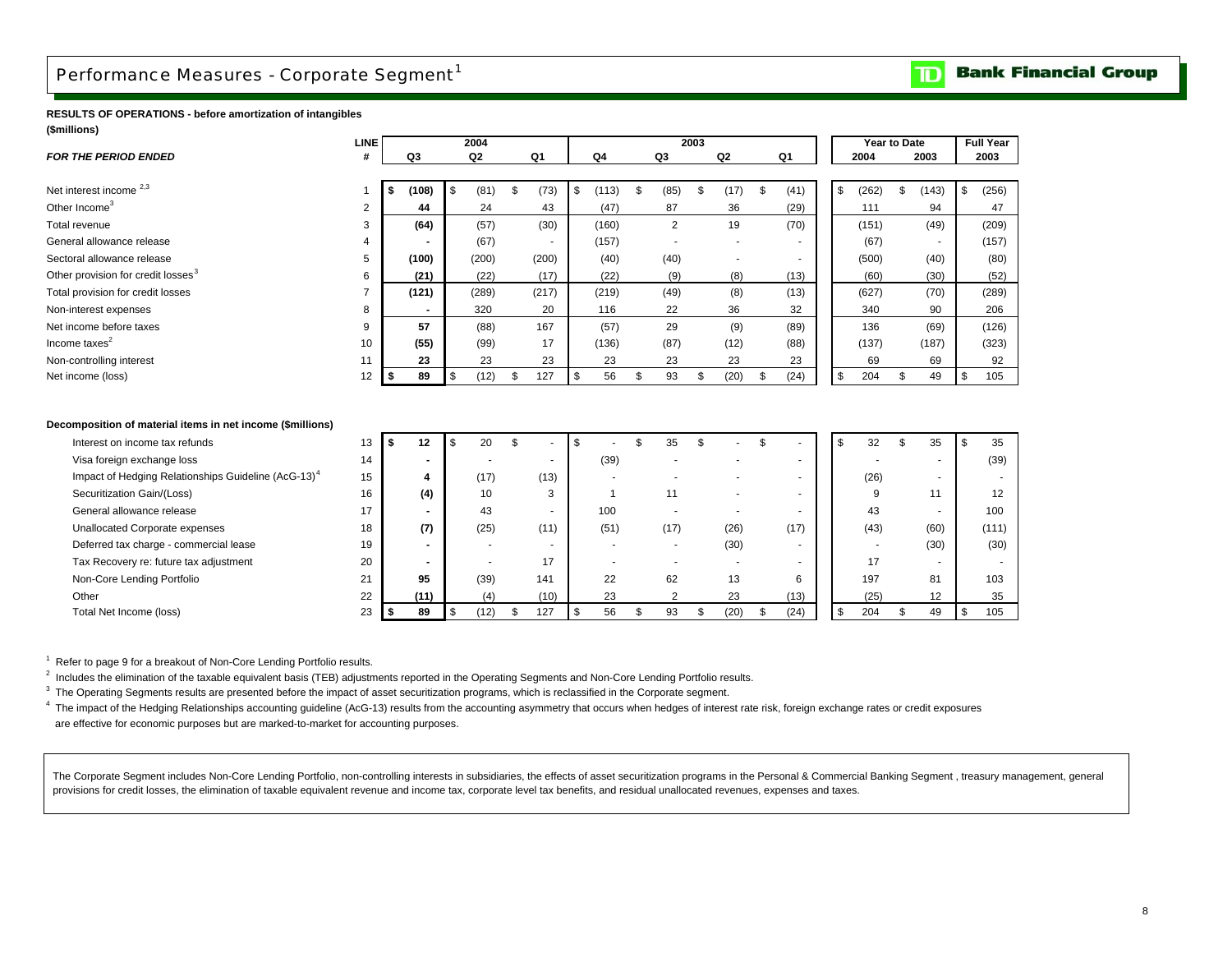## <span id="page-10-0"></span>Performance Measures - Non-Core Lending Portfolio<sup>1</sup>

#### **Bank Financial Group** TD

#### **RESULTS OF OPERATIONS - before amortization of intangibles (\$millions)**

|                                                                   | <b>LINE</b>    |                | 2004       |           |     |      |           | 2003 |       |                |           |      | Year to Date |       | <b>Full Year</b> |
|-------------------------------------------------------------------|----------------|----------------|------------|-----------|-----|------|-----------|------|-------|----------------|-----------|------|--------------|-------|------------------|
| <b>FOR THE PERIOD ENDED</b>                                       | #              | Q <sub>3</sub> | Q2         | Q1        |     | Q4   | Q3        |      | Q2    | Q <sub>1</sub> | 2004      |      |              | 2003  | 2003             |
|                                                                   |                |                |            |           |     |      |           |      |       |                |           |      |              |       |                  |
| Net interest income (TEB)                                         |                | \$<br>19       | \$<br>25   | \$<br>32  | \$  | 40   | \$<br>40  | \$   | 40    | \$<br>48       | \$        | 76   | \$           | 128   | \$<br>168        |
| Trading and fee income                                            | 2              | 36             | 28         | 13        |     | (26) | 28        |      | (9)   | (25)           |           | 77   |              | (6)   | (32)             |
| Total revenue                                                     | 3              | 55             | 53         | 45        |     | 14   | 68        |      | 31    | 23             | 153       |      |              | 122   | 136              |
| Provision for credit losses                                       | 4              | (100)          | (200)      | (200)     |     | (40) | (40)      |      |       |                | (500)     |      |              | (40)  | (80)             |
| Non-interest expenses                                             | 5              | 8              | 313        | 28        |     | 40   | 10        |      | 8     | 14             | 349       |      |              | 32    | 72               |
| Net income before taxes                                           | 6              | 147            | (60)       | 217       |     | 14   | 98        |      | 23    | 9              | 304       |      |              | 130   | 144              |
| Income taxes (TEB)                                                | $\overline{7}$ | 52             | (21)       | 76        |     | (8)  | 36        |      | 10    | 3              | 107       |      |              | 49    | 41               |
| Net income <sup>2</sup>                                           | 8              | \$<br>95       | \$<br>(39) | \$<br>141 | \$  | 22   | \$<br>62  | \$   | 13    | \$<br>6        | \$<br>197 |      | \$           | 81    | \$<br>103        |
|                                                                   |                |                |            |           |     |      |           |      |       |                |           |      |              |       |                  |
| Economic profit (loss) <sup>3</sup>                               | 9              | \$<br>82       | \$<br>(57) | \$<br>111 | \$  | (13) | \$<br>17  |      | (31)  | \$<br>(41)     | \$<br>136 |      | \$           | (55)  | \$<br>(68)       |
| Average Invested Capital (\$billions)                             | 10             | .3             | .5         | $\cdot$ 7 |     | 1.0  | 1.3       |      | 1.3   | 1.3            |           | .5   |              | 1.3   | 1.2              |
|                                                                   |                |                |            |           |     |      |           |      |       |                |           |      |              |       |                  |
| Key performance indicators (\$millions)                           |                |                |            |           |     |      |           |      |       |                |           |      |              |       |                  |
| Risk-weighted assets (\$billions)                                 | 11             | \$<br>2.3      | \$<br>3.6  | \$<br>4.6 | \$  | 5.8  | \$<br>8.4 | \$   | 10.1  | \$<br>12.7     | \$<br>2.3 |      | $\mathbf{f}$ | 8.4   | \$<br>5.8        |
| Total exposure (\$billions) <sup>4</sup>                          | 12             | 3.0            | 5.0        | 6.5       |     | 8.0  | 10.9      |      | 13.8  | 17.0           |           | 3.0  |              | 10.9  | 8.0              |
| Total drawn (\$billions) <sup>5</sup>                             | 13             | 1.8            | 2.6        | 3.3       |     | 4.2  | 6.2       |      | 7.2   | 9.3            | 1.8       |      |              | 6.2   | 4.2              |
| Gains/(losses) on derivatives & loan sales not booked to sectoral | 14             | 40             | 15         | (3)       |     | (19) | (13)      |      | (31)  | (50)           |           | 52   |              | (94)  | (113)            |
| Sectoral Allowance                                                |                |                |            |           |     |      |           |      |       |                |           |      |              |       |                  |
| Balance as at beginning of period                                 | 15             | 228            | 316        | 541       |     | 698  | 813       |      | 1,032 | 1,285          | 541       |      |              | 1,285 | 1,285            |
| Transfers (to)/from specific                                      | 16             | (2)            | 61         | (64)      |     | (76) | (95)      |      | (170) | (236)          |           | (5)  |              | (501) | (577)            |
| Recoveries                                                        | 17             | 39             | 67         | 32        |     | 20   | 37        |      |       |                | 138       |      |              | 37    | 57               |
| Provision for credit losses                                       | 18             | (100)          | (200)      | (200)     |     | (40) | (40)      |      |       |                | (500)     |      |              | (40)  | (80)             |
| Foreign exchange and loss on loan sales                           | 19             | (5)            | (16)       |           |     | (61) | (17)      |      | (49)  | (17)           |           | (14) |              | (83)  | (144)            |
| Balance as at period end                                          | 20             | \$<br>160      | \$<br>228  | \$<br>316 | -\$ | 541  | \$<br>698 | \$   | 813   | \$<br>1,032    | \$<br>160 |      | \$           | 698   | \$<br>541        |

<sup>1</sup> The Non-Core Lending Portfolio business is included in the Corporate segment results found on page 8.

<sup>2</sup> Q2/04 includes a general litigation accrual of \$195 million after-tax.

<sup>3</sup> The rate charged for Invested Capital is 15% for 2004, and 13% for 2003.

4 Exposure is committed authorized plus uncommitted utilized loan facilities and letters of credit and guarantees; net of specific allowances for credit losses, cash collateral and credit protection.

<sup>5</sup> Drawn (excluding letters of credit and guarantees) is utilized loan facilities net of specific allowances for credit losses, cash collateral, and credit protection.

The Non-Core Lending Portfolio was established at the end of fiscal 2002, representing just over half our total lending portfolio at the time with a majority of the exposures in communications and utilities and almost excl outside of Canada. The Non-Core Lending Portfolio represents accounts on which the risk-return relationship is unsatisfactory. The strategy is to manage down the portfolio in a manner which optimizes shareholder returns, l to the eventual redeployment of capital.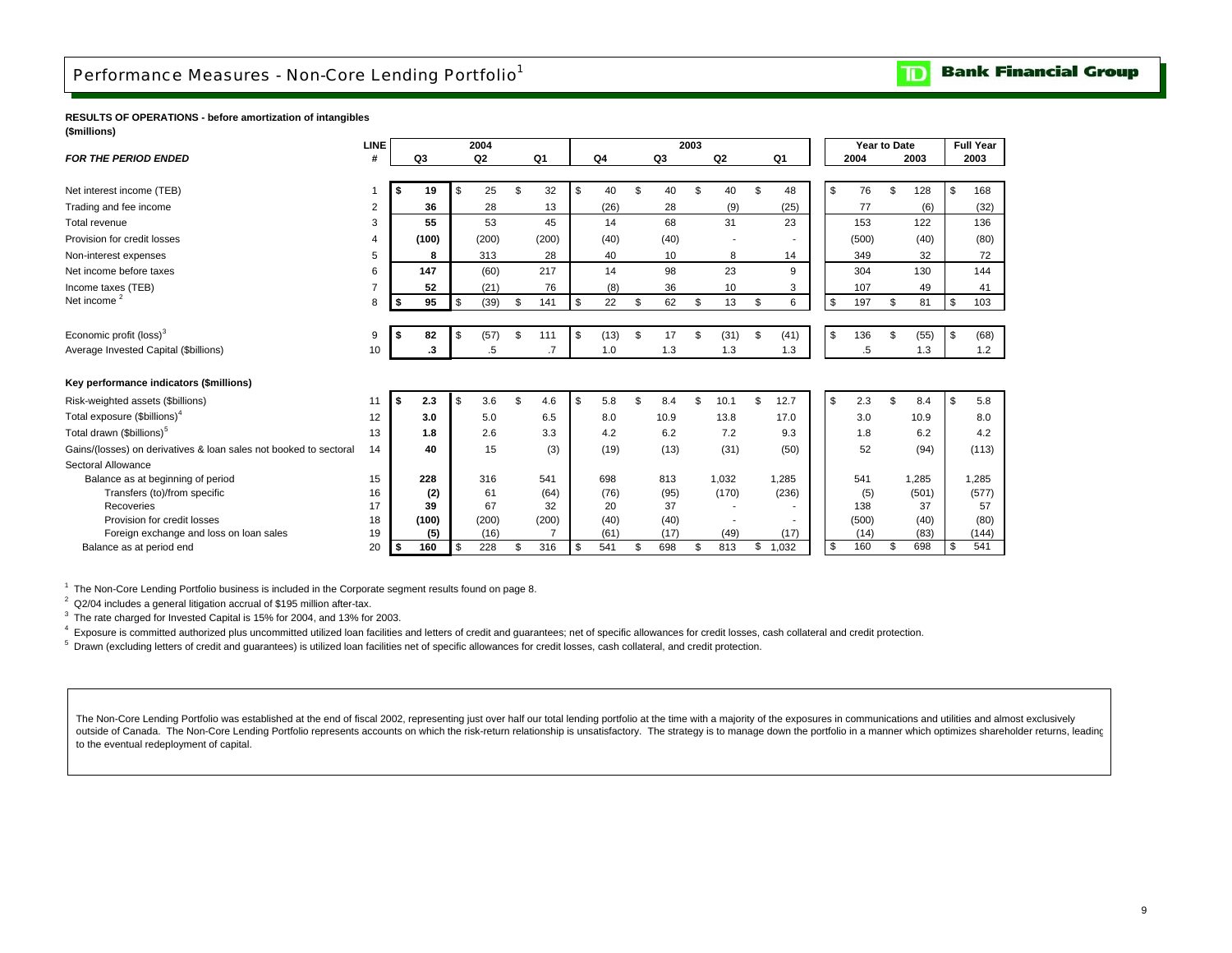### <span id="page-11-0"></span>Balance Sheet

| <b>The Bank Financial Group</b> |  |  |  |
|---------------------------------|--|--|--|
|---------------------------------|--|--|--|

| (\$MILLIONS)                                                       | <b>LINE</b>         |                          |                | 2004                  |                         |      |                         | 2003               |     |                    |      |                         |            |                    | 2002 |                    |
|--------------------------------------------------------------------|---------------------|--------------------------|----------------|-----------------------|-------------------------|------|-------------------------|--------------------|-----|--------------------|------|-------------------------|------------|--------------------|------|--------------------|
| AS AT                                                              | #                   | Q3                       |                | Q2                    | Q1                      |      | Q4                      | Q3                 |     | Q2                 |      | Q1                      |            | Q4                 |      | Q3                 |
|                                                                    |                     |                          |                |                       |                         |      |                         |                    |     |                    |      |                         |            |                    |      |                    |
| Cash resources                                                     |                     | $10,236$ \$<br>\$        |                | $9,434$ \$            | $8,065$ \$              |      | 7,719 \$                | 7,813 \$           |     | 6,946 \$           |      | $9,017$ \$              |            | 6,538 \$           |      | 7,861              |
| Securities purchased under resale agreements                       | $\overline{2}$      | 25,401                   |                | 28,982                | 27,842                  |      | 17,475                  | 26,643             |     | 42,397             |      | 26,447                  |            | 13,060             |      | 28,072             |
| Investment securities                                              |                     |                          |                |                       |                         |      |                         |                    |     |                    |      |                         |            |                    |      |                    |
| Issued or guaranteed by Canada or provinces                        | 3                   | 17,906                   |                | 16,579                | 17,294                  |      | 14,023                  | 13,570             |     | 14,503             |      | 13,504                  |            | 12,986             |      | 14,797             |
| Issued by US federal government<br>Other securities                | $\overline{4}$<br>5 | 3,781<br>11,966          |                | 3,896<br>11,973       | 3,173<br>10,983         |      | 1,951<br>8,801          | 3,585<br>11,204    |     | 3,557<br>12,728    |      | 2,672<br>13,389         |            | 2,853<br>12,963    |      | 2,620<br>14,275    |
| Total                                                              | 6                   | 33,653                   |                | 32,448                | 31,450                  |      | 24,775                  | 28,359             |     | 30,788             |      | 29,565                  |            | 28,802             |      | 31,692             |
| Trading securities                                                 | $\overline{7}$      | 67,702                   |                | 66,197                | 71,713                  |      | 54,890                  | 65,000             |     | 63,516             |      | 64,840                  |            | 53,395             |      | 66,994             |
| Total                                                              | 8                   | 101,355                  |                | 98,645                | 103,163                 |      | 79,665                  | 93,359             |     | 94,304             |      | 94,405                  |            | 82,197             |      | 98,686             |
| Loans and customers' liability under acceptances                   |                     |                          |                |                       |                         |      |                         |                    |     |                    |      |                         |            |                    |      |                    |
| Residential mortgages                                              | 9                   | 51,480                   |                | 51,956                | 52,844                  |      | 52,525                  | 53,667             |     | 53,311             |      | 52,806                  |            | 52,784             |      | 53,235             |
| Personal                                                           | 10                  | 49,507                   |                | 47,955                | 45,414                  |      | 42,908                  | 39,869             |     | 39,152             |      | 37,937                  |            | 36,332             |      | 35,389             |
| Business and government                                            | 11                  | 27,936                   |                | 27,259                | 27,613                  |      | 29,270                  | 33,572             |     | 36,826             |      | 38,753                  |            | 41,230             |      | 44,025             |
| Total                                                              | 12                  | 128,923                  |                | 127,170               | 125,871                 |      | 124,703                 | 127,108            |     | 129,289            |      | 129,496                 |            | 130,346            |      | 132,649            |
| Other assets                                                       |                     |                          |                |                       |                         |      |                         |                    |     |                    |      |                         |            |                    |      |                    |
| Intangible assets                                                  | 13                  | 2,286                    |                | 2,438                 | 2,570                   |      | 2,737                   | 2,786              |     | 2,972              |      | 3,171                   |            | 3,383              |      | 3,608              |
| Goodwill                                                           | 14                  | 2,308                    |                | 2,336                 | 2,272                   |      | 2,263                   | 2,323              |     | 2,360              |      | 3,102                   |            | 3,134              |      | 3,065              |
| Other                                                              | 15                  | 38,684                   |                | 43,300                | 46,453                  |      | 38,970                  | 42,183             |     | 43,384             |      | 45,800                  |            | 39,382             |      | 35,628             |
| Total                                                              | 16                  | 43,278                   |                | 48,074                | 51,295                  |      | 43,970                  | 47,292             |     | 48,716             |      | 52,073                  |            | 45,899             |      | 42,301             |
| <b>Total assets</b>                                                | 17                  | \$<br>309,193            | \$             | 312,305<br>-\$        | 316,236                 | \$   | 273,532<br>-\$          | 302,215            | \$  | 321,652            | -\$  | 311,438                 | \$         | 278,040            | - \$ | 309,569            |
| Deposits                                                           |                     |                          |                |                       |                         |      |                         |                    |     |                    |      |                         |            |                    |      |                    |
| Personal non-term                                                  | 18                  | \$<br>59.917             | $\mathfrak{S}$ | 59,045<br>\$          | 55,172                  | \$   | 53,364<br>- \$          | 52,983 \$          |     | 51,355             | - \$ | 51,294                  | \$         | 50,775 \$          |      | 51,059             |
| Personal term                                                      | 19                  | 51,647                   |                | 51,268                | 51,602                  |      | 52,632                  | 51,472             |     | 51,825             |      | 51,088                  |            | 50,167             |      | 49,102             |
| Banks and deposit taking institutions                              | 20                  | 16,501                   |                | 17,664                | 18,185                  |      | 11,958                  | 19,303             |     | 25,892             |      | 25,855                  |            | 16,800             |      | 23,796             |
| Business and government                                            | 21                  | 83,439                   |                | 83,563                | 80,656                  |      | 64,926                  | 74,870             |     | 82,761             |      | 78,001                  |            | 71,448             |      | 82,988             |
| Total                                                              | 22                  | 211,504                  |                | 211,540               | 205,615                 |      | 182,880                 | 198,628            |     | 211,833            |      | 206,238                 |            | 189,190            |      | 206,945            |
| Customers' liability under acceptances                             | 23                  | 5,701                    |                | 5,438                 | 5,886                   |      | 6,645                   | 7,030              |     | 6,918              |      | 7,048                   |            | 7,719              |      | 8,006              |
| Obligations related to securities sold short                       | 24                  | 19,413                   |                | 16,568                | 20,070                  |      | 15,346                  | 19,683             |     | 19,325             |      | 20,263                  |            | 17,058             |      | 23,470             |
| Obligations related to securities sold under repurchase agreements | 25                  | 10,934                   |                | 12,916                | 16,825                  |      | 7,845                   | 13,820             |     | 22,113             |      | 14,463                  |            | 8,655              |      | 19,328             |
| Other liabilities<br>Subordinated notes and debentures             | 26<br>27            | 41,046<br>5,671          |                | 45,128<br>5,730       | 47,358<br>5,696         |      | 40,568<br>5,887         | 43,714<br>5,143    |     | 43,072<br>4,261    |      | 44,657<br>4,318         |            | 36,784<br>4,343    |      | 33,373<br>4,080    |
| Non-controlling interest in subsidiaries - TD CaTS                 | 28                  | 900                      |                | 900                   | 900                     |      | 900                     | 900                |     | 900                |      | 900                     |            | 900                |      | 900                |
| - TD CaTS II                                                       | 29                  | 350                      |                | 350                   | 350                     |      | 350                     | 350                |     | 350                |      | 350                     |            | 350                |      |                    |
| Shareholders' equity                                               |                     |                          |                |                       |                         |      |                         |                    |     |                    |      |                         |            |                    |      |                    |
| Preferred shares                                                   | 30                  | 1,309                    |                | 1,526                 | 1,522                   |      | 1,535                   | 1,535              |     | 1,786              |      | 1,477                   |            | 1,485              |      | 1,491              |
| Common shares                                                      | 31                  | 3,245                    |                | 3,281                 | 3,192                   |      | 3,179                   | 3,078              |     | 3,000              |      | 2,917                   |            | 2,846              |      | 2,782              |
| Contributed surplus                                                | 32                  | 17                       |                | 14                    | 12                      |      | 9                       | 7                  |     | 5                  |      | $\overline{2}$          |            |                    |      |                    |
| Retained earnings                                                  | 33                  | 9,103                    |                | 8,914                 | 8,810                   |      | 8,388                   | 8,327              |     | 8,089              |      | 8,805                   |            | 8,710              |      | 9,194              |
| Total                                                              | 34                  | 13,674                   | \$             | 13,735                | 13,536                  |      | 13,111                  | 12,947             |     | 12,880             |      | 13,201                  |            | 13,041             |      | 13,467             |
| Total liabilities and shareholders' equity                         | 35                  | 309,193<br>\$            |                | 312,305 \$            | 316,236                 | \$   | 273,532 \$              | 302,215 \$         |     | 321,652 \$         |      | 311,438                 | $\sqrt{3}$ | 278,040            | - \$ | 309,569            |
| Assets under administration                                        |                     |                          |                |                       |                         |      |                         |                    |     |                    |      |                         |            |                    |      |                    |
| Personal and Commercial Banking                                    | 36<br>37            | 32,788<br>\$             | \$             | 33,374<br>\$          | 35,783                  | \$   | 36,247<br>\$<br>259,182 | 33,688             | \$  | 29,841             | \$   | 30,145                  | \$         | 29,951             | - \$ | 30,253             |
| Wealth Management<br>Total                                         | 38                  | 282,998<br>315,786<br>\$ | $\sqrt{3}$     | 286,612<br>319,986 \$ | 283,816<br>$319,599$ \$ |      | 295,429<br>-\$          | 251,349<br>285,037 | -\$ | 233,076<br>262,917 | - \$ | 229,770<br>$259,915$ \$ |            | 226,435<br>256,386 | - \$ | 229,676<br>259,929 |
| Assets under management                                            |                     |                          |                |                       |                         |      |                         |                    |     |                    |      |                         |            |                    |      |                    |
| Wealth Management                                                  | 39                  | 126,368<br>\$            | $\sqrt{3}$     | 120,855 \$            | 118,860                 | l \$ | 113,406 \$              | 113,208 \$         |     | 110,455 \$         |      | 112,025                 | $\sqrt{3}$ | 111,920 \$         |      | 121,833            |
|                                                                    |                     |                          |                |                       |                         |      |                         |                    |     |                    |      |                         |            |                    |      |                    |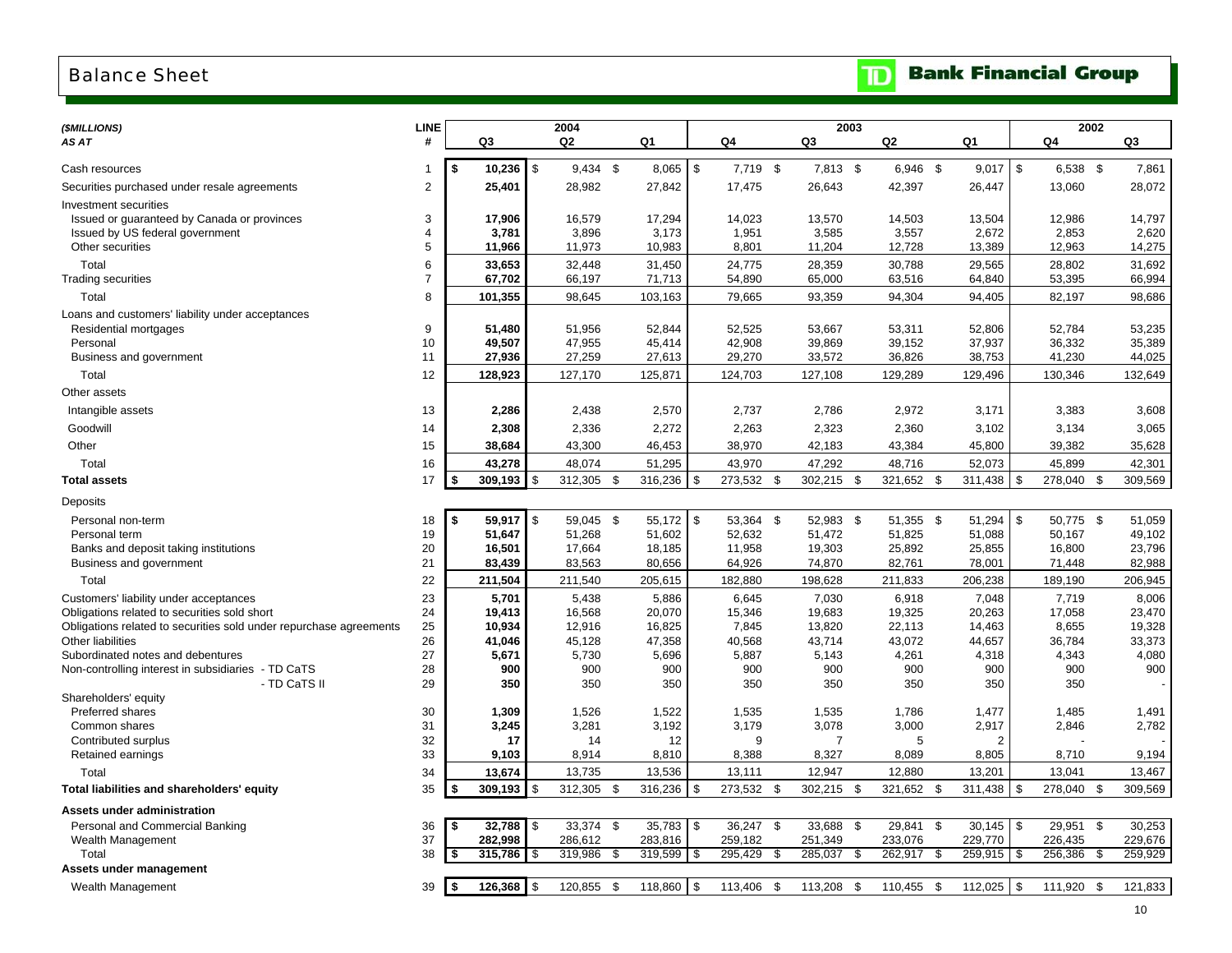## <span id="page-12-0"></span>Net Interest Income and Margin

**TD** Bank Financial Group

| (\$MILLIONS)                                                                         | <b>LINE</b>    |             | 2004                  |                |           |                       | 2003                  |                |                       | 2002                  |           | Year to Date | <b>Full Year</b> |           |
|--------------------------------------------------------------------------------------|----------------|-------------|-----------------------|----------------|-----------|-----------------------|-----------------------|----------------|-----------------------|-----------------------|-----------|--------------|------------------|-----------|
| <b>FOR THE PERIOD ENDED</b>                                                          | #              | Q3          | Q <sub>2</sub>        | Q <sub>1</sub> | Q4        | Q3                    | Q2                    | Q <sub>1</sub> | Q4                    | Q3                    | 2004      | 2003         | 2003             | 2002      |
|                                                                                      |                |             |                       |                |           |                       |                       |                |                       |                       |           |              |                  |           |
| Interest income                                                                      |                |             |                       |                |           |                       |                       |                |                       |                       |           |              |                  |           |
| Loans                                                                                | 1              | 1,734<br>\$ | \$1.693               | \$1.764        | \$1.749   | \$1,962               | \$1,897               | \$1,934        | \$1,998               | \$2,006               | \$5,191   | \$5,793      | \$7,542          | \$7,796   |
| <b>Securities</b>                                                                    | 2              | 910         | 906                   | 962            | 839       | 819                   | 941                   | 849            | 881                   | 892                   | 2,778     | 2,609        | 3,448            | 3,678     |
| Deposits with banks                                                                  | 3              | 100         | 123                   | 120            | 71        | 59                    | 36                    | 46             | 41                    | 43                    | 343       | 141          | 212              | 132       |
| Total interest income                                                                | 4              | 2,744       | 2,722                 | 2,846          | 2,659     | 2,840                 | 2,874                 | 2,829          | 2,920                 | 2,941                 | 8,312     | 8,543        | 11,202           | 11,606    |
| Interest expense<br>Deposits                                                         | 5              | 934         | 920                   | 990            | 962       | 1,052                 | 1,055                 | 1,133          | 1,189                 | 1,187                 | 2,844     | 3,240        | 4,202            | 4,754     |
| Subordinated notes and debentures                                                    | 6              | 76          | 78                    | 80             | 94        | 59                    | 51                    | 55             | 56                    | 50                    | 234       | 165          | 259              | 201       |
| Other                                                                                | $\overline{7}$ | 247         | 238                   | 299            | 224       | 327                   | 323                   | 251            | 287                   | 300                   | 784       | 901          | 1,125            | 1,351     |
| Total interest expense                                                               | 8              | 1,257       | 1,236                 | 1,369          | 1,280     | 1,438                 | 1,429                 | 1,439          | 1,532                 | 1,537                 | 3,862     | 4,306        | 5,586            | 6,306     |
| Net interest income                                                                  | 9              | 1,487       | 1,486                 | 1,477          | 1,379     | 1,402                 | 1,445                 | 1,390          | 1,388                 | 1,404                 | 4,450     | 4,237        | 5,616            | 5,300     |
| <b>TEB Adjustment</b>                                                                | 10             | 63          | 62                    | 64             | 62        | 58                    | 56                    | 54             | 53                    | 48                    | 189       | 168          | 230              | 222       |
| Net interest income (TEB)                                                            | 11             | 1,550       | \$1,548               | \$1,541        | \$1,441   | \$1,460               | \$1,501               | \$1,444        | \$1,441               | \$1,452               | \$4,639   | \$4,405      | \$5,846          | \$5,522   |
| Average total assets (\$billions)                                                    | 12             | 310<br>\$   | 316<br>\$             | 304<br>\$      | 295<br>\$ | 317<br>\$             | 316<br>\$             | 303<br>\$      | 305<br>\$             | 300<br>\$             | 310<br>\$ | 312<br>\$    | 308<br>\$        | 303<br>\$ |
| Average earning assets (\$billions)                                                  | 13             | 258         | 258                   | 248            | 242       | 259                   | 259                   | 248            | 250                   | 257                   | 255       | 255          | 252              | 257       |
| Net interest margin as a % of average earning assets                                 | 14             | 2.29%       | 2.34 %                | 2.37 %         | 2.26 %    | 2.15%                 | 2.29 %                | 2.22 %         | 2.20 %                | 2.17 %                | 2.33%     | 2.22 %       | 2.23 %           | 2.07 %    |
| Net interest margin (TEB) as a % of average earning assets                           | 15             | 2.39        | 2.44                  | 2.47           | 2.36      | 2.24                  | 2.38                  | 2.31           | 2.29                  | 2.25                  | 2.43      | 2.31         | 2.32             | 2.15      |
| Impact on NII from impaired loans<br>Reduction/(increase) in NII from impaired loans |                |             |                       |                |           |                       |                       |                |                       |                       |           |              |                  |           |
| Gross                                                                                | 16             | \$<br>9     | 15<br>\$              | \$<br>17       | 18<br>\$  | 30<br>\$              | \$<br>30              | \$<br>33       | 32<br>\$              | \$<br>28              | \$<br>41  | \$<br>93     | \$<br>111        | \$<br>115 |
| Recoveries                                                                           | 17             | (1)         | (3)                   | (2)            | (3)       | (2)                   | (3)                   | (3)            | (5)                   | (6)                   | (6)       | (8)          | (11)             | (20)      |
| Net reduction/(increase)                                                             | 18             | \$<br>8     | $\overline{12}$<br>\$ | 15<br>\$       | \$<br>15  | $\overline{28}$<br>\$ | $\overline{27}$<br>\$ | 30<br>\$       | $\overline{27}$<br>\$ | $\overline{22}$<br>\$ | 35<br>\$  | \$<br>85     | \$<br>100        | \$<br>95  |
| Effective tax rate - reported basis                                                  | 19             | 22.7%       | 22.6%                 | 35.3%          | 12.1 %    | 19.8%                 | $-$ %                 | 24.5%          | 51.2%                 | 43.2 %                | 27.7%     | 28.0%        | 21.6%            | 99.3%     |
| Effective tax rate - before amortization of intangibles <sup>1</sup>                 | 20             | 24.7        | 24.8                  | 29.3           | 17.5      | 23.4                  |                       | 28.3           | 83.2                  | 44.8                  | 26.5      | 31.4         | 26.7             |           |

 $1$  Excludes the gain on sale of mutual fund record keeping and custody business (Q3/02 - \$18 million after-tax, Q1/02 - \$14 million after-tax)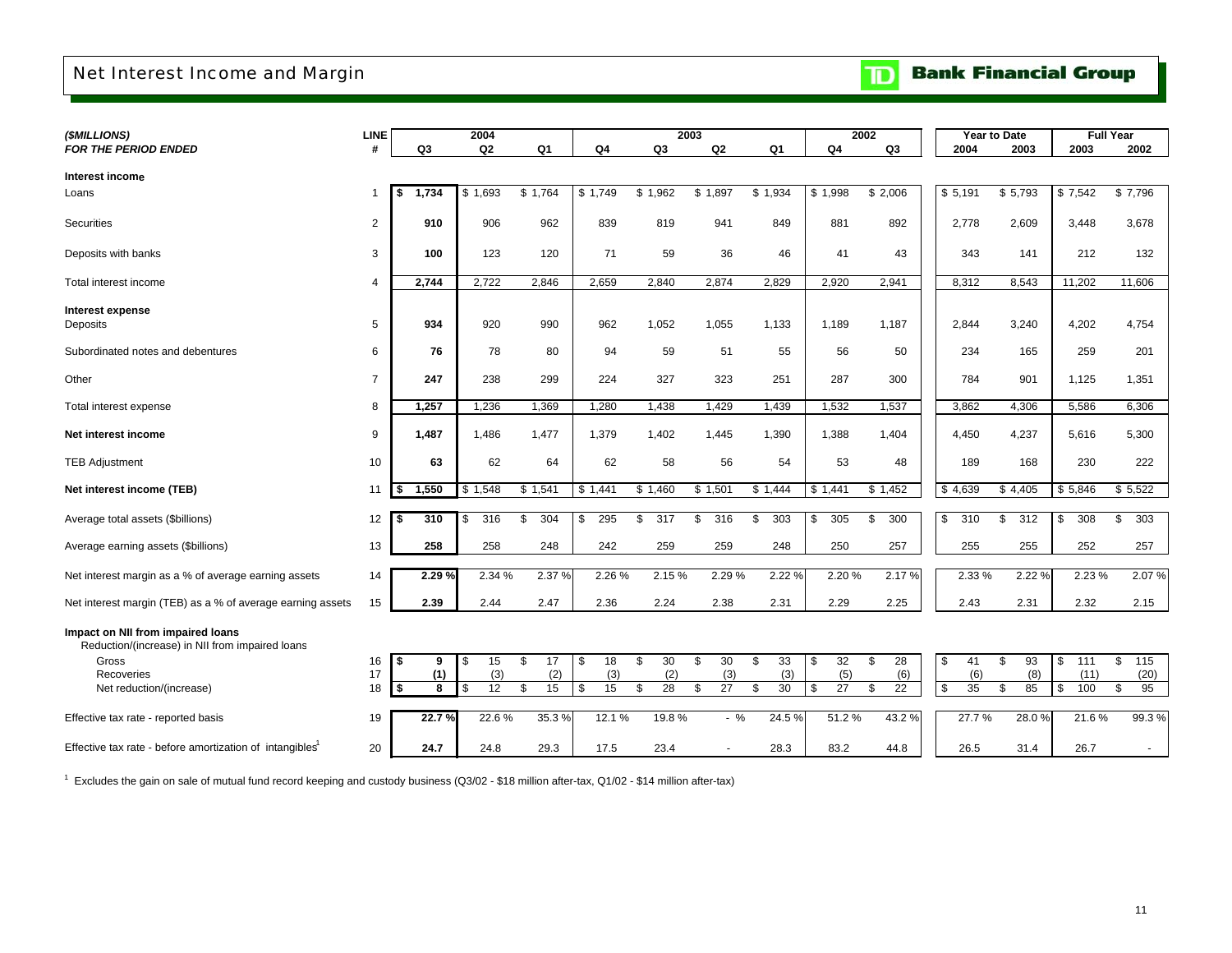## <span id="page-13-0"></span>Non-Interest Expenses

| <b>The Bank Financial Group</b> |
|---------------------------------|
|---------------------------------|

| (\$MILLIONS)                                         | <b>LINE</b>    |                    |            | 2004           |            |            |          |    | 2003     |                |     |                | 2002             |                | Year to Date     |      |        |      | <b>Full Year</b> |       |
|------------------------------------------------------|----------------|--------------------|------------|----------------|------------|------------|----------|----|----------|----------------|-----|----------------|------------------|----------------|------------------|------|--------|------|------------------|-------|
| FOR THE PERIOD ENDED                                 | #              | Q <sub>3</sub>     |            | Q <sub>2</sub> | Q1         |            | Q4       | Q3 |          | Q <sub>2</sub> |     | Q <sub>1</sub> | Q4               | Q <sub>3</sub> | 2004             | 2003 |        | 2003 |                  | 2002  |
| Salaries and employee benefits                       |                |                    |            |                |            |            |          |    |          |                |     |                |                  |                |                  |      |        |      |                  |       |
| Salaries                                             | $\mathbf 1$    | 584                | <b>S</b>   | 558 \$         | 540        | $\sqrt{3}$ | 593 \$   |    | 580 \$   | 536 \$         |     | 595            | \$<br>581 \$     | 584            | \$<br>1,682 \$   |      | 1,711  | \$   | $2,304$ \$       | 2,273 |
| Incentive compensation                               | $\overline{2}$ | 265                |            | 301            | 280        |            | 240      |    | 254      | 241            |     | 251            | 107              | 173            | 846              |      | 746    |      | 986              | 875   |
| Pension and other employee benefits                  | 3              | 108                |            | 112            | 123        |            | 108      |    | 125      | 116            |     | 119            | 114              | 111            | 343              |      | 360    |      | 468              | 418   |
| Total                                                | 4              | 957                |            | 971            | 943        |            | 941      |    | 959      | 893            |     | 965            | 802              | 868            | 2,871            |      | 2,817  |      | 3,758            | 3,566 |
| Occupancy                                            |                |                    |            |                |            |            |          |    |          |                |     |                |                  |                |                  |      |        |      |                  |       |
| Rent                                                 | 5              | 92                 |            | 88             | 85         |            | 98       |    | 90       | 86             |     | 87             | 81               | 84             | 265              |      | 263    |      | 361              | 330   |
| Depreciation                                         | 6              | 33                 |            | 33             | 32         |            | 37       |    | 35       | 36             |     | 35             | 41               | 37             | 98               |      | 106    |      | 143              | 148   |
| Other                                                | $\overline{7}$ | 33                 |            | 29             | 30         |            | 38       |    | 53       | 31             |     | 30             | 32               | 33             | 92               |      | 114    |      | 152              | 127   |
| Total                                                | 8              | 158                |            | 150            | 147        |            | 173      |    | 178      | 153            |     | 152            | 154              | 154            | 455              |      | 483    |      | 656              | 605   |
| Equipment                                            |                |                    |            |                |            |            |          |    |          |                |     |                |                  |                |                  |      |        |      |                  |       |
| Rent                                                 | 9              | 46                 |            | 40             | 35         |            | 49       |    | 39       | 51             |     | 46             | 43               | 47             | 121              |      | 136    |      | 185              | 170   |
| Depreciation                                         | 10             | 37                 |            | 40             | 36         |            | 54       |    | 44       | 38             |     | 39             | 43               | 44             | 113              |      | 121    |      | 175              | 164   |
| Other                                                | 11             | 61                 |            | 57             | 49         |            | 74       |    | 67       | 67             |     | 82             | 85               | 81             | 167              |      | 216    |      | 290              | 327   |
| Total                                                | 12             | 144                |            | 137            | 120        |            | 177      |    | 150      | 156            |     | 167            | 171              | 172            | 401              |      | 473    |      | 650              | 661   |
| General                                              |                |                    |            |                |            |            |          |    |          |                |     |                |                  |                |                  |      |        |      |                  |       |
| Marketing and business development                   | 13             | 86                 |            | 114            | 96         |            | 78       |    | 77       | 96             |     | 97             | 89               | 97             | 296              |      | 270    |      | 348              | 388   |
| Brokerage related fees                               | 14             | 56                 |            | 61             | 62         |            | 57       |    | 59       | 55             |     | 58             | 50               | 57             | 179              |      | 172    |      | 229              | 224   |
| Professional and advisory services                   | 15             | 114                |            | 97             | 91         |            | 123      |    | 87       | 87             |     | 75             | 105              | 84             | 302              |      | 249    |      | 372              | 366   |
| Communications                                       | 16             | 50                 |            | 53             | 51         |            | 52       |    | 51       | 51             |     | 54             | 56               | 59             | 154              |      | 156    |      | 208              | 225   |
| Capital and business taxes                           | 17             | 36                 |            | 43             | 31         |            | 34       |    | 38       | 32             |     | 29             | 29               | 32             | 110              |      | 99     |      | 133              | 107   |
| Postage                                              | 18             | 25                 |            | 28             | 24         |            | 23       |    | 21       | 25             |     | 22             | 22               | 23             | 77               |      | 68     |      | 91               | 96    |
| Travel and relocation                                | 19             | 16                 |            | 16             | 13         |            | 16       |    | 13       | 15             |     | 14             | 20               | 18             | 45               |      | 42     |      | 58               | 68    |
| Restructuring costs                                  | 20             |                    |            | (7)            |            |            |          |    | 5        | 87             |     |                |                  |                | (7)              |      | 92     |      | 92               |       |
| Goodwill impairment                                  | 21             |                    |            |                |            |            |          |    |          | 624            |     |                |                  |                |                  |      | 624    |      | 624              |       |
| Other                                                | 22             | 113                |            | 446            | 177        |            | 111      |    | 59       | 91             |     | 112            | 137              | 77             | 736              |      | 262    |      | 373              | 448   |
| Total                                                | 23             | 496                |            | 851            | 545        |            | 494      |    | 410      | 1,163          |     | 461            | 508              | 447            | 1,892            |      | 2,034  |      | 2,528            | 1,922 |
| Total expenses excluding amortization of intangibles | 24             | 1,755<br>l \$      | $\sqrt{3}$ | $2,109$ \$     | $1,755$ \$ |            | 1,785 \$ |    | 1,697 \$ | $2,365$ \$     |     | 1,745          | \$<br>$1,635$ \$ | 1,641          | \$<br>$5,619$ \$ |      | 5,807  | \$   | 7,592 \$         | 6,754 |
| <b>Memo Items</b>                                    |                |                    |            |                |            |            |          |    |          |                |     |                |                  |                |                  |      |        |      |                  |       |
| Amortization of intangibles                          | 25             | 152<br>\$          | l \$       | 162 \$         | 170        | <b>\$</b>  | 175 \$   |    | 186 \$   | 199            | -\$ | 212            | \$<br>226<br>-\$ | 241            | \$<br>484<br>\$  |      | 597    | \$   | 772 \$           | 998   |
| Less tax effect - at normal rates                    | 26             | 53                 |            | 55             | 60         |            | 63       |    | 67       | 72             |     | 79             | 86               | 92             | 168              |      | 218    |      | 281              | 385   |
| - resulting from tax rate changes                    | 27             |                    |            |                | (69)       |            |          |    |          |                |     |                | (16)             | (5)            | (69)             |      |        |      |                  | (21)  |
| Amortization of intangibles, net of tax              | 28             | $99$ \ $$$<br>l \$ |            | 107 \$         |            | 179 \$     | 112 \$   |    | 119 \$   | 127 \$         |     | 133            | \$<br>156 \$     | 154            | \$<br>385<br>\$  |      | 379 \$ |      | 491 \$           | 634   |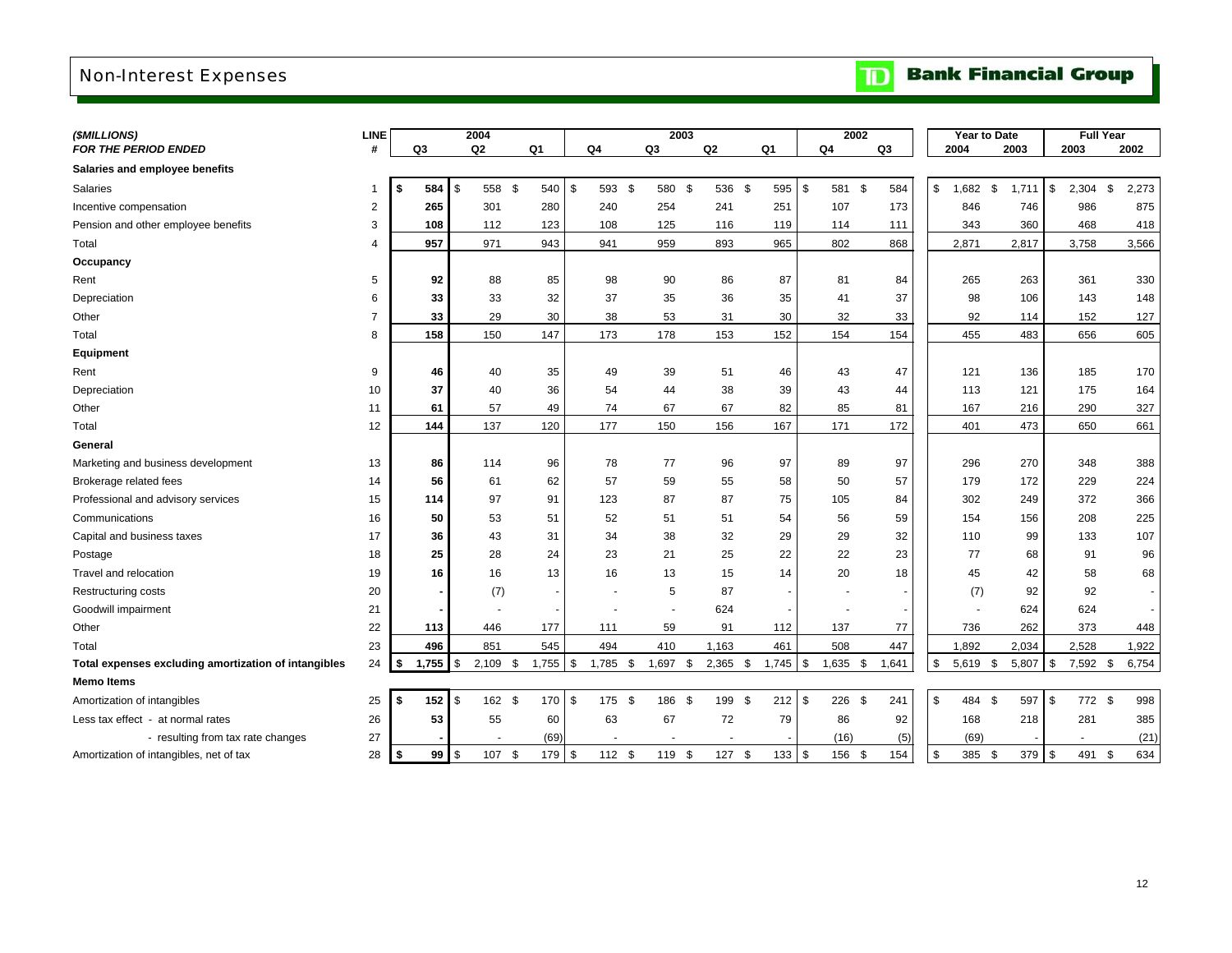## <span id="page-14-0"></span>Investment Securities, Intangibles and Goodwill, and Restructuring Costs

| (\$MILLIONS)                                                     | LINE           |             |                | 2004           |          |       |            |                |      |                          | 2003               |                          |          |                          |      | 2002                     |     |                |    | <b>Year to Date</b> |                |            |                | <b>Full Year</b>         |      |                |
|------------------------------------------------------------------|----------------|-------------|----------------|----------------|----------|-------|------------|----------------|------|--------------------------|--------------------|--------------------------|----------|--------------------------|------|--------------------------|-----|----------------|----|---------------------|----------------|------------|----------------|--------------------------|------|----------------|
| AS AT                                                            | #              | Q3          |                | Q <sub>2</sub> |          | Q1    |            | Q4             |      | Q <sub>3</sub>           |                    | Q2                       |          | Q1                       |      | Q4                       |     | Q <sub>3</sub> |    | 2004                |                | 2003       |                | 2003                     |      | 2002           |
|                                                                  |                |             |                |                |          |       |            |                |      |                          |                    |                          |          |                          |      |                          |     |                |    |                     |                |            |                |                          |      |                |
| Investment securities - surplus (deficit) over book <sup>1</sup> |                |             |                |                |          |       |            |                |      |                          |                    |                          |          |                          |      |                          |     |                |    |                     |                |            |                |                          |      |                |
| Debt                                                             | -1             | \$          | \$             | $\sim$         | -\$      |       | \$         | $\sim$         | \$   | 12                       | $\mathbf{\hat{s}}$ | $\mathbf{1}$             | -\$      | (6)                      | \$   | 99                       | \$  | 47             | \$ | $\sim$              | \$             | 12         | - \$           |                          | \$   | 99             |
| Common & equivalents                                             | $\overline{2}$ | 308         |                | 364            |          | 374   |            | 329            |      | 274                      |                    | 194                      |          | 136                      |      | 124                      |     | 194            |    | 308                 |                | 274        |                | 329                      |      | 124            |
| Preferred shares                                                 | 3              | 13          |                | 41             |          | 38    |            | 40             |      | 12                       |                    | -1                       |          | -1                       |      | -1                       |     | 5              |    | 13                  |                | 12         |                | 40                       |      | $\overline{1}$ |
| Total                                                            | 4              | \$<br>321   | \$             | 405            | - \$     | 412   | l \$       | 369            | \$   | 298                      | \$                 | 196                      | - \$     | 131                      | \$   | 224                      | \$  | 246            | \$ | 321                 | $\mathfrak{S}$ | 298        | - \$           | 369                      | \$   | 224            |
| Identifiable intangible assets                                   |                |             |                |                |          |       |            |                |      |                          |                    |                          |          |                          |      |                          |     |                |    |                     |                |            |                |                          |      |                |
| Opening balance                                                  | 5              | \$<br>2,438 | \$             | 2,570          | \$       | 2,737 | $\sqrt{3}$ | 2,786          | -S   | 2,972                    | \$                 | 3,171                    | - \$     | 3,383                    | \$   | 3,608                    | -\$ | 3,870          | \$ | 2,737               | \$             | 3,383      | $\mathfrak{L}$ | 3,383                    | \$.  | 4,381          |
| Arising during the period                                        | 6              |             |                | 30             |          | 3     |            | 126            |      |                          |                    |                          |          |                          |      | $\mathbf{1}$             |     | (21)           |    | 33                  |                |            |                | 126                      |      |                |
| Amortized in the period                                          | $\overline{7}$ | (152)       |                | (162)          |          | (170) |            | (175)          |      | (186)                    |                    | (199)                    |          | (212)                    |      | (226)                    |     | (241)          |    | (484)               |                | (597)      |                | (772)                    |      | (998)          |
| <b>Closing balance</b>                                           | 8              | \$<br>2.286 | \$             | 2,438          | \$       | 2,570 | \$         | 2,737          | \$   | 2,786                    | \$                 | 2,972                    | <b>S</b> | 3,171                    | \$   | 3,383                    | \$  | 3,608          | \$ | 2,286               | - \$           | 2,786      | \$             | 2,737                    | \$   | 3,383          |
| Future tax liability on intangible assets                        |                |             |                |                |          |       |            |                |      |                          |                    |                          |          |                          |      |                          |     |                |    |                     |                |            |                |                          |      |                |
| Opening balance                                                  | 9              | \$<br>(798) | <b>S</b>       | $(850)$ \$     |          | (841) | l \$       | $(904)$ \$     |      | (971)                    | \$                 | (1,043)                  | \$       | (1, 122)                 | \$   | (1, 192)                 | \$  | ,279)<br>(1)   | \$ | (841)               | \$             | (1, 122)   | \$             | (1, 122)                 | \$   | (1, 486)       |
| Arising during the period - changes in tax rates                 | 10             |             |                |                |          | (69)  |            |                |      |                          |                    |                          |          |                          |      | (16)                     |     | (5)            |    | (69)                |                |            |                |                          |      | (21)           |
| Recognized in the period                                         | 11             | 50          |                | 52             |          | 60    |            | 63             |      | 67                       |                    | 72                       |          | 79                       |      | 86                       |     | 92             |    | 162                 |                | 218        |                | 281                      |      | 385            |
| <b>Closing balance</b>                                           | 12             | \$<br>(748) | l \$           | (798)          | <b>S</b> | (850) | l \$       | (841)          | \$   | $(904)$ \$               |                    | (971)                    | \$       | (1,043)                  | \$   | (1, 122)                 | \$  | (1, 192)       | \$ | $(748)$ \$          |                | $(904)$ \$ |                | (841)                    | \$   | (1, 122)       |
|                                                                  |                |             |                |                |          |       |            |                |      |                          |                    |                          |          |                          |      |                          |     |                |    |                     |                |            |                |                          |      |                |
| Net intangibles closing balance                                  | 13             | \$<br>1,538 | <b>S</b>       | 1,640          | - \$     | 1,720 | <b>S</b>   | 1,896          | - \$ | 1,882                    | \$                 | 2,001                    | - \$     | 2,128                    | - \$ | 2,261                    | \$  | 2,416          | \$ | 1,538               | - \$           | 1,882      | <b>S</b>       | 1.896                    | \$   | 2,261          |
| Goodwill                                                         |                |             |                |                |          |       |            |                |      |                          |                    |                          |          |                          |      |                          |     |                |    |                     |                |            |                |                          |      |                |
| Opening balance                                                  | 14             | \$<br>2,336 | -\$            | 2,272          | \$       | 2,263 | -\$        | 2,323          | \$   | 2,360                    | \$                 | 3,102                    | \$       | 3,134                    | \$   | 3,065                    | \$  | 2,990          | \$ | 2,263               | \$             | 3,134      | \$             | 3,134                    | \$   | 2,298          |
| Arising during the period                                        | 15             | 6           |                | 27             |          |       |            |                |      |                          |                    |                          |          |                          |      | 96                       |     | 44             |    | 33                  |                |            |                |                          |      | 849            |
| Impairment during the period                                     | 16             |             |                |                |          |       |            |                |      |                          |                    | (624)                    |          |                          |      |                          |     |                |    |                     |                | (624)      |                | (624)                    |      |                |
| Foreign exchange and other adjustments                           | 17             | (34)        |                | 37             |          | 9     |            | (60)           |      | (37)                     |                    | (118)                    |          | (32)                     |      | (27)                     |     | 31             |    | 12                  |                | (187)      |                | (247)                    |      | (13)           |
| <b>Closing balance</b>                                           | 18             | \$<br>2,308 | \$             | 2,336          | - \$     | 2,272 | l \$       | 2,263          | - \$ | $2,323$ \$               |                    | 2,360                    | - \$     | 3,102                    | \$   | 3,134                    | \$  | 3.065          | \$ | 2.308               | - \$           | 2,323      | l \$           | 2,263                    | \$   | 3,134          |
|                                                                  |                |             |                |                |          |       |            |                |      |                          |                    |                          |          |                          |      |                          |     |                |    |                     |                |            |                |                          |      |                |
| Total net intangibles and goodwill closing balance               | 19             | \$<br>3,846 | $\mathfrak{s}$ | 3,976          | \$       | 3,992 | $\sqrt{3}$ | 4,159          | \$   | 4,205                    | \$                 | 4,361                    | \$       | 5,230                    | \$   | 5,395                    | \$  | 5.481          | \$ | 3,846               | - \$           | 4,205      | <b>\$</b>      | 4,159                    | \$   | 5,395          |
| <b>Restructuring costs accrual</b>                               |                |             |                |                |          |       |            |                |      |                          |                    |                          |          |                          |      |                          |     |                |    |                     |                |            |                |                          |      |                |
| Opening balance                                                  | 20             | \$<br>8     | $\sqrt{3}$     | 16 \$          |          | 19    | l \$       | 53             | -\$  | 74                       | \$                 | 27                       | <b>S</b> | 36                       | \$   | 81                       | \$  | 137            | \$ | 19                  | \$             | 36         | l \$           | 36                       | \$   | 337            |
| Expensed during the period                                       | 21             |             |                | (7)            |          |       |            |                |      | 5                        |                    | 93                       |          | $\blacksquare$           |      | $\blacksquare$           |     |                |    | (7)                 |                | 98         |                | 98                       |      |                |
| Amount utilized during the period                                |                |             |                |                |          |       |            |                |      |                          |                    |                          |          |                          |      |                          |     |                |    |                     |                |            |                | $\blacksquare$           |      |                |
| Personal and Commercial Banking                                  | 22             |             |                |                |          |       |            | (13)           |      | (4)                      |                    | (5)                      |          | (6)                      |      | (32)                     |     | (40)           |    |                     |                | (15)       |                | (28)                     |      | (165)          |
| <b>TD Waterhouse</b>                                             | 23             |             |                |                |          |       |            | $\blacksquare$ |      | $\overline{\phantom{a}}$ |                    | $\overline{\phantom{a}}$ |          | $\sim$                   |      | (1)                      |     | (3)            |    |                     |                |            |                | $\overline{\phantom{a}}$ |      | (15)           |
| TD Waterhouse International                                      | 24             |             |                |                |          | (1)   |            | (2)            |      | (10)                     |                    | (13)                     |          | $\overline{\phantom{a}}$ |      | $\overline{\phantom{a}}$ |     |                |    | (1)                 |                | (23)       |                | (25)                     |      |                |
| <b>Wholesale Banking</b>                                         | 25             |             |                |                |          |       |            |                |      | (3)                      |                    | (2)                      |          | (3)                      |      | (12)                     |     | (13)           |    | $\blacksquare$      |                | (8)        |                | (8)                      |      | (121)          |
| Wholesale Banking - Equity Options                               | 26             |             |                | (1)            |          | (2)   |            | (19)           |      | (9)                      |                    | (26)                     |          |                          |      | $\blacksquare$           |     |                |    | (3)                 |                | (35)       |                | (54)                     |      |                |
| <b>Closing balance</b>                                           | 27             | \$<br>8     | $\sqrt{3}$     | 8              | -\$      | 16    | <b>S</b>   | 19             | - \$ | 53                       | - \$               | 74                       | - \$     | 27                       | \$   | 36                       | \$  | 81             | \$ | 8                   | \$             | 53         | l \$           | 19                       | - \$ | 36             |

 $\mathbf{D}$ 

**Bank Financial Group** 

<sup>1</sup> Excludes debt security positions which are used as part of the Bank's Asset and Liability Management hedging activities and preferred shares that are hedged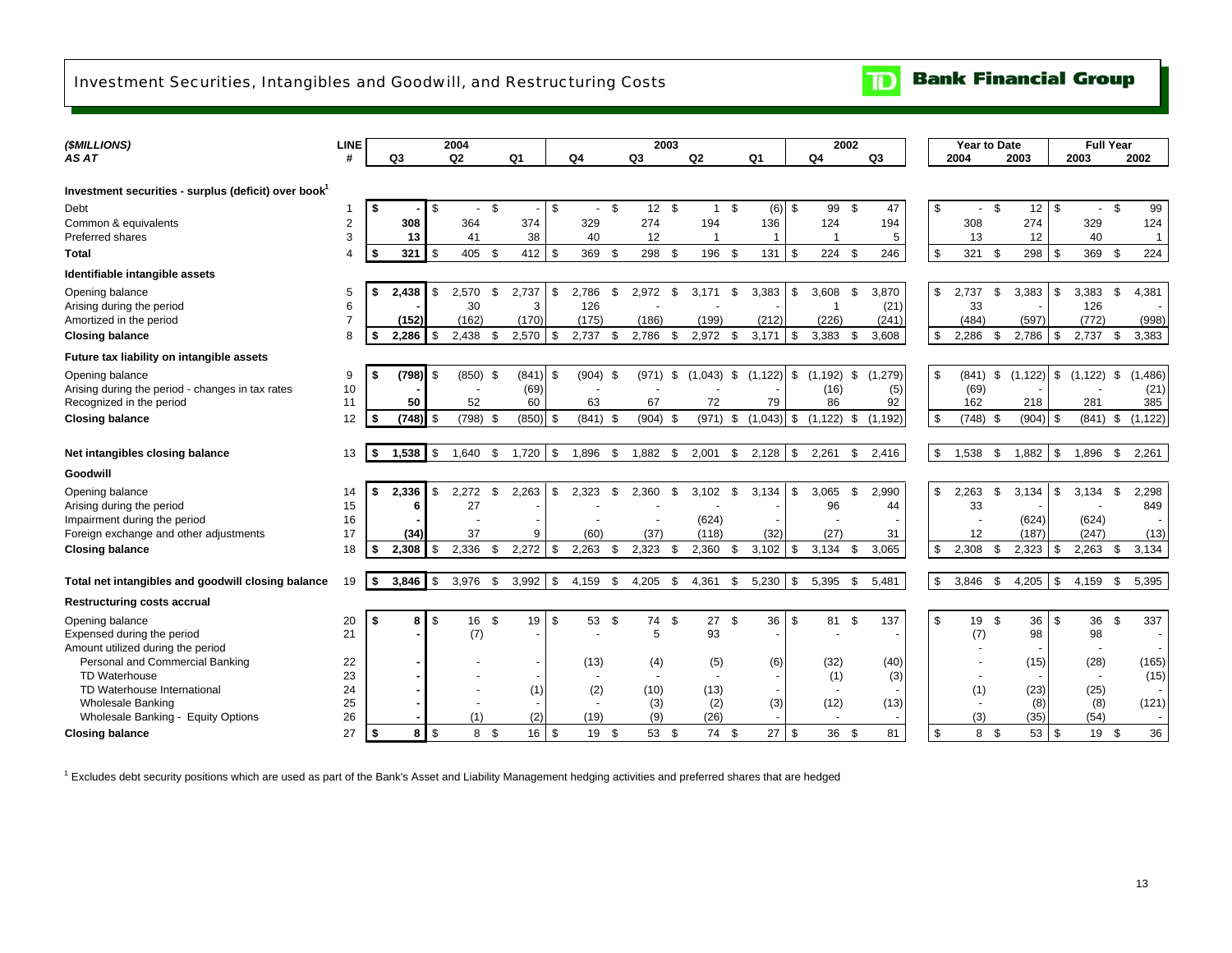## <span id="page-15-0"></span>Analysis of Change in Shareholders' Equity & Non-Controlling Interest

#### **Bank Financial Group**  $\mathbf{D}$

| (\$MILLIONS)<br>FOR THE PERIOD ENDED                               | LINE           | Q3          | 2004<br>Q <sub>2</sub> | Q1       | Q4                 | 2003<br>Q3               | Q2             | Q1             | 2002<br>Q4                     | Q3                     |    | Year to Date<br>2004 | 2003           | <b>Full Year</b><br>2003 | 2002                 |
|--------------------------------------------------------------------|----------------|-------------|------------------------|----------|--------------------|--------------------------|----------------|----------------|--------------------------------|------------------------|----|----------------------|----------------|--------------------------|----------------------|
| <b>Preferred shares</b>                                            |                |             |                        |          |                    |                          |                |                |                                |                        |    |                      |                |                          |                      |
| Opening balance                                                    | $\mathbf{1}$   | 1,526       | $1,522$ \$<br>\$       | 1,535    | 1,535<br>-S<br>-\$ | 1,786<br>- \$            | 1,477<br>\$    | 1,485          | 1,491<br>$\mathfrak s$<br>- \$ | 1,487                  | £  | 1,535<br>-\$         | 1,485          | 1,485<br>\$              | 1,492<br>\$          |
| Issued                                                             | $\overline{2}$ |             |                        |          |                    |                          | 550            |                |                                |                        |    |                      | 550            | 550                      |                      |
| Redeemed                                                           | 3              | (225)       |                        |          |                    | (251)                    | (226)          |                |                                |                        |    | (225)                | (477)          | (477)                    |                      |
| Impact of shares (acquired) sold for trading purposes              | 4              | 8           | $\overline{4}$         | (13)     | n/a                | n/a                      | n/a            | n/a            | n/a                            | n/a                    |    | (1)                  | n/a            | n/a                      | n/a                  |
| Translation adjustment on shares issued in a foreign currency      | 5              |             |                        |          |                    |                          | (15)           | (8)            | (6)                            | $\boldsymbol{\Lambda}$ |    |                      | (23)           | (23)                     | (7)                  |
| Closing balance                                                    | 6              | 1,309       | 1,526                  | 1,522    | 1,535              | 1,535                    | 1,786          | 1,477          | 1,485                          | 1,491                  |    | 1,309                | 1,535          | 1,535                    | 1,485                |
| <b>Common shares</b>                                               |                |             |                        |          |                    |                          |                |                |                                |                        |    |                      |                |                          |                      |
| Opening balance                                                    | $\overline{7}$ | 3,281       | 3,192                  | 3,179    | 3,078              | 3,000                    | 2,917          | 2,846          | 2,782                          | 2,727                  |    | 3,179                | 2,846          | 2,846                    | 2,259                |
| Issued - options                                                   | 8              | 11          | 36                     | 35       | 19                 | $\overline{7}$           | 13             | 8              | $\overline{2}$                 | 2                      |    | 82                   | 28             | 47                       | 13                   |
| - cash                                                             | 9              |             |                        |          |                    |                          |                |                |                                |                        |    |                      |                |                          | 400                  |
| - dividend reinvestment plan                                       | 10             | 9           | 11                     | 76       | 82                 | 71                       | 70             | 63             | 62                             | 53                     |    | 96                   | 204            | 286                      | 174                  |
| Impact of shares (acquired) sold for trading purposes <sup>1</sup> | 11             | (46)        | 70                     | (98)     | n/a                | n/a                      | n/a            | n/a            | n/a                            | n/a                    |    | (74)                 | n/a            | n/a                      | n/a                  |
| Repurchase of common shares                                        | 12             | (10)        | (28)                   |          |                    |                          |                |                |                                |                        |    | (38)                 |                |                          |                      |
| Closing balance                                                    | 13             | 3,245       | 3,281                  | 3,192    | 3,179              | 3,078                    | 3,000          | 2,917          | 2,846                          | 2,782                  |    | 3,245                | 3,078          | 3,179                    | 2,846                |
| <b>Contributed surplus</b>                                         |                |             |                        |          |                    |                          |                |                |                                |                        |    |                      |                |                          |                      |
| Opening balance                                                    | 14             | 14          | 12                     | 9        | $\overline{7}$     | 5                        | $\overline{2}$ |                |                                |                        |    | 9                    |                |                          |                      |
| Stock option expense                                               | 15             | 3           | $\mathbf{3}$           | 3        | $\overline{2}$     | $\overline{c}$           | $\sqrt{3}$     | $\overline{2}$ |                                |                        |    | 9                    | $\overline{7}$ | 9                        |                      |
| Stock option exercised                                             | 16             |             | (1)                    |          |                    |                          |                |                |                                |                        |    | (1)                  |                |                          |                      |
| Closing balance                                                    | 17             | 17          | 14                     | 12       | 9                  | $\overline{7}$           | 5              | $\overline{2}$ | $\overline{a}$                 |                        |    | 17                   | $\overline{7}$ | 9                        |                      |
| <b>Retained earnings</b>                                           |                |             |                        |          |                    |                          |                |                |                                |                        |    |                      |                |                          |                      |
| Opening balance                                                    | 18             | 8,914       | 8,810                  | 8,388    | 8,327              | 8,089                    | 8,805          | 8,710          | 9,194                          | 9,701                  |    | 8,388                | 8,710          | 8,710                    | 9,653                |
| Net income                                                         | 19             | 584         | 511                    | 603      | 501                | 501                      | (273)          | 347            | (196)                          | (405)                  |    | 1,698                | 575            | 1,076                    | (67)                 |
| Dividends - common                                                 | 20             | (222)       | (224)                  | (209)    | (209)              | (183)                    | (181)          | (181)          | (180)                          | (180)                  |    | (655)                | (545)          | (754)                    | (718)                |
| - preferred                                                        | 21             | (11)        | (16)                   | (15)     | (15)               | (16)                     | (15)           | (18)           | (17)                           | (17)                   |    | (42)                 | (49)           | (64)                     | (70)                 |
| - preferred TD MIC                                                 | 22             | (8)         | (5)                    | (6)      | (6)                | (5)                      | (7)            | (5)            | (6)                            | (6)                    |    | (19)                 | (17)           | (23)                     | (23)                 |
| Foreign currency translation adjustments, net of tax               | 23             | (89)        | 73                     | 73       | (210)              | (56)                     | (234)          | (48)           | (83)                           | 102                    |    | 57                   | (338)          | (548)                    | (32)                 |
| Share issue expenses, net of tax                                   | 24             |             |                        |          | ٠                  | $\overline{a}$           | (6)            |                | (1)                            |                        |    |                      | (6)            | (6)                      | (8)                  |
| Stock options settled in cash, tax effected                        | 25             |             |                        |          |                    | $\overline{\phantom{a}}$ |                |                | (1)                            | (1)                    |    |                      |                |                          | (25)                 |
| Impact of shares (acquired) sold for trading purposes <sup>1</sup> | 26             |             |                        |          | n/a                | n/a                      | n/a            | n/a            | n/a                            | n/a                    |    |                      | n/a            | n/a                      | n/a                  |
| Premium paid on common shares repurchased                          | 27             | (77)        | (235)                  |          |                    |                          |                |                |                                |                        |    | (312)                |                |                          |                      |
| Other                                                              | 28             | 12          |                        | (24)     |                    | (3)                      |                |                |                                |                        |    | (12)                 | (3)            | (3)                      |                      |
|                                                                    | 29             | 9,103       | 8,914                  | 8,810    | 8,388              | 8,327                    | 8,089          | 8,805          |                                | 9,194                  |    | 9,103                | 8,327          | 8,388                    | 8,710                |
| Closing balance                                                    | 30             | 12,365      | 12,209                 | 12.014   | 11,576             | 11,412                   | 11.094         | 11,724         | 8,710<br>11,556                | 11,976                 |    | 12,365               | 11,412         | 11,576                   | 11,556               |
| <b>Total common equity</b><br>Total shareholders' equity           | 31             | 13,674      | 13,735<br>\$           | 13,536   | 13,111<br>-S       | 12,947<br>- \$           | 12,880<br>\$.  | 13,201         | 13,041 \$<br>\$                | 13,467                 |    | 13,674 \$            | 12,947         | $13,111$ \$<br>\$        | 13,041               |
| Non-controlling interest in subsidiaries                           |                |             |                        |          |                    |                          |                |                |                                |                        |    |                      |                |                          |                      |
|                                                                    | 32             | 1,250<br>\$ | 1,250                  | 1,250    | 1,250<br>-S        | 1,250                    | 1,250          | 1,250          | 900 \$                         | 900                    | £. | 1,250                | 1,250          | 1,250<br>\$              | 1,272                |
| Opening balance                                                    |                |             | -\$<br>\$              |          | - SS               | - \$                     | -\$            |                | - \$                           |                        |    | - \$                 |                |                          | - \$                 |
| Arising from TD CaTS II issue                                      | 33             |             |                        |          |                    |                          |                |                | 350                            |                        |    |                      |                |                          | 350                  |
| Purchase of TD Waterhouse shares                                   | 34<br>35       | 1,250       | 1,250<br><b>S</b>      | 1,250    | 1,250<br><b>S</b>  | 1,250<br><sup>S</sup>    | 1,250<br>\$    | 1,250          | 1,250<br><b>S</b><br>\$        | 900                    |    | 1,250<br><b>S</b>    | 1,250          | 1,250<br>\$              | (372)<br>\$<br>1,250 |
| Closing balance                                                    |                |             |                        |          |                    |                          |                |                |                                |                        |    |                      |                |                          |                      |
| <b>NUMBER OF COMMON SHARES (thousands)</b>                         |                |             |                        |          |                    |                          |                |                |                                |                        |    |                      |                |                          |                      |
| Opening balance                                                    | 36             | 655,309     | 657,601                | 656,261  | 653,365            | 651,075                  | 647,921        | 645,399        | 643,229                        | 641,379                |    | 656,261              | 645,399        | 645,399                  | 628,451              |
| Issued - options                                                   | 37             | 377         | 1,625                  | 1,829    | 946                | 359                      | 1,052          | 543            | 132                            | 130                    |    | 3,831                | 1,954          | 2,900                    | 818                  |
| - cash                                                             | 38             |             | ÷                      |          |                    | ٠.                       |                |                |                                |                        |    |                      |                |                          | 10,959               |
| - dividend reinvestment plan                                       | 39             | 219         | 236                    | 1,748    | 1,950              | 1,931                    | 2,102          | 1,979          | 2,038                          | 1,720                  |    | 2,203                | 6,012          | 7,962                    | 5,171                |
| Impact of shares (acquired) sold for trading purposes <sup>1</sup> | 40             | (1,005)     | 1,507                  | (2, 237) | n/a                | n/a                      | n/a            | n/a            | n/a                            | n/a                    |    | (1,735)              | n/a            | n/a                      | n/a                  |
| Repurchase of common shares                                        | 41             | (1,940)     | (5,660)                |          |                    |                          |                |                |                                |                        |    | (7,600)              |                |                          |                      |
| Closing balance                                                    | 42             | 652.960     | 655.309                | 657.601  | 656.261            | 653.365                  | 651.075        | 647.921        | 645.399                        | 643.229                |    | 652.960              | 653.365        | 656.261                  | 645.399              |

1 Purchased by subsidiaries of the Bank which are regulated securities entities in accordance with Regulation 92-313 of the *Bank Act* . Prospectively reflected change to CICA Handbook s. 1100 effective Q1/04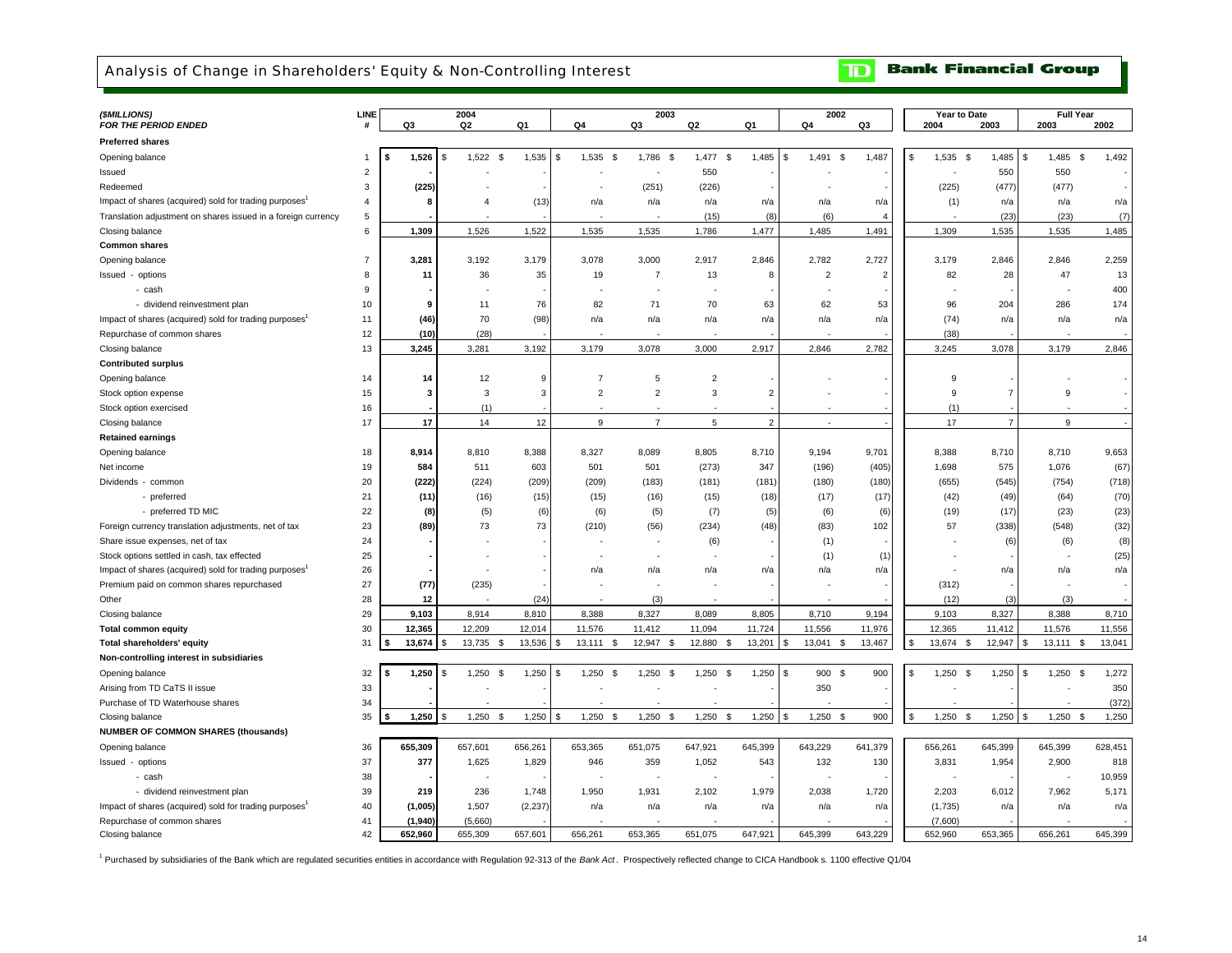## <span id="page-16-0"></span>Risk-Weighted Assets and Capital

| (\$MILLIONS)                                                          | <b>LINE</b>    |                   | 2004           |            |          |      |            |                | 2003 |                |                |     | 2002           |          |
|-----------------------------------------------------------------------|----------------|-------------------|----------------|------------|----------|------|------------|----------------|------|----------------|----------------|-----|----------------|----------|
| AS AT                                                                 | #              | Q3                | Q <sub>2</sub> |            | Q1       |      | Q4         | Q3             |      | Q <sub>2</sub> | Q1             |     | Q <sub>4</sub> | Q3       |
| <b>Balance sheet assets</b>                                           |                |                   |                |            |          |      |            |                |      |                |                |     |                |          |
| Cash resources                                                        |                | 1.785             | $\mathbf{s}$   | $1,638$ \$ | 1,395    | l \$ | $1,344$ \$ | $1,346$ \$     |      | $1,205$ \$     | 1,620          | \$  | $1.108$ \$     | 1,370    |
| Securities                                                            | $\overline{2}$ | 4,034             |                | 4,041      | 3,759    |      | 3,686      | 4,451          |      | 4,635          | 5,845          |     | 6,247          | 6,708    |
| Loans                                                                 | 3              | 59.206            |                | 57,834     | 59,810   |      | 59,508     | 59,979         |      | 62,804         | 64,231         |     | 64,247         | 69,971   |
| Customers' liability under acceptances                                | 4              | 5,607             |                | 5,348      | 5,699    |      | 6,400      | 6,731          |      | 6,429          | 6,460          |     | 7,066          | 7,333    |
| Other assets                                                          | 5              | 5,861             |                | 6,175      | 6,055    |      | 5,885      | 5,834          |      | 6,189          | 6,158          |     | 6,288          | 6,479    |
| Total balance sheet assets                                            | 6              | 76,493            |                | 75,036     | 76,718   |      | 76,823     | 78,341         |      | 81,262         | 84,314         |     | 84,956         | 91,861   |
| Off-balance sheet exposures                                           |                |                   |                |            |          |      |            |                |      |                |                |     |                |          |
| Credit instruments                                                    | $\overline{7}$ | 9,180             |                | 9,908      | 10,929   |      | 10,937     | 12,407         |      | 13,151         | 14,200         |     | 14,559         | 15,404   |
| Derivative financial instruments                                      | 8              | 5,467             |                | 6,413      | 6,343    |      | 5,987      | 5,853          |      | 6,104          | 6,554          |     | 6,259          | 6,567    |
| Total off-balance sheet exposures                                     | 9              | 14,647            |                | 16,321     | 17,272   |      | 16,924     | 18,260         |      | 19,255         | 20,754         |     | 20,818         | 21,971   |
| Total risk-weighted asset equivalent - Credit risk                    | 10             | 91,140            |                | 91,357     | 93,990   |      | 93,747     | 96,601         |      | 100,517        | 105,068        |     | 105,774        | 113,832  |
| Total risk-weighted asset equivalent - Market risk                    | 11             | 8,521             |                | 10,992     | 16,094   |      | 14,470     | 17,390         |      | 17,758         | 16,043         |     | 14,859         | 16,037   |
| <b>Total risk-weighted assets</b>                                     | 12             | \$<br>99,661      | \$             | 102,349 \$ | 110,084  | l \$ | 108,217 \$ | 113,991 \$     |      | 118,275 \$     | 121,111        | -\$ | 120,633 \$     | 129,869  |
| <b>CAPITAL</b><br>TIER <sub>1</sub>                                   |                |                   |                |            |          |      |            |                |      |                |                |     |                |          |
| Common shareholders' equity                                           | 13             | \$<br>12,348      | \$             | 12,195 \$  | 12,002   | l \$ | 11,567 \$  | 11,405 \$      |      | 11,089 \$      | 11,722         | \$  | 11,556 \$      | 11,976   |
| Qualifying preferred shares                                           | 14             | 1,309             |                | 1,526      | 1,522    |      | 1,535      | 1,525          |      | 1,394          | 1,375          |     | 1,328          | 1,491    |
| Contributed surplus                                                   | 15             | 17                |                | 14         | 12       |      | 9          | $\overline{7}$ |      | 5              | $\overline{2}$ |     |                |          |
| Non-controlling interest in subsidiaries                              |                |                   |                |            |          |      |            |                |      |                |                |     |                |          |
| - TD CaTS                                                             | 16             | 1,250             |                | 1,250      | 1,250    |      | 1,250      | 1,250          |      | 1,216          | 1,188          |     | 1,119          | 900      |
| Less: goodwill and intangible assets in excess of 5% limit            | 17             | (2,650)           |                | (2,778)    | (2,840)  |      | (3,035)    | (3,089)        |      | (3,264)        | (4,033)        |     | (4,213)        | (4, 345) |
| Total Tier 1 capital                                                  | 18             | 12,274            |                | 12,207     | 11,946   |      | 11,326     | 11,098         |      | 10,440         | 10,254         |     | 9,790          | 10,022   |
| TIER <sub>2</sub>                                                     |                |                   |                |            |          |      |            |                |      |                |                |     |                |          |
| Subordinated notes and debentures                                     | 19             | 5,671             |                | 5,730      | 5,696    |      | 5,887      | 5,143          |      | 4,261          | 4,318          |     | 4,343          | 4,080    |
| Qualifying preferred shares                                           | 20             |                   |                |            |          |      |            | 10             |      | 392            | 102            |     | 157            |          |
| Less: amortization of subordinated notes and debentures               | 21             | (153)             |                | (161)      | (156)    |      | (241)      | (370)          |      | (373)          | (381)          |     | (357)          | (561)    |
| General allowance for credit losses included in capital               | 22             | 872               |                | 895        | 963      |      | 947        | 997            |      | 1,034          | 1,060          |     | 1,056          | 1,136    |
| Total Tier 2 capital                                                  | 23             | 6,390             |                | 6,464      | 6,503    |      | 6,593      | 5,780          |      | 5,314          | 5,099          |     | 5,199          | 4,655    |
| Investment in unconsolidated subsidiaries/<br>substantial investments | 24             | (1,742)           |                | (1,664)    | (1, 274) |      | (919)      | (900)          |      | (944)          | (915)          |     | (870)          | (723)    |
| First loss protection                                                 | 25             | (192)             |                | (208)      | (139)    |      | (145)      | (152)          |      | (182)          | (154)          |     | (159)          | (180)    |
| <b>Total capital</b>                                                  | 26             | \$<br>$16,730$ \$ |                | 16,799 \$  | 17,036   | l \$ | 16,855 \$  | 15,826 \$      |      | 14,628 \$      | $14,284$ \$    |     | 13,960 \$      | 13,774   |
| <b>Capital ratios</b>                                                 |                |                   |                |            |          |      |            |                |      |                |                |     |                |          |
| Tier 1 capital                                                        | 27             | 12.3%             |                | 11.9%      | 10.9%    |      | 10.5%      | 9.7%           |      | 8.8%           | 8.5%           |     | 8.1%           | 7.7%     |
| <b>Total capital</b>                                                  | 28             | 16.8              | 16.4           |            | 15.5     |      | 15.6       | 13.9           |      | 12.4           | 11.8           |     | 11.6           | 10.6     |
| Tangible common equity ratio <sup>1</sup>                             | 29             | 8.5               |                | 8.0        | 7.3      |      | 6.9        | 6.3            |      | 5.7            | 5.4            |     | 5.1            | 5.1      |

<sup>1</sup> Tangible common equity ratio is common shareholders' equity plus contributed surplus less net intangibles and goodwill as a percentage of risk weighted assets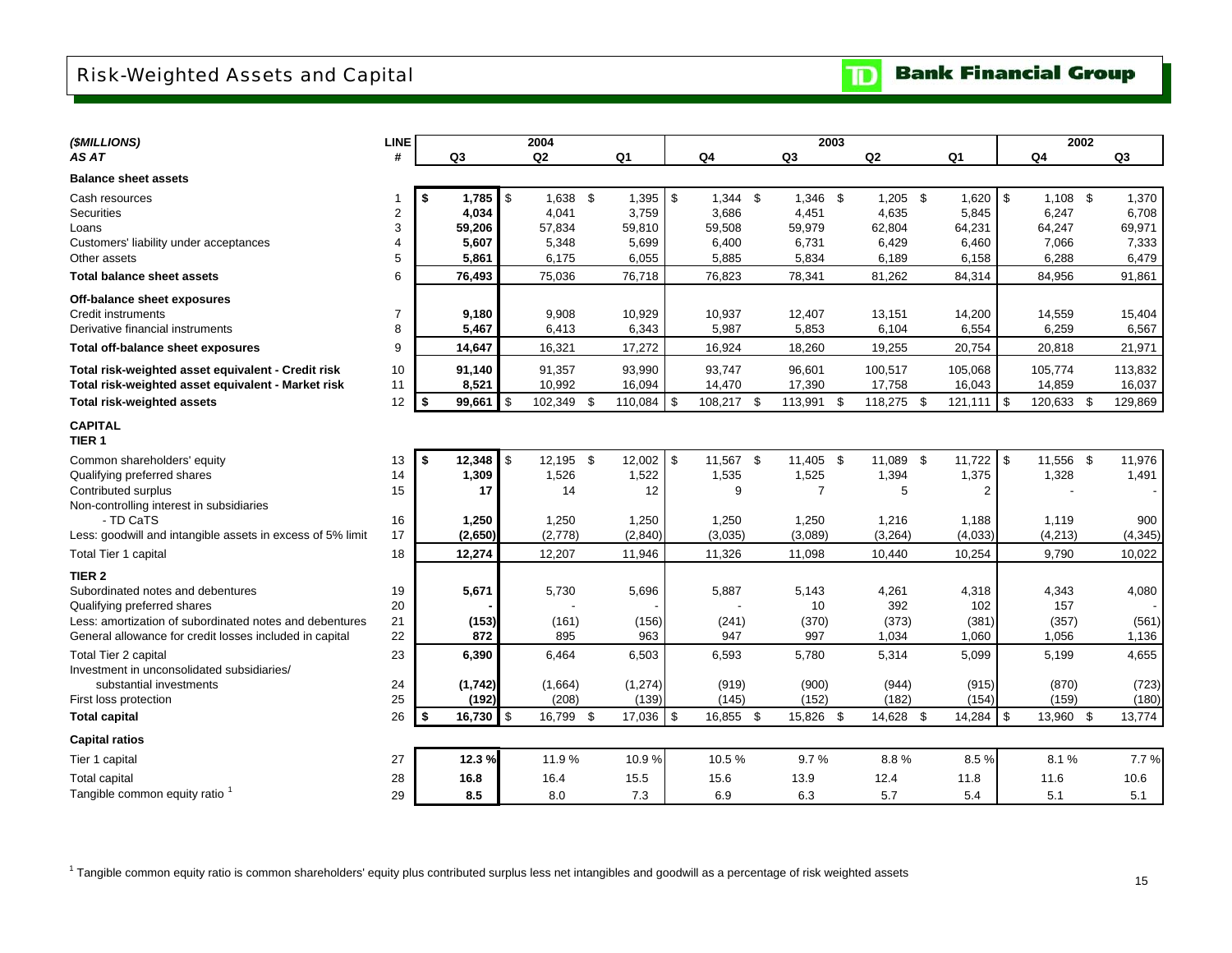## <span id="page-17-0"></span>Loan Securitization

**Bank Financial Group**  $\mathbf{D}$ 

| (\$MILLIONS)                                     |                              |                                             |                |                |                          |                |                        |                |                                |              |                |                                |                |                |             |                       |
|--------------------------------------------------|------------------------------|---------------------------------------------|----------------|----------------|--------------------------|----------------|------------------------|----------------|--------------------------------|--------------|----------------|--------------------------------|----------------|----------------|-------------|-----------------------|
|                                                  |                              |                                             | <b>LINE</b>    |                | 2004                     |                |                        |                | 2003                           |              |                | 2002                           |                | Year to Date   |             | <b>Full Year</b>      |
| <b>FOR THE PERIOD ENDED</b>                      |                              |                                             | #              | Q <sub>3</sub> | Q <sub>2</sub>           | Q <sub>1</sub> | Q <sub>4</sub>         | Q <sub>3</sub> | Q2                             | Q1           | Q <sub>4</sub> | Q3                             | 2004           | 2003           | 2003        | 2002                  |
|                                                  |                              |                                             |                |                |                          |                |                        |                |                                |              |                |                                |                |                |             |                       |
| Loans securitized and sold to third parties      |                              |                                             |                |                |                          |                |                        |                |                                |              |                |                                |                |                |             |                       |
|                                                  |                              | Securitized/(repurchased) during the period |                |                |                          |                |                        |                |                                |              |                |                                |                |                |             |                       |
| Mortgage                                         |                              | Conventional                                | $\mathbf{1}$   | \$             | \$.                      | \$             | \$                     | $\mathfrak{L}$ | \$                             | \$           | \$             | \$                             | $$\mathbb{S}$$ | $\mathfrak{S}$ | \$          | \$                    |
|                                                  |                              | <b>MBS Pool</b>                             | $\overline{2}$ | 1.686          | 1.066                    | 1,056          | 2.138                  | 2.338          | 1,435                          | 1,600        | 1,203          | 1,273                          | 3.808          | 5,373          | 7,511       | 3,734                 |
|                                                  |                              | Commercial                                  | $\mathsf 3$    |                | 81                       | 318            |                        | 302            |                                | 577          | (1)            | 90                             | 399            | 879            | 879         | 89                    |
| Personal                                         |                              | <b>HELOC</b>                                | 4              |                | $\overline{\phantom{a}}$ | (370)          | $\overline{a}$         |                | $\blacksquare$                 | (300)        | (472)          | (541)                          | (370)          | (300)          | (300)       | (2,313)               |
|                                                  |                              | <b>Credit Card</b>                          | 5              |                |                          | (39)           | (613)                  | 1,146          | (20)                           | (500)        | (107)          | (219)                          | (39)           | 626            | 13          | (994)                 |
|                                                  | Corporate Loans              |                                             | 6              |                |                          |                |                        |                |                                |              |                |                                |                |                |             |                       |
| Total                                            |                              |                                             | $\overline{7}$ | \$1,686        | \$1,147                  | \$<br>965      | \$1,525                | \$3,786        | \$1,415                        | \$1,377      | \$<br>623      | \$<br>603                      | \$3,798        | \$6,578        | \$8,103     | $$\mathbb{S}$$<br>516 |
|                                                  |                              |                                             |                |                |                          |                |                        |                |                                |              |                |                                |                |                |             |                       |
|                                                  | Outstanding at end of period |                                             |                |                |                          |                |                        |                |                                |              |                |                                |                |                |             |                       |
| Mortgage                                         |                              | Conventional                                | 8              | 36<br>\$       | $\mathfrak{S}$<br>382    | \$<br>515      | \$<br>626              | \$<br>788      | \$1,052                        | \$1,380      | \$1,600        | \$1,786                        | \$<br>36       | \$<br>788      | \$<br>626   | \$<br>1,600           |
|                                                  |                              | <b>MBS Pool</b>                             | 9              | 12,004         | 11,200                   | 11,031         | 10,683                 | 9,532          | 8,302                          | 7,660        | 6,473          | 5,928                          | 12,004         | 9,532          | 10,683      | 6,473                 |
|                                                  |                              | Commercial                                  | 10             | 1,595          | 1,606                    | 1,560          | 1.284                  | 1.328          | 1,065                          | 1,079        | 509            | 511                            | 1,595          | 1,328          | 1,284       | 509                   |
| Personal                                         |                              | <b>HELOC</b>                                | 11             | 4.039          | 4,077                    | 4,120          | 4.541                  | 4.590          | 4.648                          | 4.684        | 5.032          | 5,504                          | 4,039          | 4,590          | 4,541       | 5,032                 |
|                                                  |                              | <b>Credit Card</b>                          | 12             | 1,300          | 1,500                    | 1,500          | 1,539                  | 2,147          | 1,002                          | 1,022        | 1,522          | 1,628                          | 1,300          | 2,147          | 1,539       | 1,522                 |
|                                                  | Corporate Loans              |                                             | 13             |                | 28                       | 42             | 79                     | 108            | 187                            | 187          | 200            | 200                            |                | 108            | 79          | 200                   |
| Total                                            |                              |                                             | 14             | \$18,974       | \$18,793                 | \$18,768       | \$18,752               | \$18,493       | \$16,256                       | \$16,012     | \$15,336       | \$15,557                       | \$18,974       | \$18,493       | \$18,752    | \$15,336              |
|                                                  |                              |                                             |                |                |                          |                |                        |                |                                |              |                |                                |                |                |             |                       |
| Economic Impact                                  |                              |                                             |                |                |                          |                |                        |                |                                |              |                |                                |                |                |             |                       |
|                                                  | Net interest income          |                                             | 15             | (105)<br>\$    | $\mathfrak s$<br>(109)   | \$<br>(112)    | \$<br>(100)            | - \$<br>(49)   | \$<br>(60)                     | \$<br>(58)   | \$<br>(64)     | \$<br>(75)                     | \$<br>(326)    | \$<br>(167)    | \$<br>(267) | \$<br>(288)           |
|                                                  | Other income                 |                                             | 16             | 90             | 107                      | 111            | 89                     | 60             | 54                             | 47           | 53             | 63                             | 308            | 161            | 250         | 218                   |
|                                                  | Provision for credit losses  |                                             | 17             | 9              | 13                       | 10             | 13                     | $\overline{7}$ | 6                              | 11           | 11             | 12                             | 32             | 24             | 37          | 70                    |
|                                                  | Total impact                 |                                             | 18             | (6)<br>\$      | $\sqrt{3}$<br>11         | \$<br>9        | $\,$<br>$\overline{2}$ | \$<br>18       | \$<br>$\overline{\phantom{a}}$ | \$<br>$\sim$ | \$<br>$\sim$   | \$<br>$\overline{\phantom{a}}$ | \$<br>14       | \$<br>18       | \$<br>20    | \$<br>$\overline{a}$  |
|                                                  |                              |                                             |                |                |                          |                |                        |                |                                |              |                |                                |                |                |             |                       |
| Mortgage Backed Securities Retained <sup>2</sup> |                              |                                             |                |                |                          |                |                        |                |                                |              |                |                                |                |                |             |                       |
|                                                  | Outstanding at end of period |                                             | 19             | \$10,522       | \$9,485                  | \$7,217        | \$8,091                | \$5,920        | \$6,467                        | \$6,661      | \$6,212        | \$6,729                        | \$10,522       | \$5,920        | \$8,091     | \$6,212               |

 $1$  Excludes principal repayments during the period

 $^2$  Reported as investment securities issued or guaranteed by Canada on the consolidated balance sheet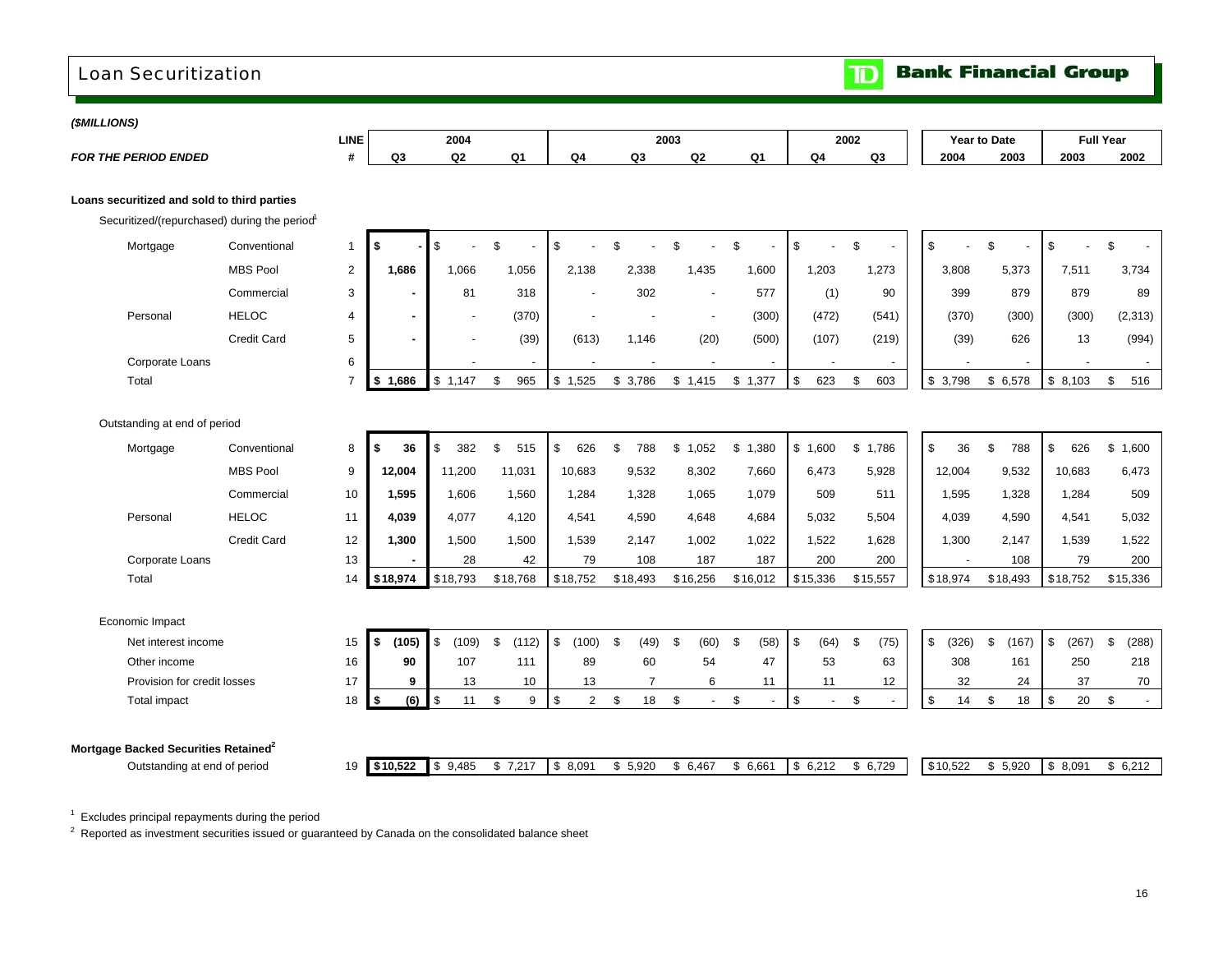## <span id="page-18-0"></span>Impaired Loans by Business Line and General Allowances

**Bank Financial Group**  $\mathbf{D}$ 

| (\$MILLIONS)                                               | <b>LINE</b>             |                          | 2004           |                          |                |               | 2003           |         |               |               | 2002 |         |
|------------------------------------------------------------|-------------------------|--------------------------|----------------|--------------------------|----------------|---------------|----------------|---------|---------------|---------------|------|---------|
| AS AT                                                      | #                       | Q3                       | Q <sub>2</sub> | Q1                       | Q4             | Q3            |                | Q2      | Q1            | Q4            |      | Q3      |
| <b>GROSS IMPAIRED LOANS</b>                                |                         |                          |                |                          |                |               |                |         |               |               |      |         |
| <b>Personal and Commercial Banking</b>                     |                         |                          |                |                          |                |               |                |         |               |               |      |         |
| Retail                                                     | 1                       | \$<br>156                | \$<br>165      | \$<br>204                | \$<br>215      | \$<br>206     | \$             | 216     | \$<br>239     | \$<br>250     | \$   | 258     |
| Commercial                                                 | $\overline{\mathbf{c}}$ | 166                      | 173            | 223                      | 210            | 209           |                | 189     | 150           | 164           |      | 123     |
| <b>Total Personal and Commercial Banking</b>               | 3                       | 322                      | 338            | 427                      | 425            | 415           |                | 405     | 389           | 414           |      | 381     |
| <b>Wholesale Banking</b>                                   |                         |                          |                |                          |                |               |                |         |               |               |      |         |
| Corporate loans - core                                     | 4                       |                          |                |                          |                |               |                |         |               | 2,080         |      | 1,611   |
| <b>Investment Banking</b>                                  | 5                       | $\overline{\phantom{a}}$ |                | $\overline{\phantom{a}}$ |                | 27            |                | 28      | 31            | 31            |      | 32      |
| <b>Total Wholesale Banking</b>                             | 6                       | $\sim$                   |                | $\overline{a}$           |                | 27            |                | 28      | 31            | 2,111         |      | 1,643   |
| <b>Corporate Segment</b>                                   |                         |                          |                |                          |                |               |                |         |               |               |      |         |
| Corporate loans - non-core <sup>1</sup>                    | $\overline{7}$          | 430                      | 586            | 739                      | 946            | 1,463         |                | 2,089   | 2,363         |               |      |         |
| <b>TOTAL GROSS IMPAIRED LOANS</b>                          | 8                       | 752<br>\$                | \$<br>924      | \$<br>1,166              | \$<br>1,371    | \$<br>1,905   | $\mathfrak{S}$ | 2,522   | \$<br>2,783   | \$<br>2,525   | \$   | 2,024   |
| <b>NET IMPAIRED LOANS</b>                                  |                         |                          |                |                          |                |               |                |         |               |               |      |         |
| <b>Personal and Commercial Banking</b>                     |                         |                          |                |                          |                |               |                |         |               |               |      |         |
| Retail                                                     | 9                       | Ŝ.<br>81                 | \$<br>87       | \$<br>111                | \$<br>121      | \$<br>118     | \$             | 126     | \$<br>142     | \$<br>152     | \$   | 188     |
| Commercial                                                 | 10                      | 86                       | 91             | 136                      | 123            | 113           |                | 102     | 75            | 105           |      | 68      |
| <b>Total Personal and Commercial Banking</b>               | 11                      | 167                      | 178            | 247                      | 244            | 231           |                | 228     | 217           | 257           |      | 256     |
| <b>Wholesale Banking</b>                                   |                         |                          |                |                          |                |               |                |         |               |               |      |         |
| Corporate loans - core                                     | 12                      | ٠                        |                |                          |                |               |                |         |               | 1,163         |      | 924     |
| Investment banking                                         | 13                      | $\blacksquare$           |                | $\overline{a}$           |                | 27            |                | 28      | 31            | 31            |      | 32      |
| <b>Total Wholesale Banking</b>                             | 14                      | $\mathbf{r}$             |                | $\overline{\phantom{a}}$ | $\blacksquare$ | 27            |                | 28      | 31            | 1,194         |      | 956     |
| <b>Corporate Segment</b>                                   |                         |                          |                |                          |                |               |                |         |               |               |      |         |
| Corporate loans - non-core                                 | 15                      | 293                      | 400            | 469                      | 640            | 938           |                | 956     | 1,264         |               |      |         |
| Total impaired loans net of specific provisions            | 16                      | 460                      | 578            | 716                      | 884            | 1,196         |                | 1,212   | 1,512         | 1,451         |      | 1,212   |
| General allowance for credit losses                        | 17                      | 917                      | 917            | 984                      | 984            | 1,141         |                | 1,141   | 1,141         | 1,141         |      | 1,141   |
| Sectoral allowance for credit losses                       | 18                      | 160                      | 228            | 316                      | 541            | 698           |                | 813     | 1,032         | 1,285         |      | 870     |
| <b>TOTAL NET IMPAIRED LOANS</b>                            | 19                      | (617)<br>l \$            | \$<br>(567)    | \$<br>(584)              | \$<br>(641)    | \$<br>(643)   | \$             | (742)   | \$<br>(661)   | \$<br>(975)   | \$   | (799)   |
|                                                            |                         |                          |                |                          |                |               |                |         |               |               |      |         |
| Allowance for credit losses as a % of gross impaired loans | 20                      | 182.0%                   | 161.4%         | 150.1%                   | 146.8%         | 133.8%        |                | 129.4%  | 123.8%        | 138.6%        |      | 139.5%  |
| Total Loans (page 10, line 12)                             | 21                      | s.<br>128,923            | \$<br>127,170  | \$<br>125,871            | \$<br>124,703  | \$<br>127,108 | \$             | 129,289 | \$<br>129,496 | \$<br>130,346 | \$   | 132,649 |
| Net impaired loans as a % of net loans                     | 22                      | (0.5)%                   | (0.4)%         | (0.5)%                   | (0.5)%         | (0.5)%        |                | (0.6)%  | (0.5)%        | (0.7)%        |      | (0.6)%  |
| <b>GENERAL ALLOWANCE FOR CREDIT LOSSES</b>                 |                         |                          |                |                          |                |               |                |         |               |               |      |         |
| Loans (line 17 above)                                      | 23                      | \$<br>917                | \$<br>917      | \$<br>984                | \$<br>984      | \$<br>1,141   | \$             | 1,141   | \$<br>1,141   | \$<br>1,141   | \$   | 1,141   |
| Derivative financial instruments                           | 24                      | 30                       | 30             | 28                       | 28             | 36            |                | 37      | 40            | 27            |      | 21      |
| Total general allowance                                    | 25                      | \$<br>947                | \$<br>947      | \$<br>1,012              | \$<br>1,012    | \$<br>1,177   | \$             | 1,178   | \$<br>1,181   | \$<br>1,168   | \$   | 1,162   |

 $1$  Comparative figures have not been provided as the split between core and non-core is a result of a change in business strategy effective Q1/03